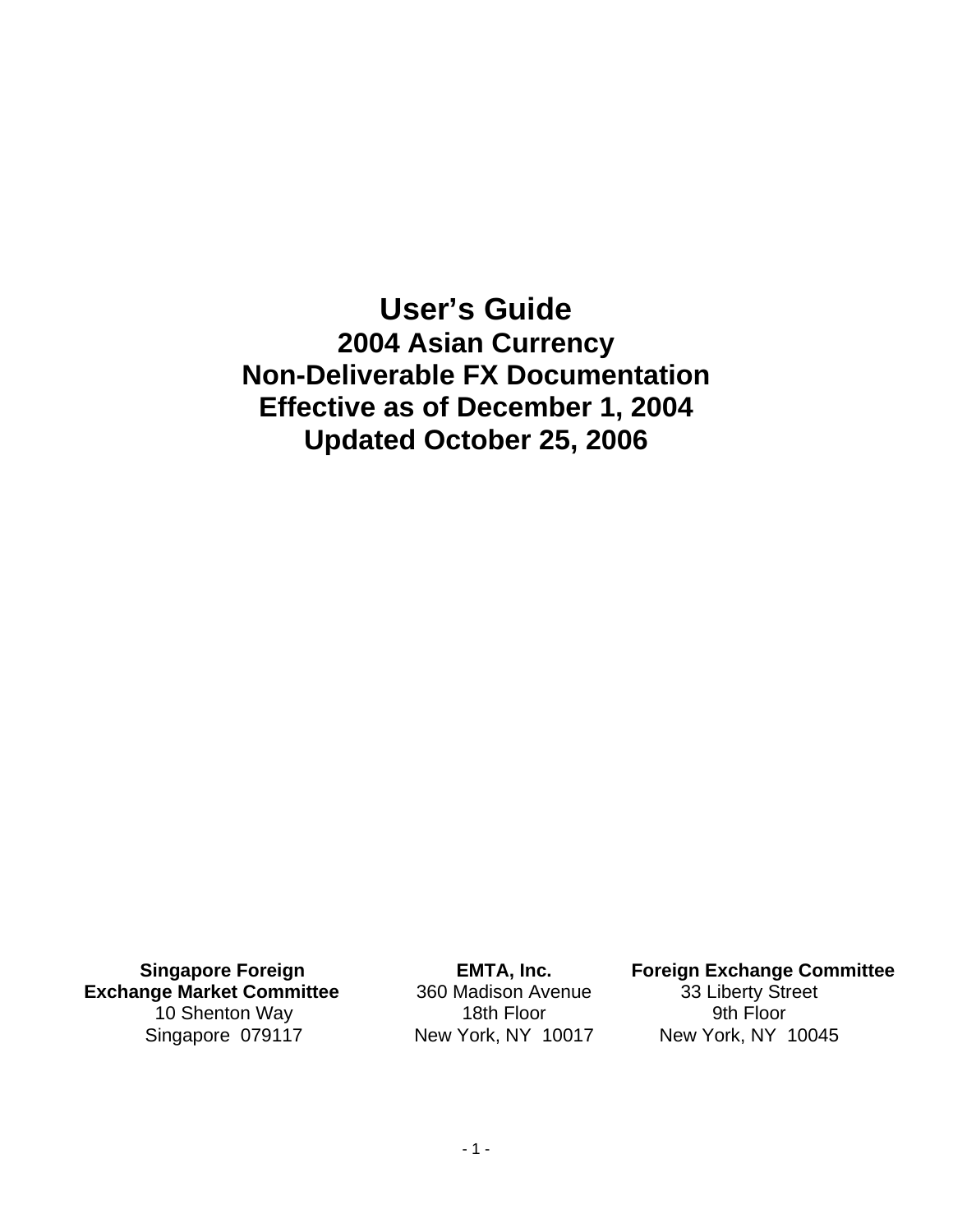# <span id="page-1-0"></span>**Table of Contents**

| Adding a 14-Day Deferral Period for Unscheduled Holiday4                      |
|-------------------------------------------------------------------------------|
| Valuation Postponement as the New First Disruption Fallback5                  |
| SFEMC Indicative Survey Rate as the New Second New Disruption Fallback  6     |
| Fallback Survey Valuation Postponement as the New Third Disruption Fallback 6 |
| Calculation Agent Determination as the Final Disruption Fallback 6            |
| Limiting the Deferral Period or the Maximum Days of Postponement7             |
|                                                                               |
|                                                                               |
|                                                                               |
|                                                                               |
|                                                                               |
|                                                                               |
|                                                                               |
|                                                                               |
|                                                                               |
|                                                                               |
|                                                                               |
|                                                                               |
|                                                                               |
|                                                                               |
|                                                                               |
|                                                                               |
|                                                                               |
|                                                                               |
|                                                                               |
|                                                                               |
|                                                                               |
|                                                                               |
|                                                                               |
|                                                                               |
|                                                                               |
|                                                                               |
|                                                                               |
|                                                                               |
|                                                                               |
|                                                                               |
|                                                                               |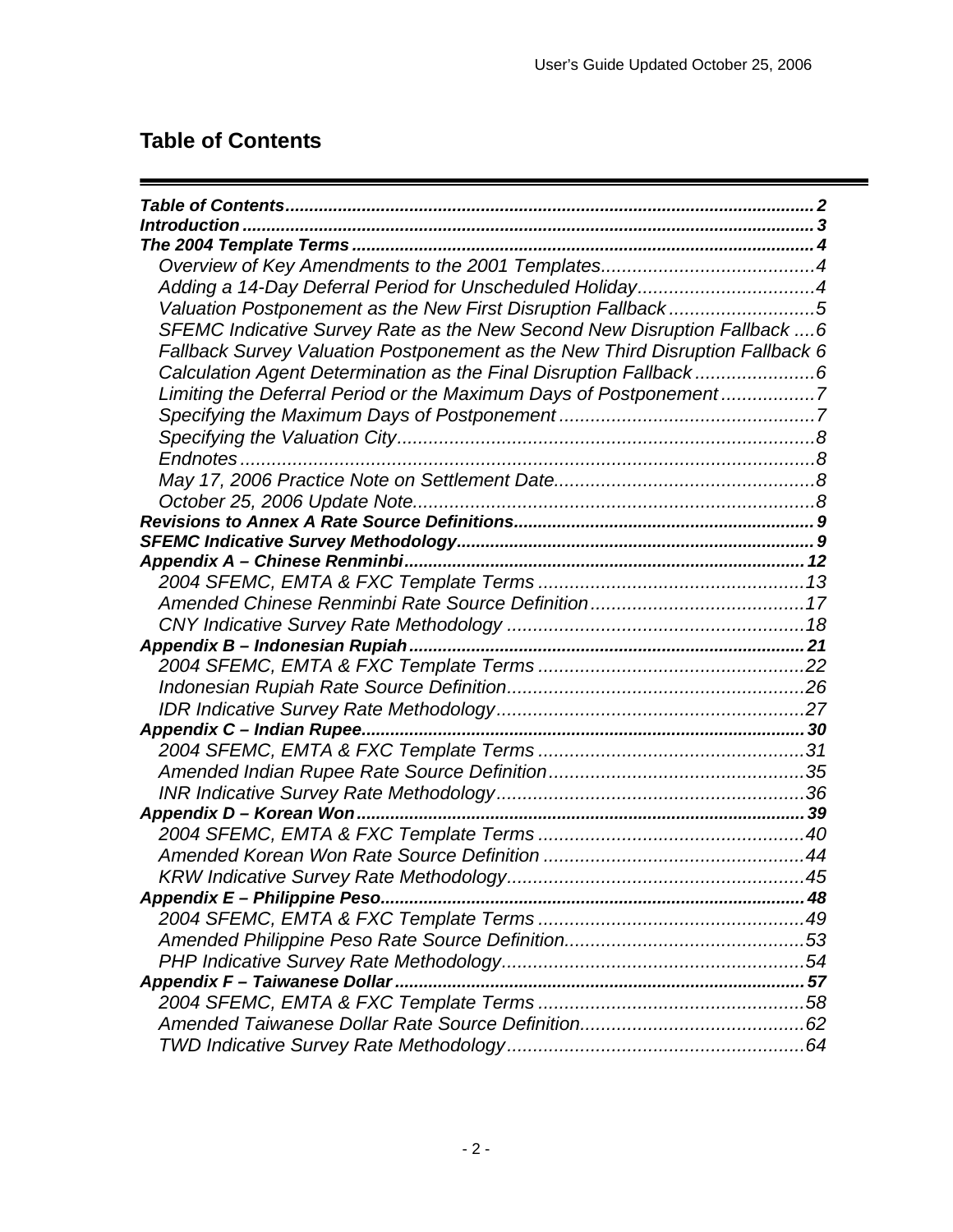# <span id="page-2-0"></span>**Introduction**

The Singapore Foreign Exchange Market Committee ("SFEMC"), EMTA, Inc. ("EMTA") and the Foreign Exchange Committee ("FXC") have co-sponsored the publication of updated template terms for non-deliverable foreign exchange transactions for six Asian currencies (the "2004 Templates"). The Tokyo Foreign Exchange Market Committee and the Treasury Markets Forum of Hong Kong support the co-sponsors in their publication of the updated documentation for the benefit of market participants.

The 2004 Templates are intended for use with the 1998 FX and Currency Option Definitions (including Annex A thereto) published by ISDA, Inc., EMTA and the FXC (the "1998 Definitions"). The six Asian currencies that the 2004 Templates address are the Chinese Renminbi (CNY), the Indonesian Rupiah (IDR), the Indian Rupee (INR), the Korean Won (KRW), the Philippine Peso (PHP), and the Taiwan Dollar (TWD). In conjunction with the 2004 Templates, the co-sponsors have published related survey methodologies (the "Methodologies") and amendments to the rate source definitions in Annex A of the 1998 Definitions. The 2004 Templates provide suggested contract terms to which market participants may agree on a bilateral basis in order to reduce documentation and settlement risk, generally promote sound market practice, and contribute to overall efficiency of the non-deliverable FX market-place. Notwithstanding, the SFEMC, EMTA, and FXC recognize each market participant's need to develop standards for contractual relationships that reflect its own policies, procedures and tolerance for risk. Each market participant is encouraged to use the 2004 Templates in their entirety or in part, in light of individual considerations.

In 2001, EMTA introduced to the industry standardized terms for the above currencies (the "2001 Templates") (excluding the Indonesian Rupiah, for which final template terms were never published) that reflected then-current market practice and helped to promote market efficiencies and reduce documentation risk. Since 2001, significant developments have taken place in the non-deliverable FX markets, and in particular in several of the Latin American markets. Substantial efforts have been made to improve the documentation architecture for these markets to better address concerns regarding the possibility of an extended closure of a local market and to improve valuation options and procedures in the event of such an occurrence. In large part, this effort has involved a move away from reliance on Calculation Agent Determination and the introduction of intermediate, market-based valuation alternatives.

The 2004 Templates extend the documentation improvements made in the Latin American markets into the Asian non-deliverable FX markets, modified as appropriate to take account of regional differences in market practices and conventions. Among other differences, while the templates for Latin American currencies are tailored to each market, a single standard for all six of the Asian currencies was deemed appropriate. As a result, all of the 2004 Templates and the six related Methodologies are substantially the same, with only very minor differences among them. These differences include the currency addressed by the template terms, the Settlement Rate Option, the Valuation City for Valuation Date purposes and, in the case of one of the Methodologies, the start time for the fallback survey. Accordingly, it is possible to discuss the 2004 Templates and the Methodologies generically in this User's Guide, while noting these minor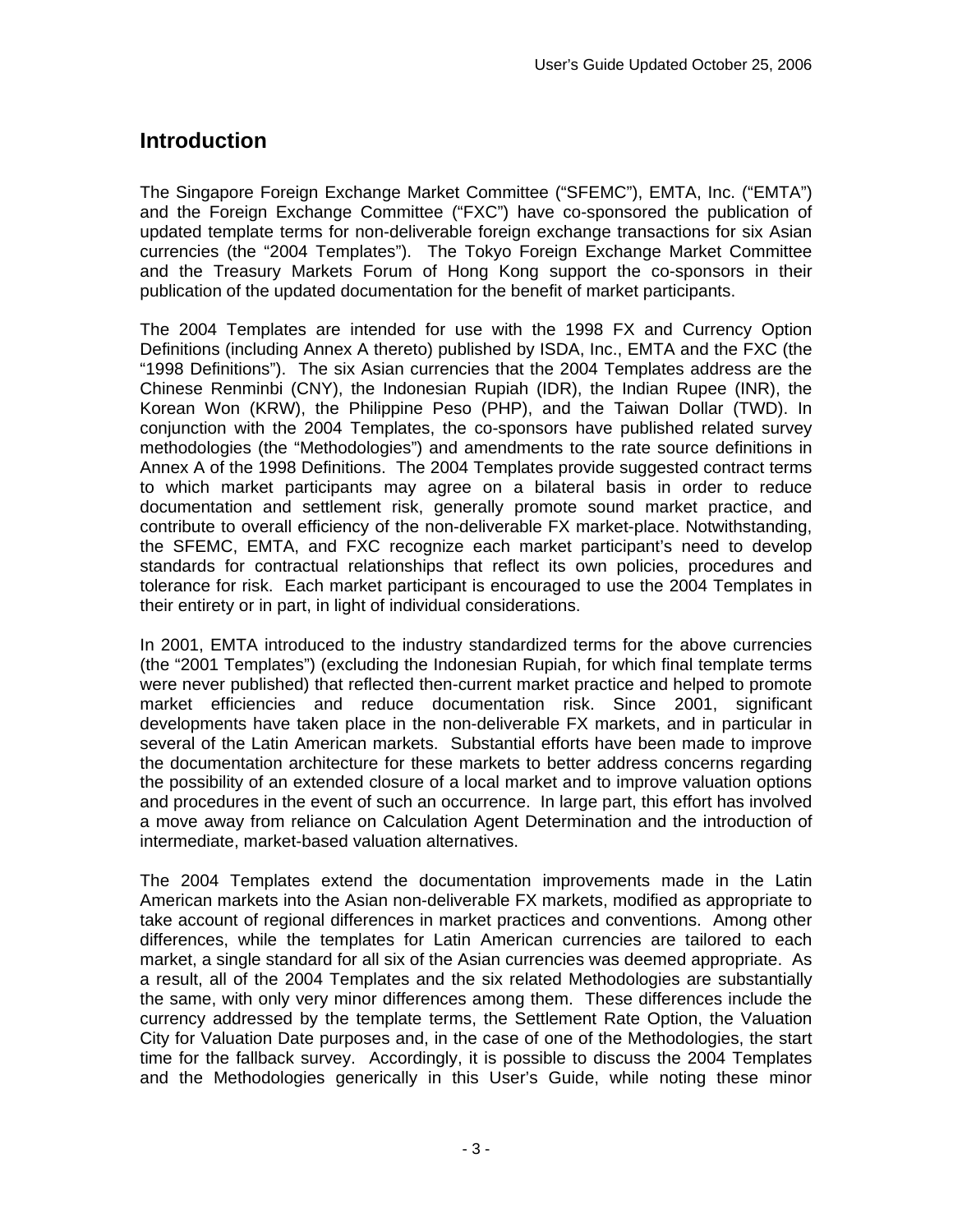<span id="page-3-0"></span>differences, where relevant. A more detailed description of the key terms in the 2004 Templates follows.

Capitalized terms in this User's Guide have the meanings ascribed to them in the 1998 Definitions, the 2004 Templates, and the Methodologies.

# **The 2004 Template Terms**

# *Overview of Key Amendments to the 2001 Templates*

The key characteristics of the 2001 Templates were inclusion of Price Source Disruption as the sole Disruption Event, a first Disruption Fallback of Currency Reference Dealers (CURA4) (a Calculation Agent poll of four dealers in the relevant currency), and a final Disruption Fallback of Calculation Agent Determination, as well as reliance on an eightday Drop-dead Date following an Unscheduled Holiday. For purposes of the 2001 Templates, an Unscheduled Holiday would occur if the market failed to open for business and the market had less than 48 hours notice of this occurrence.

In the 2004 Templates, the definition of Unscheduled Holiday has been retained, but the 2001 Template concept of an eight-day Drop-dead Date has been replaced with a 14 calendar day Deferral Period. In addition, the 2004 Templates alter the "waterfall" of Disruption Fallbacks to provide for a new first Disruption Fallback of Valuation Postponement for Price Source Disruption (a period of up to 14 calendar days), and as well as the new SFEMC Indicative Survey (the "Indicative Survey"). For the third Disruption Fallback, a second valuation postponement period of three days (Fallback Survey Valuation Postponement) will apply if the Indicative Survey fails, before a final reliance on Calculation Agent Determination.

The sole Disruption Event in the 2004 Templates continues to be Price Source Disruption. A few additional new terms (e.g., Cumulative Events and Maximum Days of Postponement) also are added to facilitate operation of the new Disruption Fallbacks.

# *Adding a 14-Day Deferral Period for Unscheduled Holiday*

The term Drop-dead Date included in the 2001 Templates has been deleted and a new term, Deferral Period for Unscheduled Holiday, appears in the 2004 Templates. This change was made first in the updated EMTA 2002 Amended ARS NDF Documentation.<sup>[1](#page-3-1)</sup> A Deferral Period of 14 calendar days is adopted in Asia as more market-appropriate, as compared to a 30-day Deferral Period adopted for the Latin American currencies. The 2004 Templates provide that, upon the occurrence of an Unscheduled Holiday, the Deferral Period will commence on the Scheduled Valuation Date for the transaction. If the Unscheduled Holiday continues, valuation of the transaction may be deferred for up to 14 consecutive calendar days. The Valuation Date will occur on the earlier of (i) the first Business Day after the Unscheduled Holiday ceases to exist and (ii) the first day after the Deferral Period lapses (the 15<sup>th</sup> calendar day, assuming it would have been a

<span id="page-3-1"></span> $\mathbf{1}$ 

See EMTA's User's Guide to Revised ARS NDF Documentation, effective as of January 2, 2003.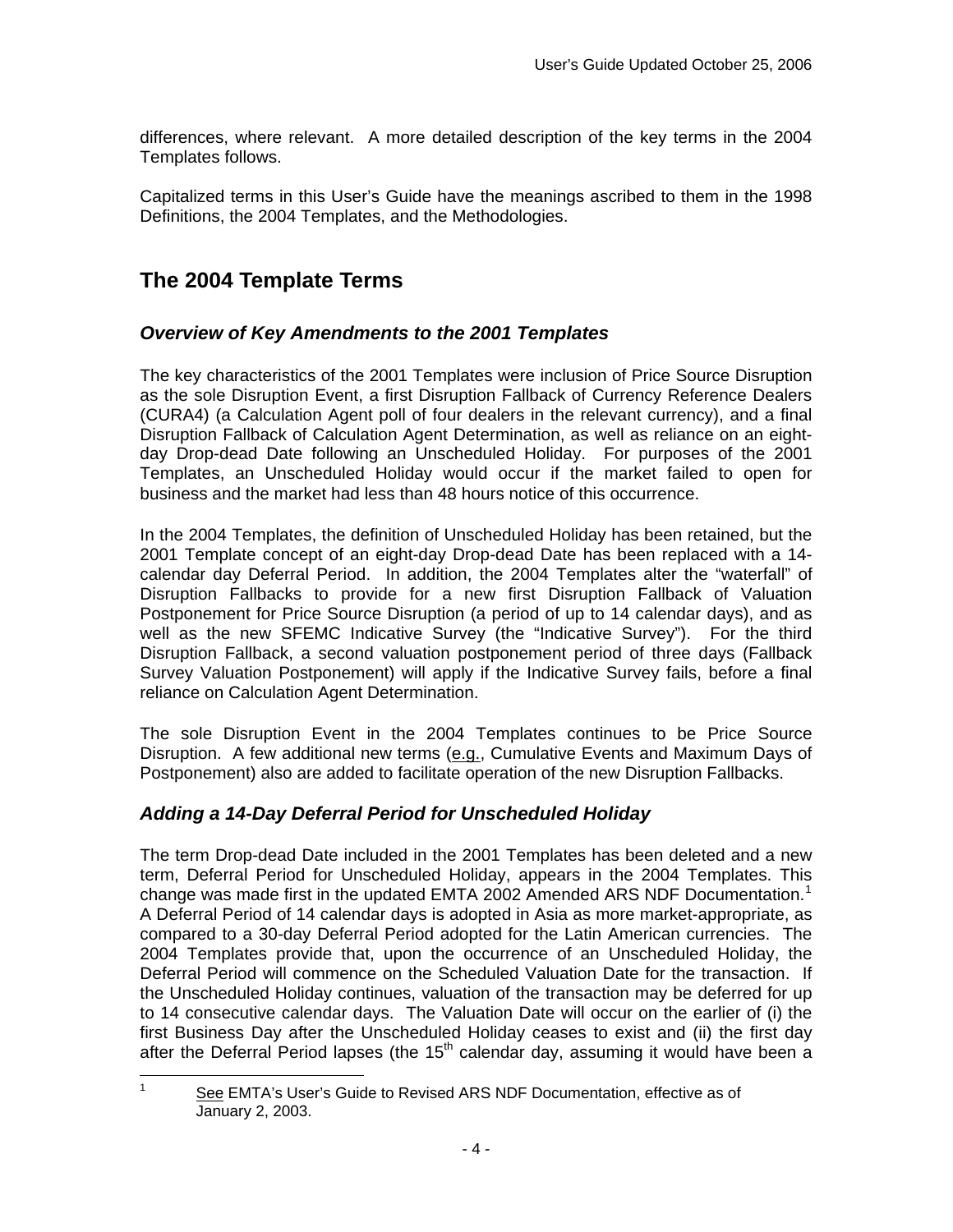<span id="page-4-0"></span>Business Day but for the Unscheduled Holiday). At that time, a Spot Rate may be determined for the contract based on the next available Disruption Fallback.

With respect to certain Latin American currencies, the market has developed consensus on a 30-day Deferral Period, based on its experience with closures in countries such as Argentina and Venezuela that have lasted for several weeks and resulted from systemic political or economic events. In Asia, foreign exchange markets generally have experienced shorter-term closures, more often in response to the occurrence of a natural disaster. For the 2004 Templates, agreement was reached on lengthening the period of time that valuation would be deferred from eight days to 14 days, which was considered a sufficient time period in the context of Asia to allow the market opportunity to reopen. Allowing the market adequate time to resume normalcy enhances the opportunity for transparent, open-market pricing, which market participants deemed to be preferable to a forced close-out of contracts at a time when price discovery is more difficult.

## *Valuation Postponement as the New First Disruption Fallback*

Valuation Postponement is set forth as the first Disruption Fallback following a Price Source Disruption. In the 2004 Templates, Valuation Postponement for Price Source Disruption operates in a parallel fashion to a Deferral Period in the event of an Unscheduled Holiday. Under the 1998 Definitions, a Price Source Disruption occurs when it becomes impossible to obtain the Settlement Rate on the Valuation Date. The 2004 Templates continue to rely on the Settlement Rate Option originally identified for each currency in the 2001 Templates, many of which are official rates. Accordingly, if the Settlement Rate Option is unavailable on the Valuation Date for the contract, Valuation Postponement for Price Source Disruption operates to postpone its valuation until the earlier to occur of (i) the availability of the Settlement Rate Option and (ii) the lapse of the Maximum Days of Postponement. The Maximum Days of Postponement for the 2004 Templates is 14 consecutive calendar days (paralleling the length of the Deferral Period). Upon reaching the Maximum Days of Postponement after a Price Source Disruption, the next Business Day will be deemed to be the Valuation Date for purposes of the contract, and a Spot Rate may be determined for the contract based on the next applicable Disruption Fallback.

Current market practice is to use a "rolling" approach to deferring or postponing valuation of non-deliverable FX contracts. That is, the Deferral Period or Valuation Postponement commences on the Scheduled Valuation Date of each contract. Under this approach, valuation of each contract is rolled forward until the 14-day time period for deferral or postponement has been completed for that contract. The Indicative Survey would continue to be conducted throughout the time that the Unscheduled Holiday or Price Source Disruption continues, which may extend well beyond any initial deferral or postponement period, unless the SFEMC discontinues it due to Insufficient Responses (see page 10 below). This approach has been adopted in the 2004 Templates to be consistent with market practice for certain Latin American currencies. It also enhances the integrity of the Settlement Rate by maximizing the circumstances in which contracts can be valued based on the primary settlement rate, given the potential for the market to reopen and normalize over time.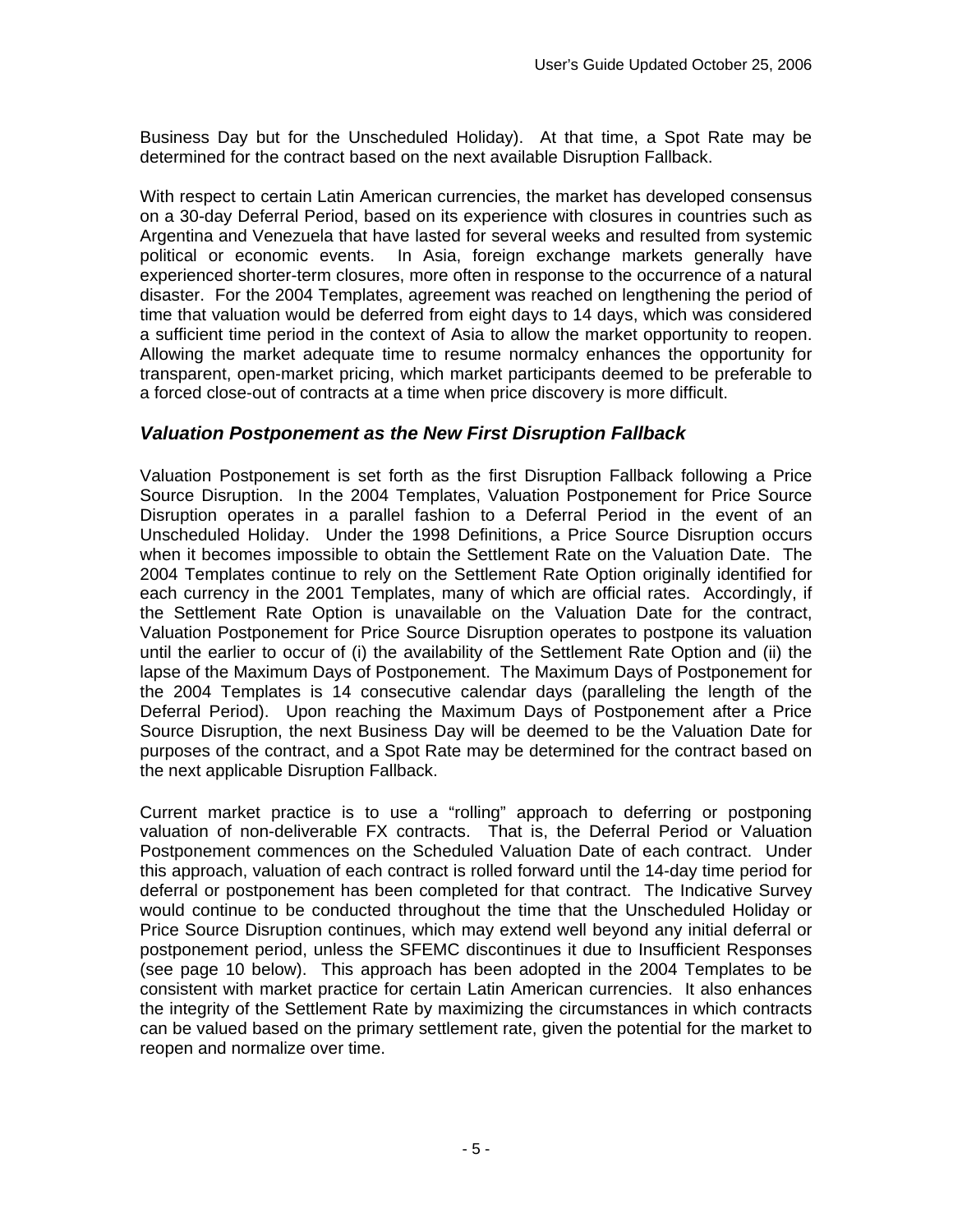# <span id="page-5-0"></span>*SFEMC Indicative Survey Rate as the New Second New Disruption Fallback*

In the event the primary rate source is not available and the Deferral Period or the Maximum Days of Postponement, as the case may be, have lapsed, the 2004 Templates now provide for a more market-based pricing mechanism in the form of an indicative survey of active market participants. The SFEMC will sponsor, and a service provider will administer, the Indicative Survey. It is designed to operate the same way for each of the Asian currencies, and is intended to provide the market with a rate quotation that potentially could function for long periods of time even in the event of significant market dislocation, illiquidity or other disruption. The Indicative Survey is specifically designed to be market-based and obtained from active, off-shore participants in the relevant non-deliverable FX market and to produce an indicative rate quotation that may be obtained in times of market closure or disruption when a spot or a real dealing rate otherwise is not available. The Indicative Survey would be conducted pursuant to a Methodology specific to the currency, and the resulting rate would be published on the websites of the SFEMC and the Association of Banks in Singapore (ABS), as well as on the screens of Telerate.

#### *Fallback Survey Valuation Postponement as the New Third Disruption Fallback*

If the Indicative Survey is commenced but ultimately fails to result in the posting of a rate, the new Disruption Fallback, Fallback Survey Valuation Postponement, will operate to postpone valuation of the transaction for up to three additional Business Days. If the Indicative Survey fails on the first Business Day, the SFEMC will attempt the Indicative Survey for up to two additional Business Days. If the Indicative Survey fails on the third Business Day, the non-deliverable FX contract will be valued on that day pursuant to the next Disruption Fallback, which is Calculation Agent Determination.

Given the significance of the Indicative Survey as a fallback mechanism for valuing nondeliverable FX contracts, it was considered important to provide a reasonable opportunity for the Indicative Survey to begin to function properly. For this reason, the 2004 Templates build in an additional three days of valuation postponement. Failure of the Indicative Survey to result in the posting of a rate for three consecutive days may signal that the market has been severely compromised. At that point, market participants may decide to initiate a closeout of outstanding contracts on a bilateral basis. The SFEMC intends to abandon the Indicative Survey after a failure to obtain a rate for three consecutive polling days, although the Methodology allows the SFEMC flexibility and discretion to initiate and/or continue to operate the Indicative Survey if the circumstances warrant.

## *Calculation Agent Determination as the Final Disruption Fallback*

The industry has recognized in recent years the inherent frailties in relying on Calculation Agent Determination in a closed or disrupted market. The concern over significant, systemic basis risk for market participants in such situations was a motivating factor in addressing this contract term in EMTA's revised (and now current) template terms for Argentina and Brazil non-deliverable FX transactions. These initiatives responded to the FXC's recommendation that EMTA work with market participants to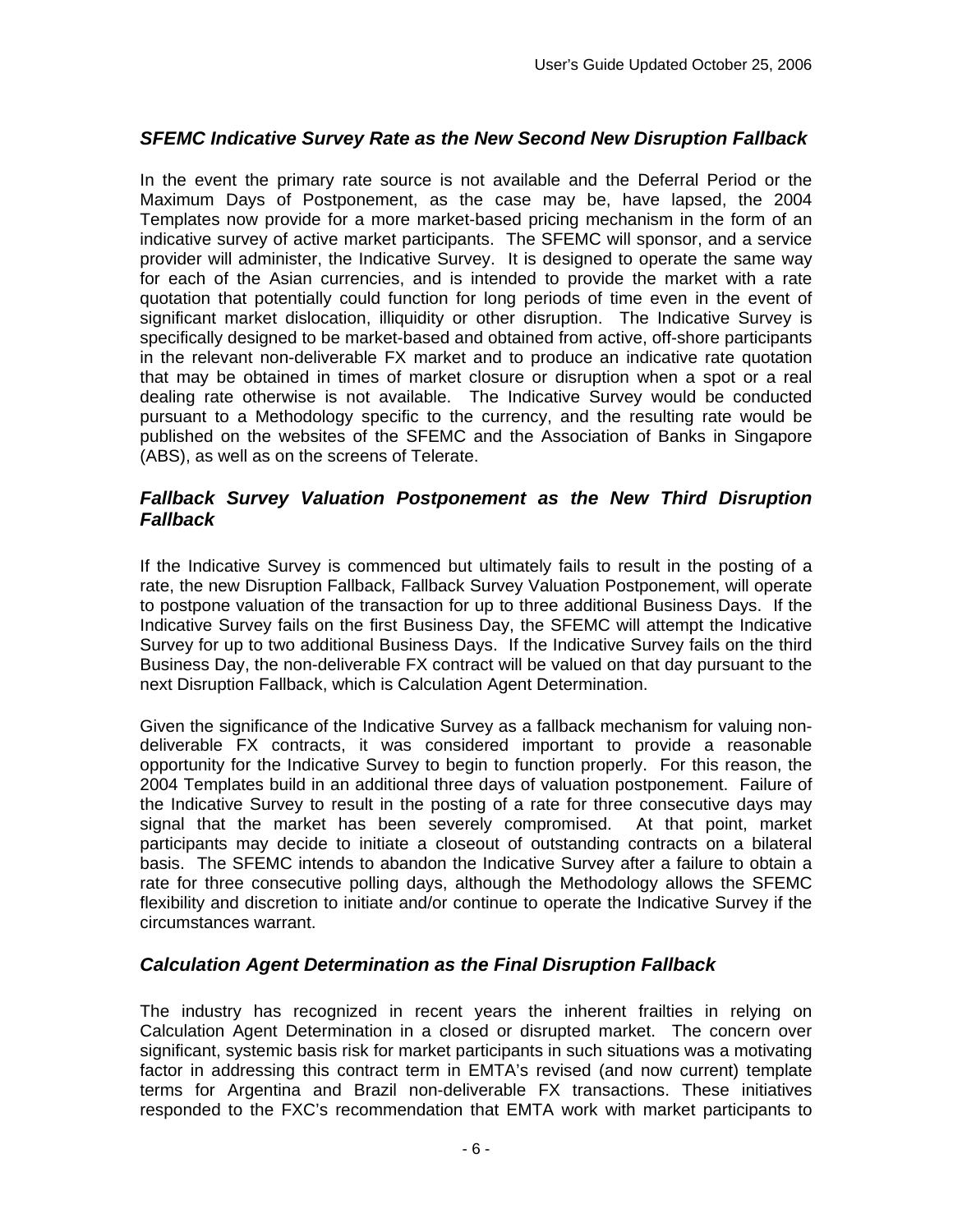<span id="page-6-0"></span>develop valuation methodologies that would be more dependable and effective in the event of unscheduled market holidays.

While the 2004 Templates introduce intermediary Disruption Fallbacks in order to make more remote the likelihood that a Calculation Agent Determination actually will be needed, it ultimately is necessary to rely on Calculation Agent Determination for valuation when no other attempt to derive a rate source has succeeded. Accordingly, the 2004 Templates retain this as the final Disruption Fallback.

# *Limiting the Deferral Period or the Maximum Days of Postponement*

A new term, Cumulative Events, eliminates the possibility that valuation could be deferred or postponed for unreasonably long periods of time by the interaction or overlapping of the Deferral Period for Unscheduled Holiday and the Maximum Days of Postponement. The Cumulative Events paragraph operates to limit the amount of time that valuation may be deferred or postponed under such circumstances to a maximum of 14 calendar days.

The EMTA Latin America confirmation templates introduced this paragraph, and it is used in the 2004 Templates with some additional language to make a clarification consistent with its operation in the Latin America templates. For purposes of the operation of Cumulative Events, this added language clarifies that the transaction will be valued not later than the day after 14 calendar days have lapsed if the Unscheduled Holiday or Price Source Disruption is continuing on that day. The Unscheduled Holiday or Price Source Disruption is treated as not continuing on any day that is a weekend day or otherwise is not a scheduled Business Day  $(e.g., a$  national holiday). In such a case, valuation of the transaction will be further postponed or deferred until Monday or the next Business Day (or day that would have been a Business Day but for an Unscheduled Holiday). In addition, it should be noted that the Cumulative Events paragraph will not operate to limit the application of Fallback Survey Valuation Postponement. That is, valuation may be postponed for up to an additional three consecutive polling days beyond the 14 calendar days of a Deferral Period or the Maximum Days of Postponement, despite the proscription contained in the Cumulative Events paragraph. $2$ 

# *Specifying the Maximum Days of Postponement*

As noted above, the 2004 Templates also incorporate the new term, Maximum Days of Postponement, for purposes of Valuation Postponement. This is the same number of calendar days as the Deferral Period in order to achieve consistent treatment in the time

<span id="page-6-1"></span> $\frac{1}{2}$ To illustrate, if a Price Source Disruption occurs on September 1<sup>st</sup> (Monday in the local market) and an Unscheduled Holiday occurs on September 10<sup>th</sup> (Wednesday), Cumulative Events ensures that deferral/postponement of valuation is limited to September 15<sup>th</sup> (Monday). The SFEMC will attempt the Survey on September 15<sup>th</sup> and, if it fails on September  $15<sup>th</sup>$  due to insufficient responses, will re-attempt the Survey on September  $16<sup>th</sup>$  and September  $17<sup>th</sup>$ . Valuation of non-deliverable FX contracts with an original Scheduled Valuation Date of September 1<sup>st</sup> may be postponed to no later than September  $17<sup>th</sup>$ . If the Survey fails on September  $17<sup>th</sup>$ , the next applicable Disruption Fallback will apply. This example assumes that September 15, 16, and 17 would have been Business Days in the local market but for a continuing Unscheduled Holiday.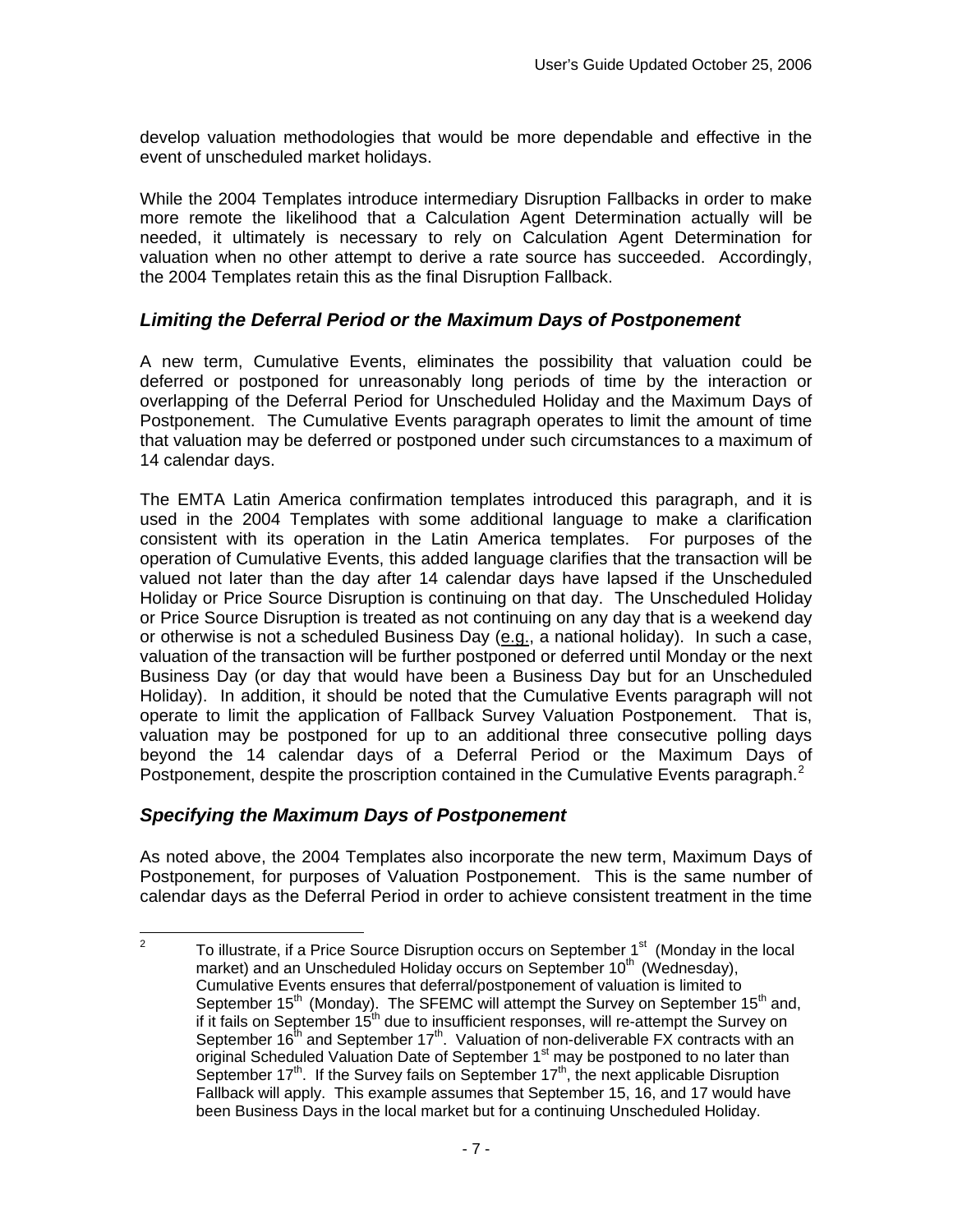<span id="page-7-0"></span>periods for deferral or postponement of a contract following occurrence of either an Unscheduled Holiday or a Price Source Disruption. The Maximum Days of Postponement operates to limit the number of days valuation of a contract will be deferred following the occurrence of a Price Source Disruption.

# *Specifying the Valuation City*

All of the 2004 Templates, with the exception of the IDR Template, refer exclusively to the local currency market to determine whether it is a Business Day for Valuation Date purposes. Thus, the 2004 Templates specify a Valuation City of Beijing for CNY, Mumbai for INR, Seoul for KRW, Manila for PHP, and Taipei for TWD, which is consistent with current market practice in Asia. For IDR, however, market practice is to observe holidays in both Jakarta and Singapore, given the importance of the Singaporebased trading community to the off-shore market, and both are specified as Valuation Cities in the 2004 IDR Template.

## *Endnotes*

The 2004 Templates include endnotes that incorporate references to the new Methodologies. Also provided is an optional provision that dealers who participate in the relevant SFEMC Indicative Survey may include at their discretion, to alert counterparties to the possibility that their rate quotation as a Survey Participant for any Valuation Date may affect the calculation of the Settlement Rate for the specific non-deliverable FX contract.

## *May 17, 2006 Practice Note on Settlement Date*

The 2004 Templates were amended effective May 17, 2006 to update, in each case, the definition of "Settlement Date" to clarify that when the Valuation Date for a transaction is adjusted following the occurrence of an Unscheduled Holiday, OR as a result of a Valuation Postponement, then the Settlement Date for the transaction is likewise adiusted.

This amendment was a technical and clarifying amendment, and did not purport to change current market practice. Current market practice observes a corresponding adjustment to the Settlement Date either in the case of the occurrence of an Unscheduled Holiday or as a result of a Valuation Postponement.

## *October 25, 2006 Update Note*

The PHP Template was updated on October 25, 2006 to reflect a new definition for the primary settlement rate option following a page change by Reuters. The new definition of PHP PDSPESO (PHP06) replaces the reference to PHP PHPESO (PHP01) in the PHP Template as the primary settlement rate option. The posting time of the rate has also been updated (see Endnote 3).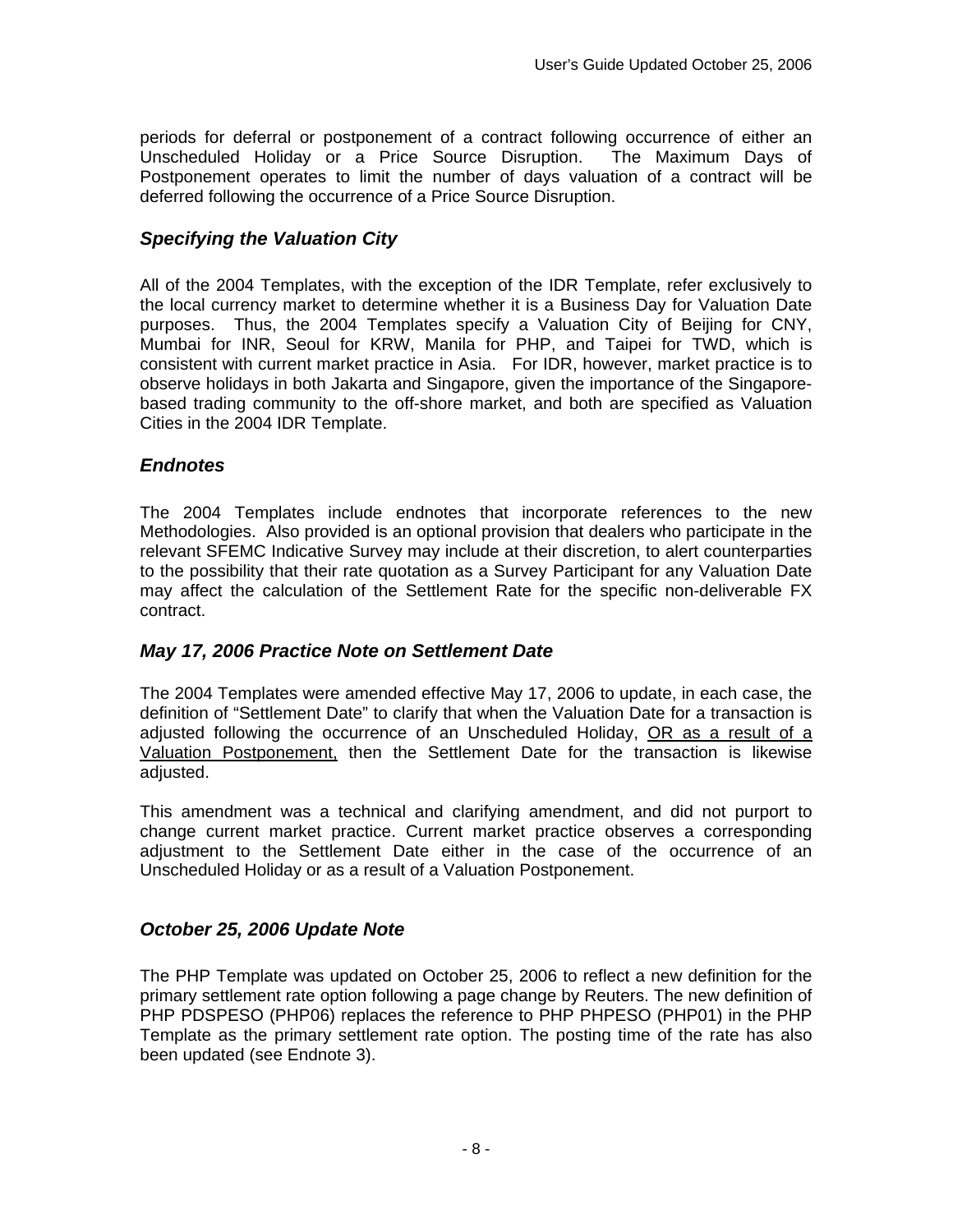# <span id="page-8-0"></span>**Revisions to Annex A Rate Source Definitions**

Together with the publication of the 2004 Templates and the related Methodologies, ISDA, EMTA, and the FXC have adopted revisions to Annex A of the 1998 Definitions, in order to add a new SFEMC Indicative Survey Rate definition for each currency and to make certain other revisions. Annex A now includes rate source definitions for the new SFEMC Indicative Survey Rate for each Asian currency: (1) CNY– SFEMC CNY INDICATIVE SURVEY RATE or CNY02, (2) IDR - SFEMC IDR INDICATIVE SURVEY RATE or IDR02, (3) INR - SFEMC INR INDICATIVE SURVEY RATE or INR02, (4) KRW - SFEMC KRW INDICATIVE SURVEY RATE or KRW04, (5) PHP - SFEMC PHP INDICATIVE SURVEY RATE or PHP05, and (6) TWD – SFEMC TWD INDICATIVE SURVEY RATE or TWD04. They each contemplate a rate published by the SFEMC based on bid and offer quotes solicited from dealers in the offshore markets for the relevant currency and are pegged to the underlying Methodology (see below).

In addition to the above amendments, a new rate source definition for IDR has been added to Annex A. Previously, Annex A had no rate source definition for IDR, and the market by informal consensus referred to a rate reported by the Association of Banks in Singapore (derived from a poll of offshore banks based on their perception of onshore rates) as the primary fixing rate for IDR. This rate is now formally included in Annex A as IDR ABS or IDR01 and is used as the Primary Settlement Rate Option in the new IDR 2004 Template.

Second, the TWD Rate Source definitions in Annex A (TWD Telerate 6161 or TWD01 and TWD TAIFX1 or TWD03) have been revised to permit a limited delay in reporting the spot rate of the first trade that takes place through the Taipei Forex Inc. without triggering a Price Source Disruption. The first trade usually takes place through Taipei Forex Inc. at 11 a.m. Taipei time, and its spot rate is posted in the first 15-minute segment. However, the first trade could take place and its spot rate could be posted at a later 15-minute interval. The 2001 TWD Template treated failure to report the spot rate of the first trade by 11 a.m. Taipei time as a Price Source Disruption but also provided, in the first Disruption Fallback, that the first spot rate posted at any succeeding 15-minute interval after 11 a.m., up to and including 12 Noon Taipei time, would be used to value the transaction. The 2004 Templates eliminate this provision as the first Disruption Fallback and no longer treat delayed reporting of the spot rate as a Price Source Disruption. Instead, Annex A's TWD Rate Source Definitions incorporate the possibility of publication of the first spot rate in any 15-minute interval between 11 a.m. and 12 Noon Taipei time. 12 Noon Taipei time was deemed to be an appropriate cut-off point before resorting to the SFEMC TWD Indicative Survey Rate, because failure of a trade to take place through Taipei Forex Inc. by this time would indicate a disruption in the local market.

## **SFEMC Indicative Survey Methodology**

The Methodology related to each of the 2004 Templates is the same, with one exception for INR noted below, in order to both reflect and promote a consistent approach to valuation of Asia non-deliverable FX currencies in the event of local market closures or disruptions. The Methodologies require the polling to commence for the SFEMC Indicative Survey Rate after any 14-day Deferral Period or after the Maximum Days of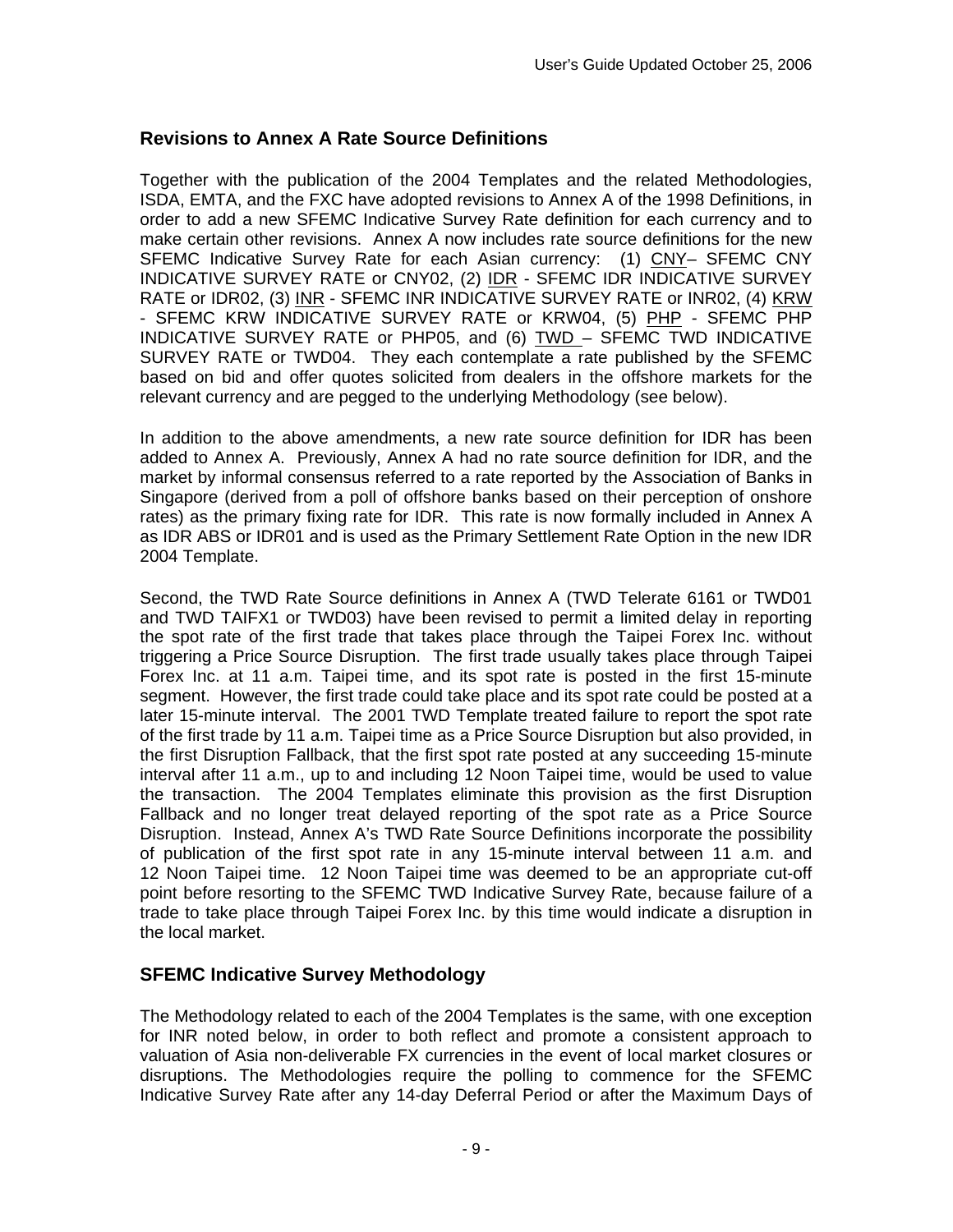Postponement have lapsed. SFEMC (through a service provider) will poll offshore financial institutions that are active participants in the relevant currency market and included in a list of Participating Banks published on the SFEMC's website. Although multiple offices of financial institutions in different regions will be included in the poll, only one office of each financial institution (the first to submit a quote) will be included as a Participating Bank in each Indicative Survey. The Indicative Survey is limited to offshore offices of Participating Banks in order to increase the chances of receiving reliable rate quotes under adverse market conditions that can impede the ability of on-shore offices to provide them.

As an example of the way the Methodologies work, to generate a rate quotation for the KRW Indicative Survey, Participating Banks will be asked to provide their reasonable judgment of what is (or, in the case of an Unscheduled Holiday, would be) the current prevailing free market KRW spot rate (bid-offer pair) for a standard size KRW/U.S. Dollar wholesale financial transaction for same-day settlement in the Seoul marketplace on the Valuation Date. In arriving at this indicative quotation, Participating Banks are asked to consider all relevant available rates, whether expressed or implied, as well as the historical relationships between such rates and the free market KRW/USD wholesale financial spot rate. Listed below are some of the types of rates that may be taken into consideration in the determination of this indicative rate:

- the spot rate(s) implied in the offshore non-deliverable foreign exchange market for KRW/U.S. Dollar transactions;
- the spot rate implied by any other financial market transactions (to the extent open for business);
- the spot rate used in connection with any commercial transactions for goods or services from offshore suppliers and providers;
- any existing rate for trade finance transactions; and
- any other existing, unofficial rate for Korean Won/U.S. Dollar transactions (commercial or otherwise).

The factors are intended to be non-exclusive factors that could, in the dealer's discretion under the prevailing circumstances, be taken into consideration in arriving at its rate quotation.

For all of the Asian currencies except INR, the Indicative Survey will commence at 11 a.m. Singapore time (or as soon as practicable thereafter) through an automated process by which Survey Participants will submit quotes. To better accommodate the opening of the market in India, the Indicative Survey will commence at 12 Noon Singapore time (or as soon as practicable thereafter) for the INR. The SFEMC, ABS, and Telerate will publish on their websites the SFEMC Indicative Survey Rate at 3:30 p.m. Singapore time (or as soon as practicable thereafter).

The SFEMC Indicative Survey Rate will be derived by averaging the mid-point of each bid-offer pair, with highs and lows discarded according to the Methodology, resulting in a single Settlement Rate for all contracts with that Valuation Date. A minimum of five responses was deemed prudent to ensure the integrity of the SFEMC Indicative Survey Rate while also recognizing that, compared to non-deliverable FX markets in other regions such as Latin America, the Asia currency non-deliverable FX markets are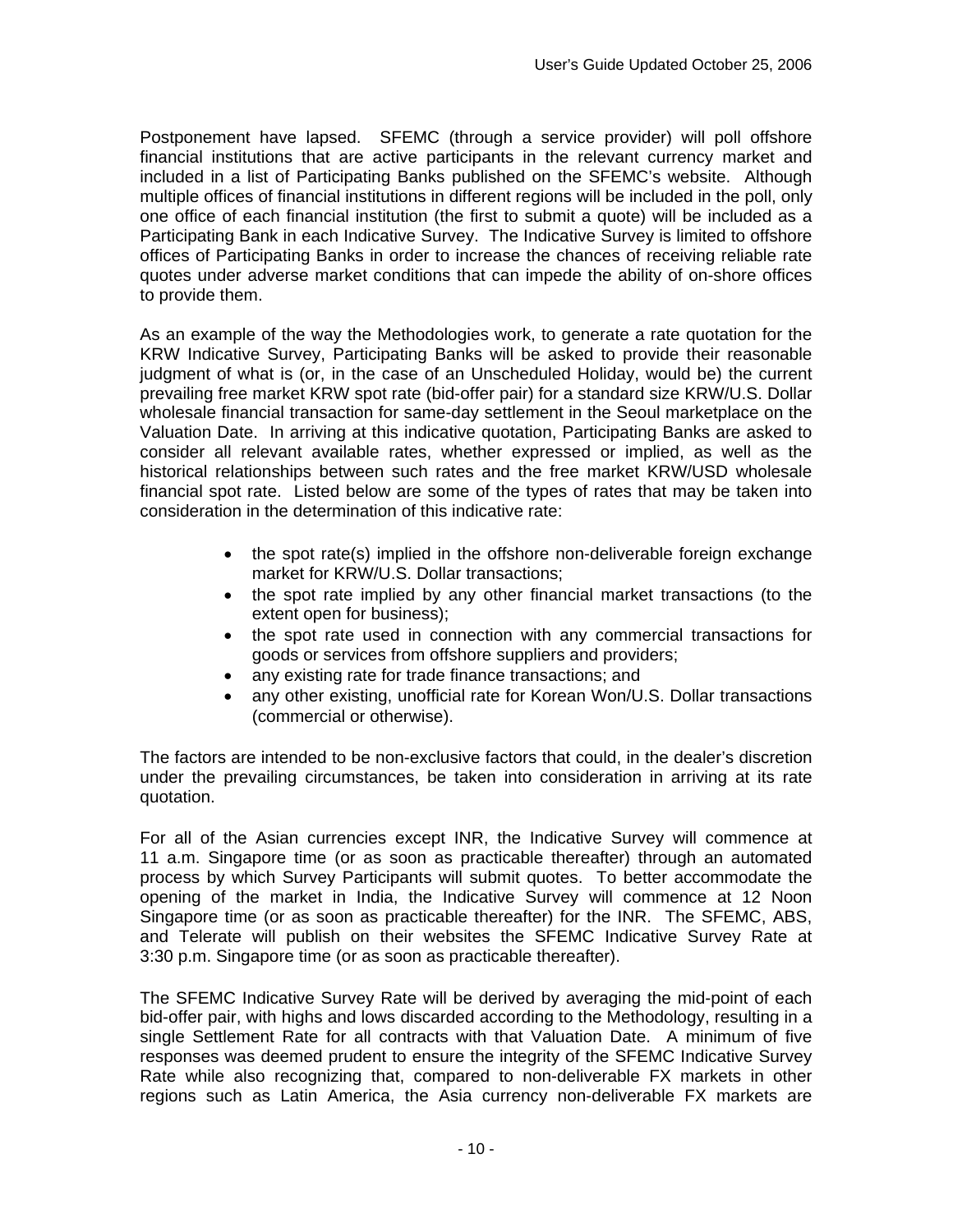smaller and involve fewer participants. To further ensure the integrity of the Indicative Survey and to increase transparency to the market, SFEMC will publish individual rate quotations comprising survey responses the Business Day following publication of the SFEMC Indicative Survey Rate. Individual rate quotations (with attribution to the quoting dealers) that are subsequently published will be stale information and not representative of an actual dealing rate by the time they are published. This practice follows that of EMTA in its administration of industry and indicative surveys, and experience has indicated that this practice confers significant benefit on the market place by directly promoting transparency.

The SFEMC will discontinue the Indicative Survey when the primary rate source again becomes available or when, for three consecutive polling days, no SFEMC Indicative Survey Rate is obtained due to Insufficient Responses. The SFEMC retains discretion to continue or re-initiate the Indicative Survey based on its judgment of market conditions at the time. The Methodology addresses situations in which the SFEMC Indicative Survey Rate has successfully commenced and been conducted for some period of time, but has begun to fail. Abandonment of the Indicative Survey due to Insufficient Responses from Survey Participants would signal a lack of need of such institutions for a continuing rate quotation, due to natural attrition in the marketplace as contracts mature or are settled bilaterally by market participants. Nonetheless, the mechanics of the Indicative Survey are structured to ensure that polling can continue and a rate can be quoted for long periods of time during market disruption (and theoretically indefinitely) if the parameters of the Methodology can be observed. In addition, the SFEMC has discretion to make appropriate changes to the Methodology to ensure its continued operation and integrity.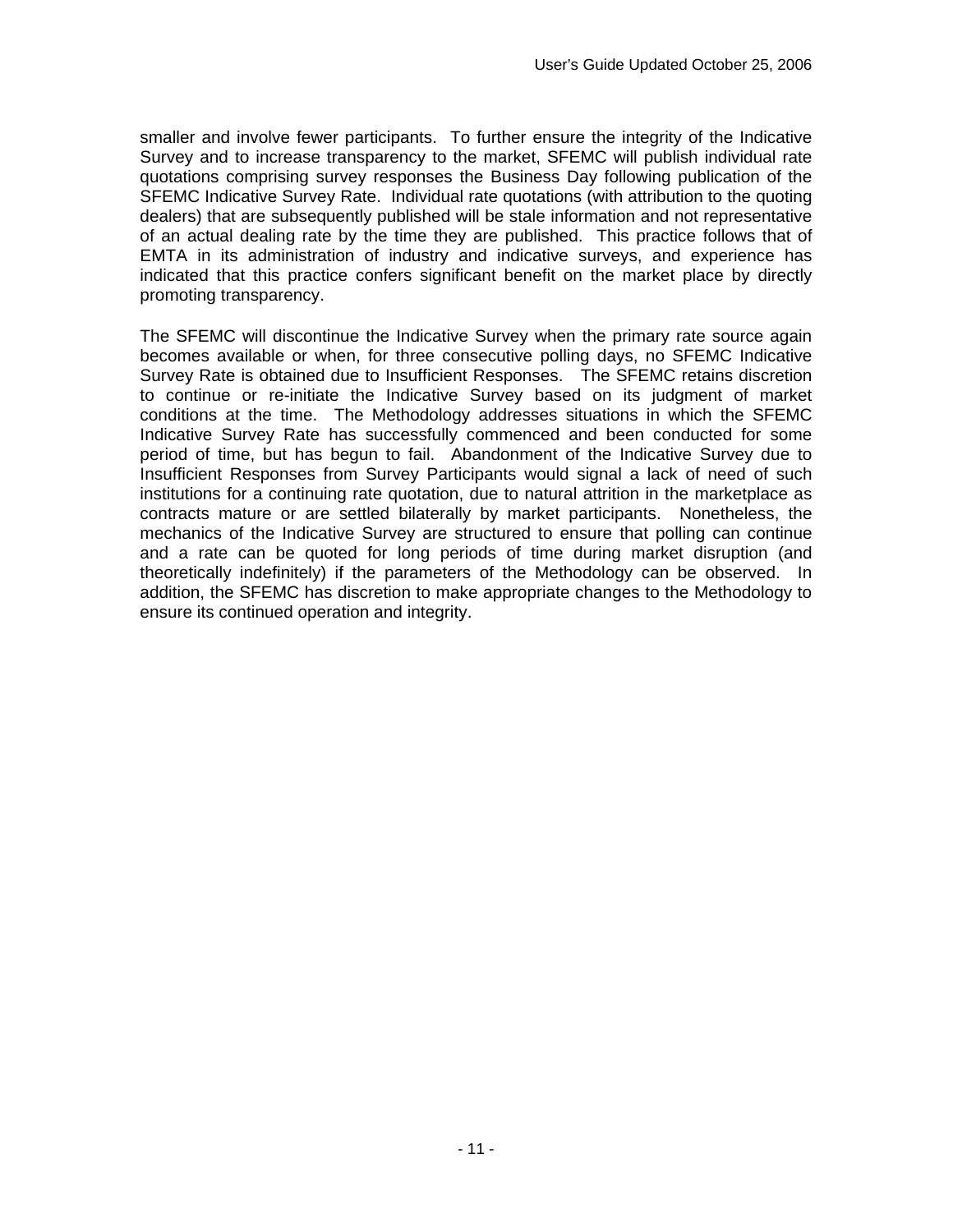<span id="page-11-0"></span>**Appendix A – Chinese Renminbi** 

**2004 Template Terms Annex A Rate Source Definitions SFEMC Indicative Survey Methodology**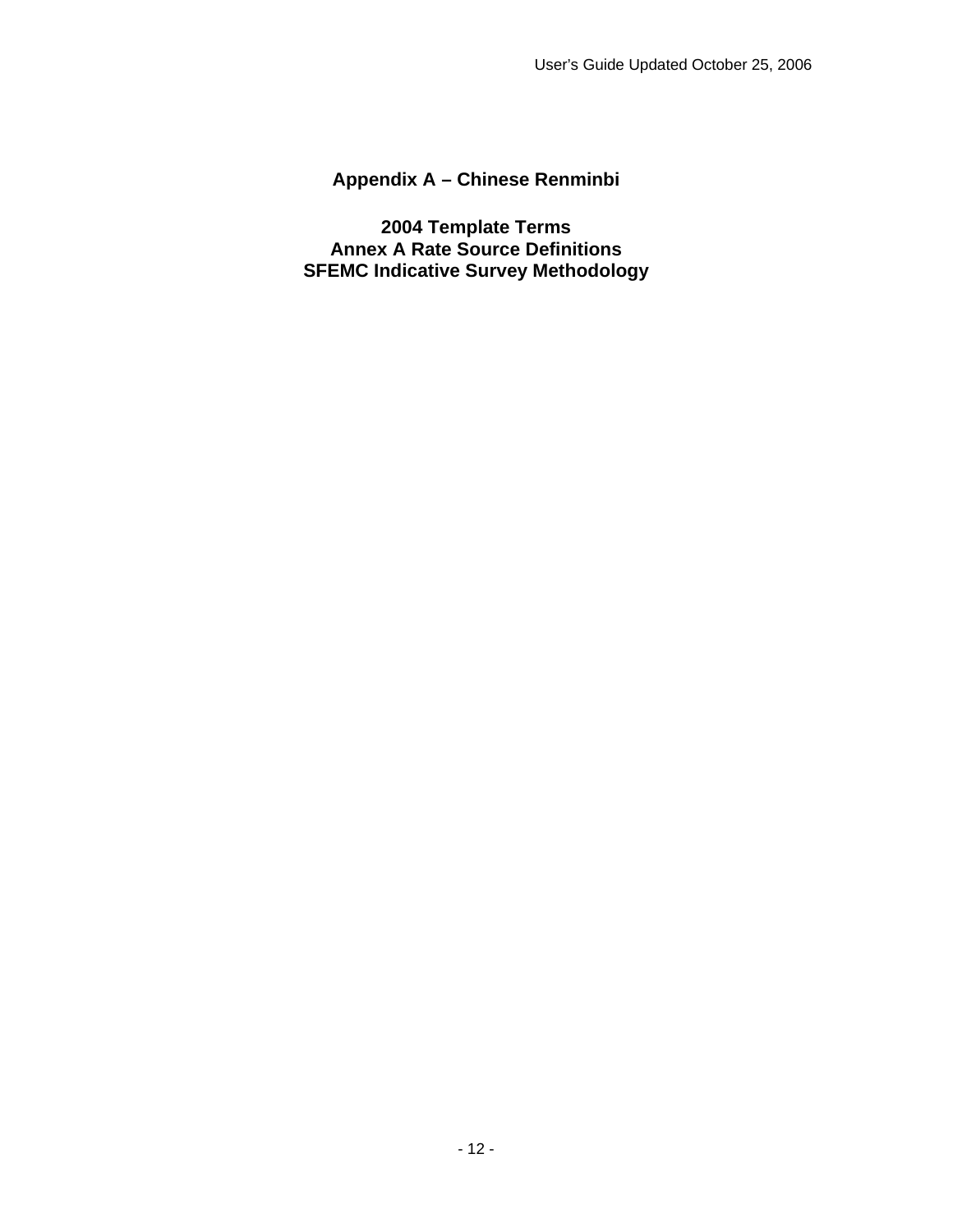## **2004 SFEMC, EMTA & FXC Template Terms for CNY/USD Non-Deliverable FX Transaction**

<span id="page-12-0"></span>

| <b>General Terms:</b>                                    |                                                                                            |
|----------------------------------------------------------|--------------------------------------------------------------------------------------------|
| Trade Date:                                              |                                                                                            |
| [Date of Annex A] <sup>1</sup> :                         |                                                                                            |
| <b>Reference Currency:</b>                               | <b>CNY</b>                                                                                 |
| [Notional Amount] <sup>2</sup> :                         |                                                                                            |
| [Forward Rate] <sup>2</sup> :                            |                                                                                            |
| Reference Currency                                       |                                                                                            |
| Notional Amount] <sup>2</sup> :                          |                                                                                            |
| Reference Currency Buyer:                                |                                                                                            |
| <b>Reference Currency Seller:</b>                        |                                                                                            |
| <b>Settlement Currency:</b>                              | U.S. Dollars                                                                               |
| Settlement Date:                                         | [DATE CERTAIN], subject to adjustment if the<br>Scheduled Valuation Date is<br>adjusted in |
|                                                          | accordance with the Following Business Day                                                 |
|                                                          | Convention or if Valuation Postponement applies,                                           |
|                                                          | and in each such case, the Settlement Date shall                                           |
|                                                          | be as soon as practicable, but in no event later                                           |
|                                                          | than two Business Days after the date on which                                             |
|                                                          | the Spot Rate is determined.                                                               |
| Settlement:                                              | Non-Deliverable                                                                            |
| Settlement Rate Option:                                  | CNY SAEC (CNY01) <sup>3</sup>                                                              |
| <b>Valuation Date:</b>                                   | [DATE CERTAIN] ("Scheduled Valuation Date"),                                               |
|                                                          | subject to adjustment in accordance with the                                               |
|                                                          | Preceding Business Day Convention; and in the                                              |
|                                                          | event of an Unscheduled Holiday, subject to                                                |
|                                                          | adjustment in accordance with the Following                                                |
|                                                          | <b>Business Day Convention.</b>                                                            |
| <b>Disruption Events:</b>                                |                                                                                            |
| Price Source Disruption:<br><b>Disruption Fallbacks:</b> | Applicable                                                                                 |
| 1. Valuation Postponement                                |                                                                                            |
|                                                          |                                                                                            |
| <b>Fallback Reference Price:</b><br>2.                   | SFEMC CNY Indicative Survey Rate (CNY02)4,5                                                |
| 3. Fallback Survey<br>Valuation<br>Postponement          |                                                                                            |
| 4. Calculation Agent                                     |                                                                                            |
| Determination of                                         |                                                                                            |
| <b>Settlement Rate</b>                                   |                                                                                            |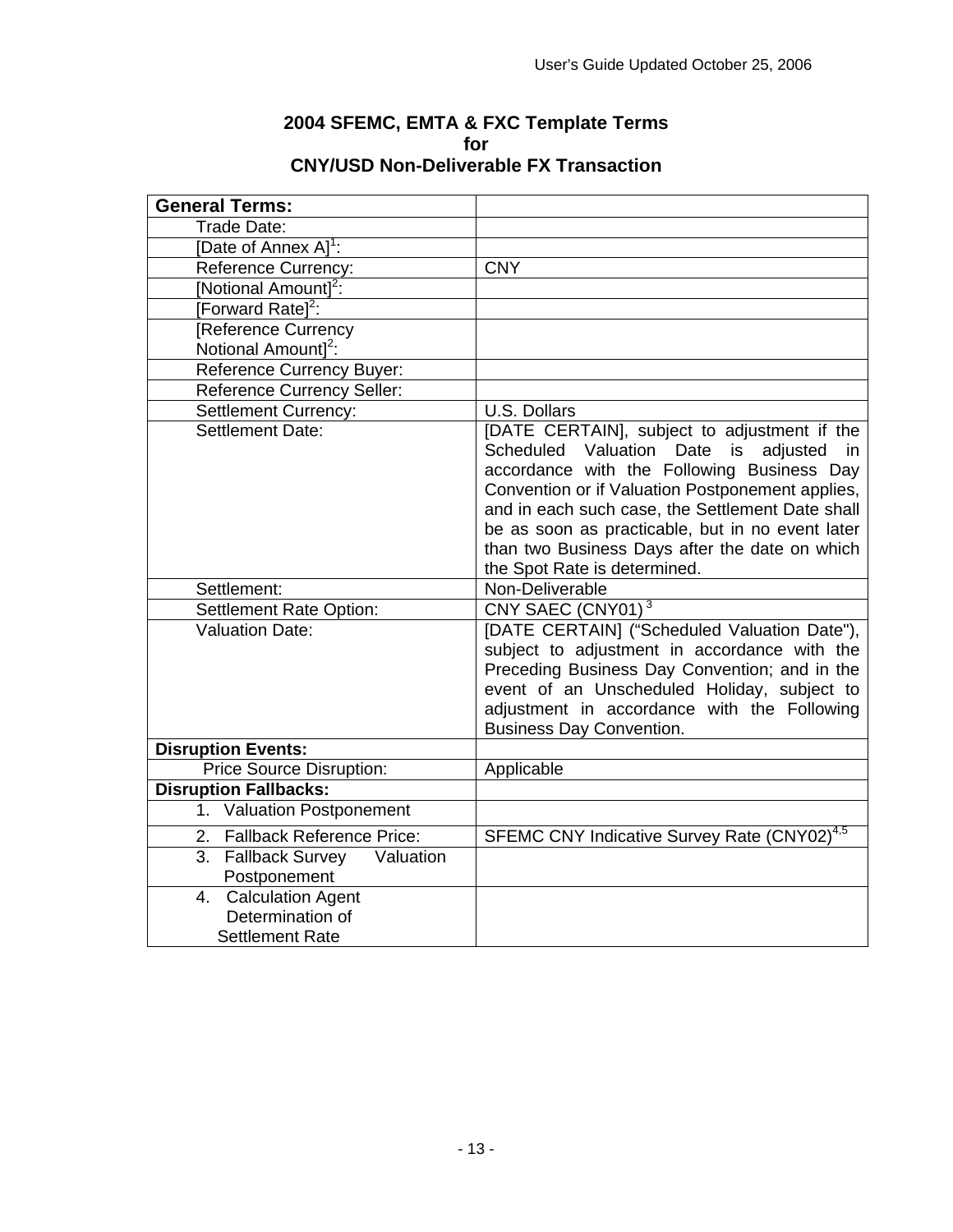| <b>Other Terms:</b>                                             |                                                                                                                                                                                                                                                                                                                                                                                                                                                                                                                                                                                                                                                                                                                           |
|-----------------------------------------------------------------|---------------------------------------------------------------------------------------------------------------------------------------------------------------------------------------------------------------------------------------------------------------------------------------------------------------------------------------------------------------------------------------------------------------------------------------------------------------------------------------------------------------------------------------------------------------------------------------------------------------------------------------------------------------------------------------------------------------------------|
| "Unscheduled Holiday":                                          | "Unscheduled Holiday" means that a day is not a<br>Business Day and the market was not aware of<br>such fact (by means of a public announcement or<br>to<br>other<br>publicly<br>by<br>reference<br>available<br>information) until a time later than 9:00 a.m. local<br>time in the Principal Financial Center(s) of the<br>Reference Currency two Business Days prior to<br>the Scheduled Valuation Date.                                                                                                                                                                                                                                                                                                               |
| "Deferral Period" for<br><b>Unscheduled Holiday:</b>            | In the event the Scheduled Valuation Date<br>becomes subject to the Following Business Day<br>Convention, and if the Valuation Date has not<br>occurred on or before the 14 <sup>th</sup> consecutive day<br>after the Scheduled Valuation Date (any such<br>period being a "Deferral Period"), then the next<br>day after the Deferral Period that would have<br>been a Business Day but for the Unscheduled<br>Holiday, shall be deemed to be the Valuation<br>Date.                                                                                                                                                                                                                                                    |
| "Valuation Postponement" for<br><b>Price Source Disruption:</b> | "Valuation Postponement" means, for purposes<br>of obtaining a Settlement Rate, that the Spot<br>Rate will be determined on the Business Day first<br>succeeding the day on which the Price Source<br>Disruption ceases to exist, unless the Price<br>Source Disruption continues to exist (measured<br>from the date that, but for the occurrence of the<br>Price Source Disruption, would have been the<br>Valuation Date) for a consecutive number of<br>calendar days equal to the Maximum Days of<br>Postponement. In such event, the Spot Rate will<br>be determined on the next Business Day after<br>Days of Postponement<br>the<br>Maximum<br>in.<br>accordance with the next applicable Disruption<br>Fallback. |
| "Fallback Survey Valuation<br>Postponement":                    | "Fallback<br>Valuation<br>Survey<br>Postponement"<br>means that, in the event that the Fallback<br>Reference Price is not available on or before the<br>3rd Business Day (or day that would have been a<br>Business Day but for an Unscheduled Holiday)<br>succeeding the end of either (i) Valuation<br>Postponement for Price Source Disruption, (ii)<br>Deferral Period for Unscheduled Holiday, or (iii)<br>Cumulative Events, then the Settlement Rate will<br>be determined in accordance with the next<br>applicable Disruption Fallback on such day. For<br>the avoidance of doubt, Cumulative Events, if<br>applicable, does not preclude postponement of                                                        |
| <b>Cumulative Events:</b>                                       | valuation in accordance with this provision.<br>Except as provided below, in no event shall the                                                                                                                                                                                                                                                                                                                                                                                                                                                                                                                                                                                                                           |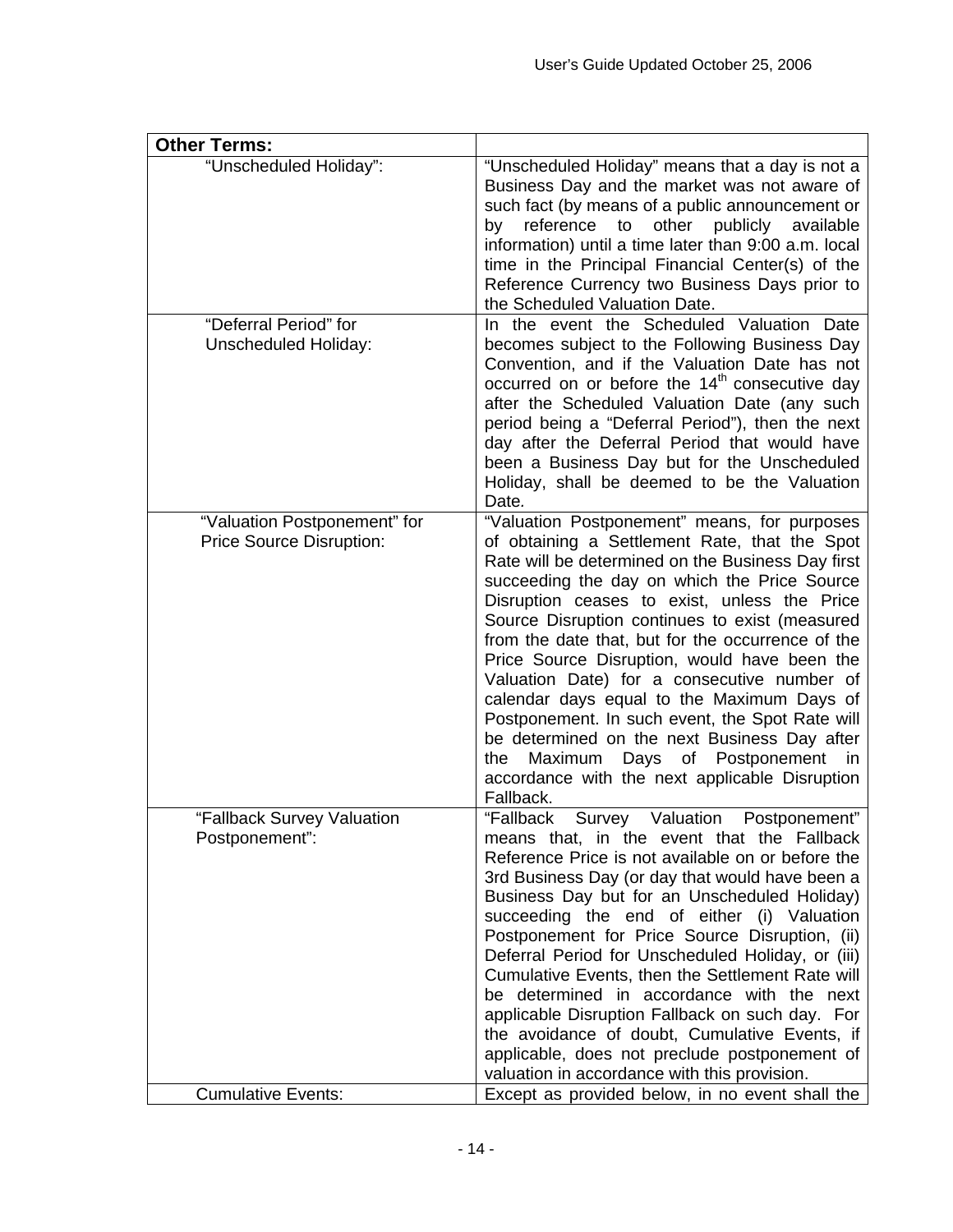|                                                              | total number of consecutive calendar days during<br>which either (i) valuation is deferred due to an<br>Unscheduled Holiday, or (ii) a Valuation<br>Postponement shall occur (or any combination of<br>(i) and (ii)), exceed 14 consecutive calendar days<br>in the aggregate. Accordingly, (x) if, upon the<br>lapse of any such 14 day period, an Unscheduled<br>Holiday shall have occurred or be continuing on<br>the day following such period that otherwise<br>would have been a Business Day, then such day<br>shall be deemed to be a Valuation Date, and (y)<br>if, upon the lapse of any such 14 day period, a<br>Price Source Disruption shall have occurred or<br>be continuing on the day following such period on<br>which the Spot Rate otherwise would be<br>determined, then Valuation Postponement shall |
|--------------------------------------------------------------|-----------------------------------------------------------------------------------------------------------------------------------------------------------------------------------------------------------------------------------------------------------------------------------------------------------------------------------------------------------------------------------------------------------------------------------------------------------------------------------------------------------------------------------------------------------------------------------------------------------------------------------------------------------------------------------------------------------------------------------------------------------------------------------------------------------------------------|
|                                                              | not apply and the Spot Rate shall be determined<br>in accordance with the next Disruption Fallback.                                                                                                                                                                                                                                                                                                                                                                                                                                                                                                                                                                                                                                                                                                                         |
| Maximum Days of Postponement:                                | 14 calendar days                                                                                                                                                                                                                                                                                                                                                                                                                                                                                                                                                                                                                                                                                                                                                                                                            |
| Relevant City for Business Day for<br><b>Valuation Date:</b> | <b>Beijing</b>                                                                                                                                                                                                                                                                                                                                                                                                                                                                                                                                                                                                                                                                                                                                                                                                              |
| Relevant City for Business Day for<br>Settlement Date:       | New York                                                                                                                                                                                                                                                                                                                                                                                                                                                                                                                                                                                                                                                                                                                                                                                                                    |
| Calculation Agent: <sup>6</sup>                              |                                                                                                                                                                                                                                                                                                                                                                                                                                                                                                                                                                                                                                                                                                                                                                                                                             |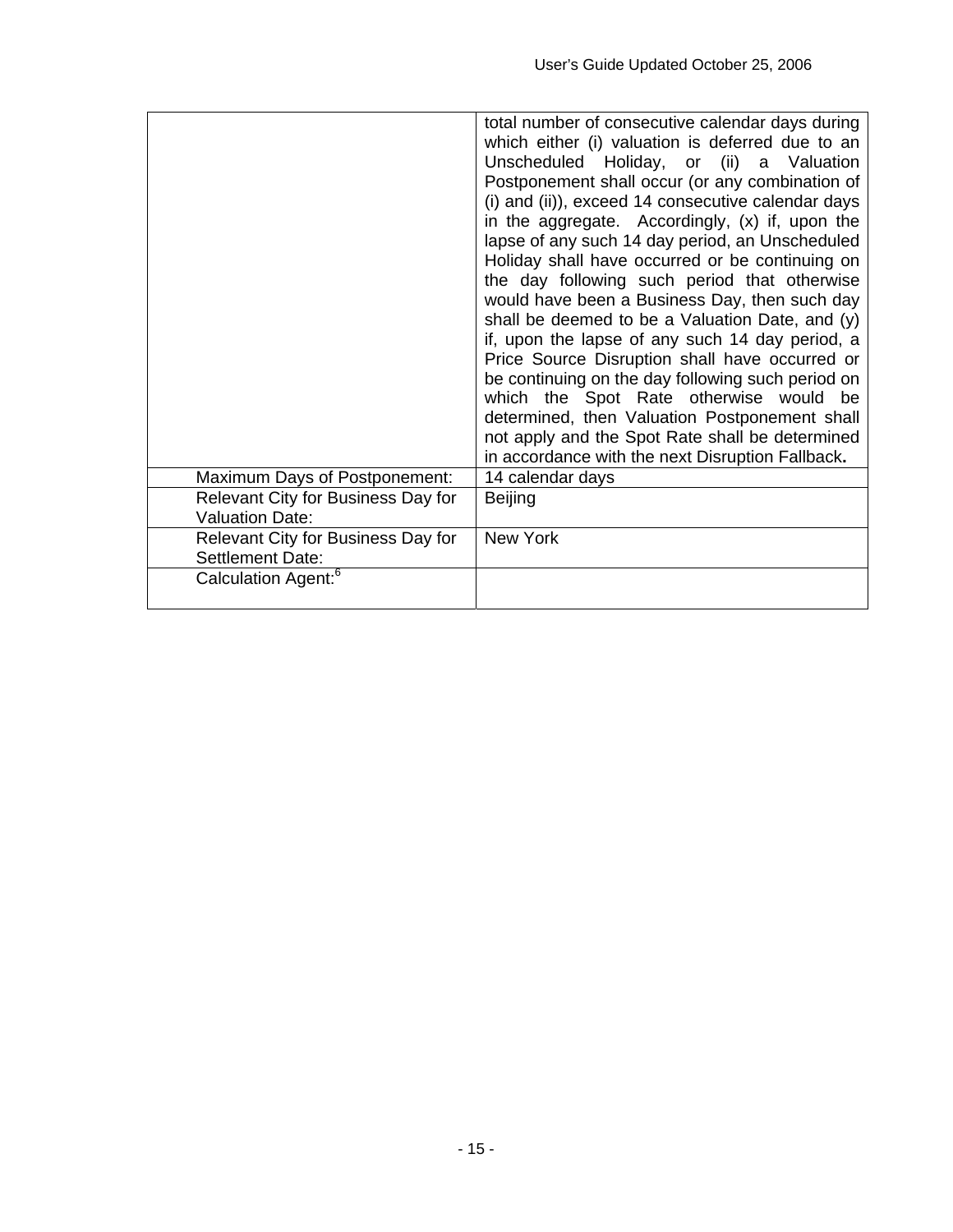# **ENDNOTES**

- 1 Include only if parties wish to modify the presumption that Annex A is incorporated as amended through the Trade Date.
- <sup>2</sup> Parties must specify either (a) a Notional Amount and a Reference Currency Notional Amount or (b) a Forward Rate and either a Notional Amount or a Reference Currency Notional Amount.
- $3$  The CNY SAEC (CNY01) Rate is published at approximately 9:15 a.m. Beijing time on the Valuation Date.
- $4$  The SFEMC CNY Indicative Survey Rate is determined pursuant to the SFEMC CNY Indicative Survey Rate Methodology dated December 1, 2004.
- $5 A$  party may wish to include the following additional provision if such party is or may be a participant in the SFEMC CNY Indicative Survey:

[Quoting Dealer Disclaimer:]

The parties acknowledge that one or both parties to this Transaction acting directly or through a branch or an affiliate may be requested to provide a quotation or quotations from time to time for the purpose of determining the SFEMC CNY Indicative Survey Rate and such quotation may affect, materially or otherwise, the settlement of the Transaction.

 $6$  The following may be applicable for inter-dealer trades where parties agree to be Joint Calculation Agents:

Calculation Agents: Party A and Party B

If the parties are unable to agree on a determination within one Business Day, each party agrees to be bound by the determination of an independent leading dealer in Reference Currency/Settlement Currency Transactions not located in the Reference Currency jurisdiction ("independent leading dealer"), mutually selected by the parties, who shall act as the substitute Calculation Agent, with the fees and expenses of such substitute Calculation Agent (if any) to be met equally by the parties. If the parties are unable to agree on an independent leading dealer to act as substitute Calculation Agent, each party shall select an independent leading dealer and such independent dealers shall agree on an independent third party who shall be deemed to be the substitute Calculation Agent.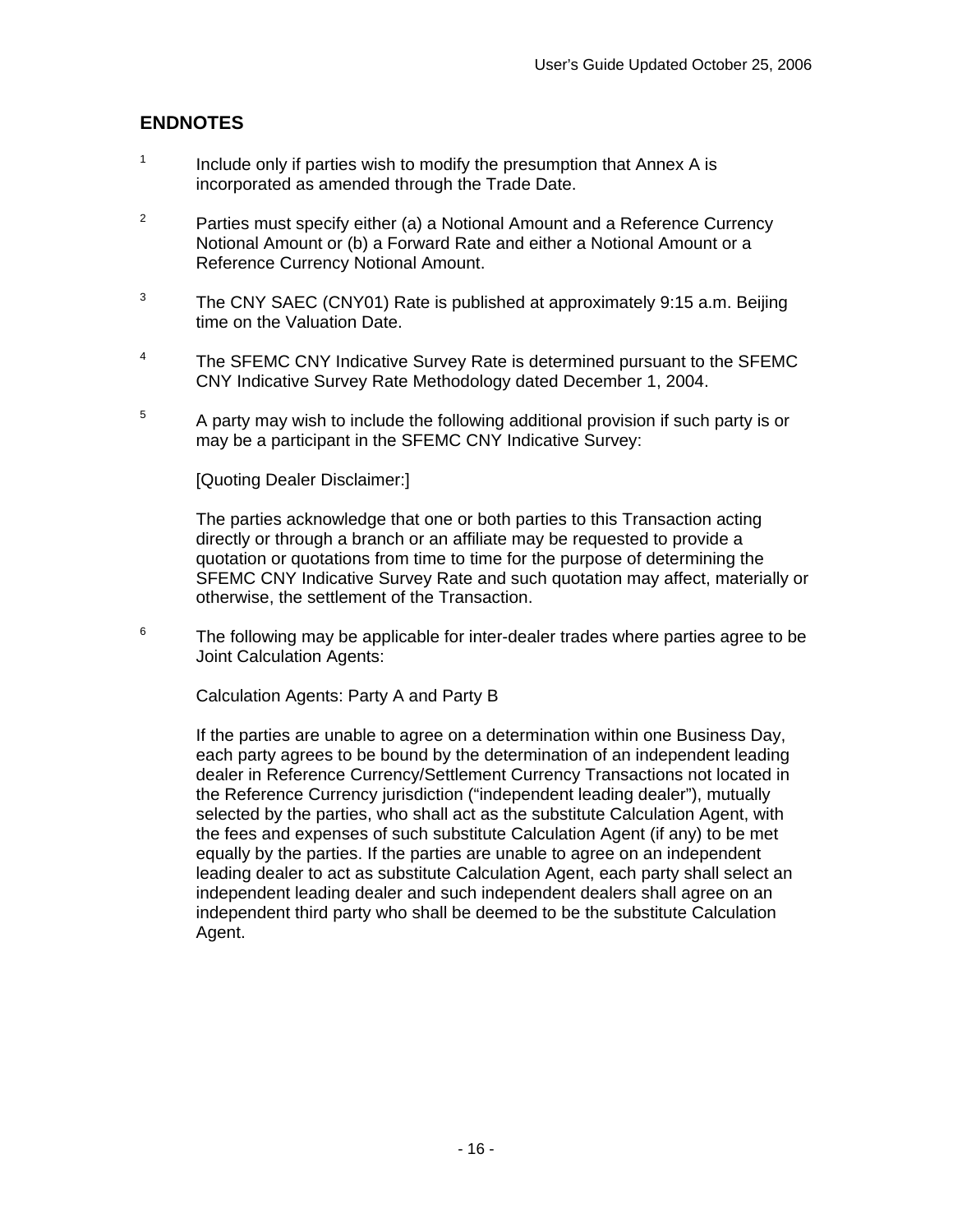# **Amended Chinese Renminbi Rate Source Definition**

<span id="page-16-0"></span>Effective as of December 1, 2004, Annex A of the 1998 FX and Currency Option Definitions (the "1998 Definitions") is amended to add a new Section  $4.5(a)(i)(B)$  as follows:

(B) "SFEMC CNY INDICATIVE SURVEY RATE" or "CNY02" each means that the Spot Rate for a Rate Calculation Date will be the Chinese Renminbi/U.S. Dollar Specified Rate for U.S. Dollars, expressed as the amount of Chinese Renminbi per one U.S. Dollar, for settlement in two Business Days, as published on SFEMC's website ([www.sfemc.org](http://www.sfemc.org/)) at approximately 3:30 p.m. (Singapore time), or as soon thereafter as practicable, on such Rate Calculation Date. The Spot Rate will be calculated by SFEMC (or a service provider SFEMC may select in its sole discretion) pursuant to the SFEMC CNY Indicative Survey Methodology (which means a methodology, dated as of December 1, 2004, as amended from time to time, for a centralized industry-wide survey of financial institutions that are active participants in the Chinese Renminbi/U.S. Dollar markets for the purpose of determining the SFEMC CNY Indicative Survey Rate).

#### *Practitioner's Note:*

• *Parties that specify in confirmations that a particular version of Annex A applies to their trades should reference Annex A effective as of December 1, 2004 if they desire to incorporate the new Chinese Renminbi rate source definition into their trades. If parties do not specify in their confirmations a particular version of Annex A, the above Chinese Renminbi rate source definition will apply to trades that incorporate the 1998 Definitions and have a trade date on or after December 1, 2004.*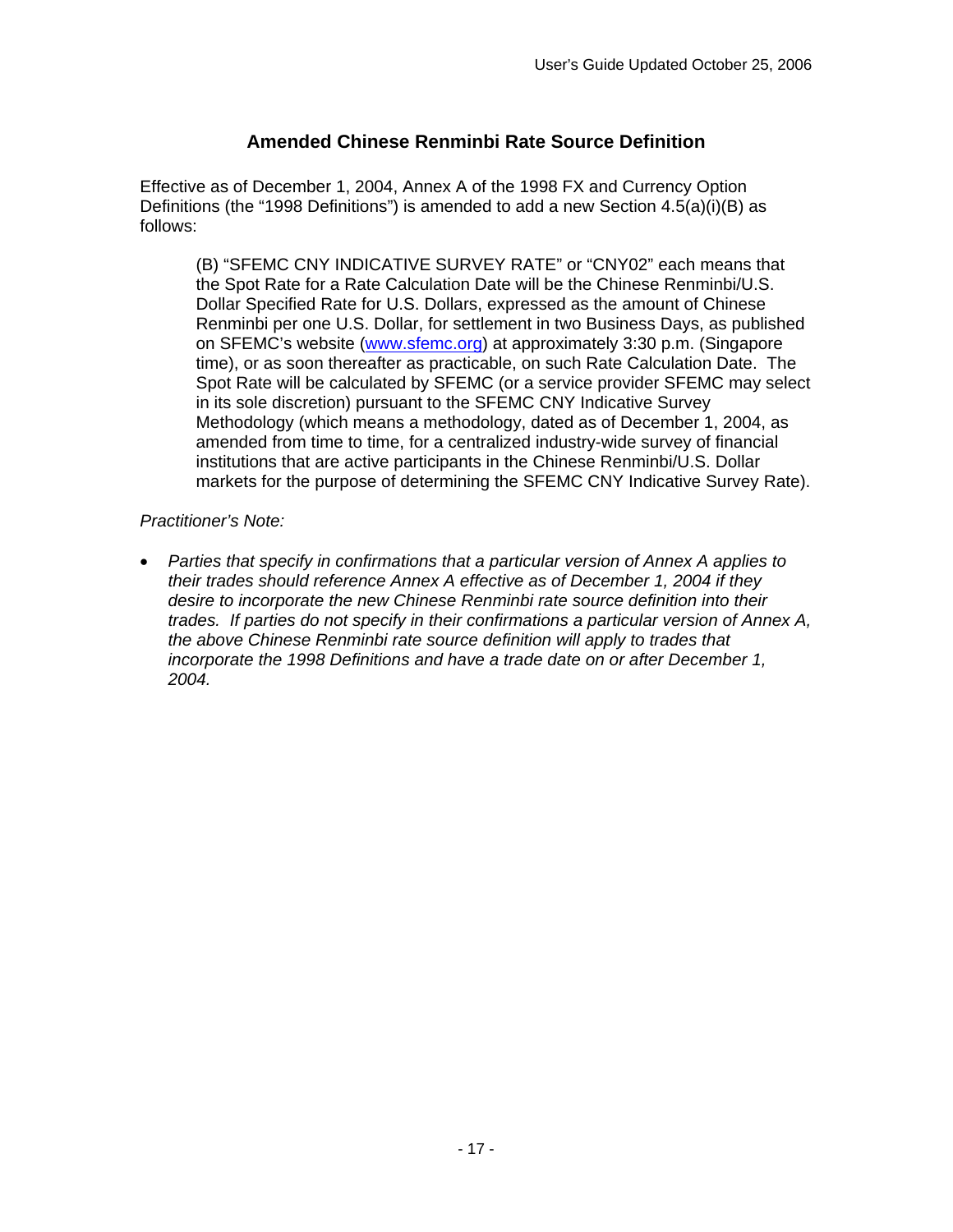# <span id="page-17-0"></span>**Singapore Foreign Exchange Market Committee ("SFEMC") CNY Indicative Survey Rate Methodology Dated as of December 1, 2004**

Capitalized terms not defined below are defined in the 1998 FX and Currency Option Definitions as published by the International Swaps and Derivatives Association, EMTA, Inc. and the Foreign Exchange Committee, or in the 2004 SFEMC, EMTA & FXC Template Terms for CNY/USD Non-Deliverable FX Transaction.

- I. The SFEMC CNY Indicative Survey
- Commencing the CNY Indicative Survey: SFEMC (itself or through a service provider SFEMC will select in its sole discretion) will conduct a survey of financial institutions for the purpose of determining the SFEMC CNY Indicative Survey Rate, beginning at 11:00 a.m. (Singapore time) or as soon thereafter as practicable on a Business Day in Beijing (or a calendar day that would have been a Business Day but for an Unscheduled Holiday), following any 14 calendar day period during which valuation is deferred or postponed (or both).
- Polled Banks: For purposes of determining the CNY Indicative Survey Rate for a Valuation Date, SFEMC (itself or through a service provider) will survey financial institutions that are active participants in the CNY/U.S. Dollar market (each, a "Participating Bank") and included in a current list of Participating Banks published on the SFEMC's website [\(www.sfemc.org](http://www.sfemc.org/)) (the "Publication Site"). Only one office of each financial institution will be included as a Participating Bank in each CNY Indicative Survey.
- Survey Question: Each Participating Bank will be asked to provide its reasonable judgment of what is (or, in the case of an Unscheduled Holiday, would be) the current prevailing free market CNY spot rate (bid-offer pair) for a standard size CNY/U.S. Dollar wholesale financial transaction for same-day settlement in the Beijing marketplace on the Valuation Date. In arriving at this indicative quotation, each Participating Bank will be directed to take such factors into consideration as it deems appropriate, which factors may (but need not) include any or all of the following: the spot rate(s) implied in the offshore non-deliverable foreign exchange market for CNY/U.S. Dollar transactions; the spot rate implied by any other financial market transactions (to the extent that such other financial markets are open for business); the spot rate used in connection with any commercial transactions for goods or services from offshore suppliers or providers; any existing rate for trade finance transactions; and any other existing unofficial rate for CNY/U.S. Dollar transactions (commercial or otherwise).

## II. Use of Survey Results

• SFEMC (itself or through a service provider) will determine the mid-point of each bidoffer pair. The arithmetic mean of the mid-points will be used to determine the CNY Indicative Survey Rate, rounded to the fourth decimal point as described below.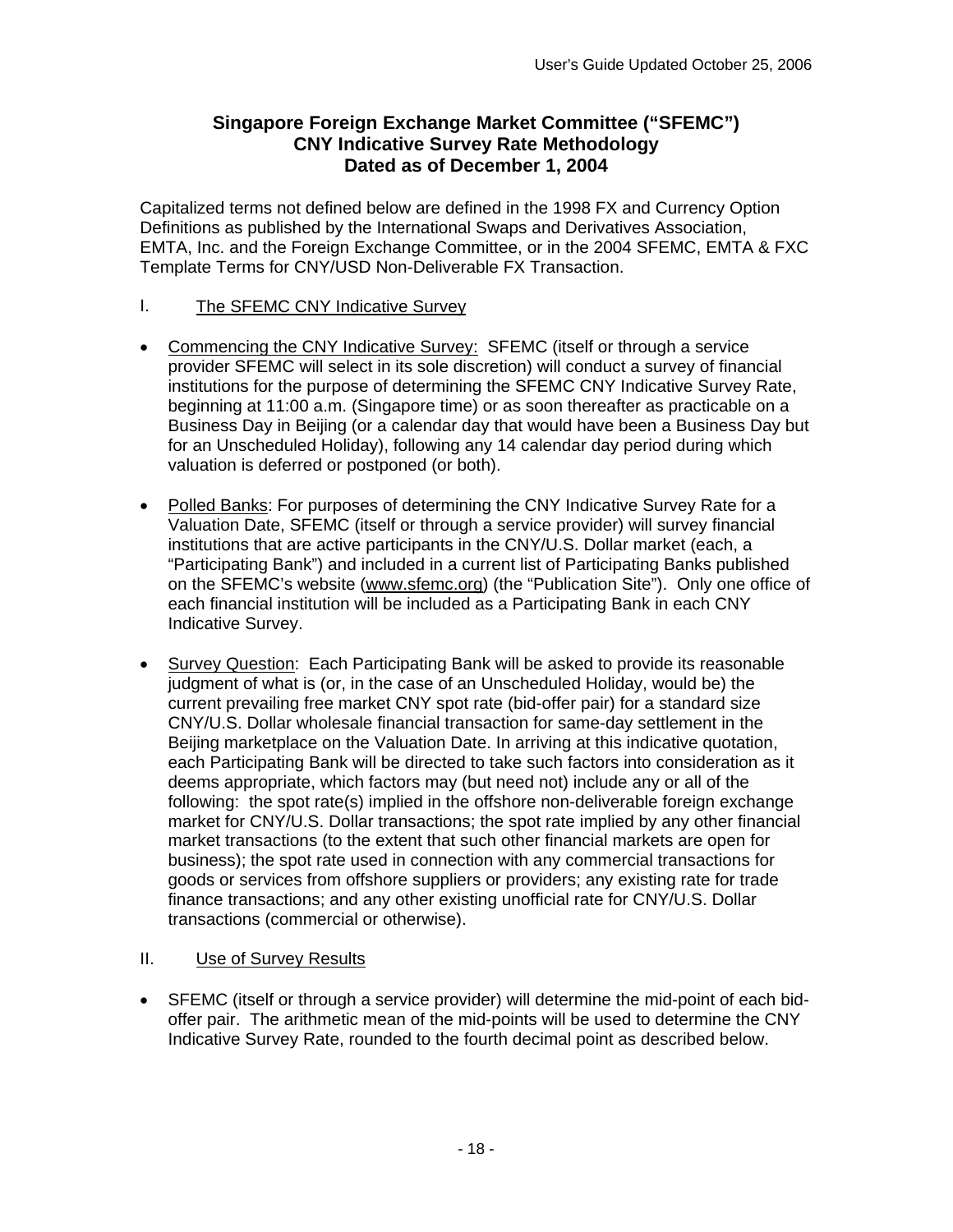- If the CNY Indicative Survey results in 21 or more responses, then the 4 highest and 4 lowest mid-points will be eliminated, and the arithmetic mean of the remaining midpoints will be computed and will constitute the CNY Indicative Survey Rate for such Valuation Date. For purposes of eliminating the 4 highest and 4 lowest mid-points, if more than 4 mid-points have the same highest value or lowest value, then only 4 such mid-points will be eliminated
- If the CNY Indicative Survey results in less than 21 but 11 or more responses, then the 2 highest and 2 lowest mid-points will be eliminated, and the arithmetic mean of the remaining mid-points will be computed and will constitute the CNY Indicative Survey Rate for such Valuation Date. For purposes of eliminating the 2 highest and 2 lowest mid-points, if more than 2 mid-points have the same highest value or lowest value, then only 2 such mid-points will be eliminated.
- If the CNY Indicative Survey results in less than 11 but 8 or more responses, then the highest and the lowest mid-points will be eliminated and the arithmetic mean of the remaining midpoints will be computed and will constitute the CNY Indicative Survey Rate for such Valuation Date. For purposes of eliminating the highest and lowest mid-points, if more than 1 mid-point has the same highest value or lowest value, then only 1 such mid-point will be eliminated.
- If the CNY Indicative Survey results in less than 8 but 5 or more responses, then no mid-points will be eliminated and the arithmetic mean of all midpoints will be computed and will constitute the CNY Indicative Survey Rate for such Valuation Date.
- Quotes will be provided to the fourth decimal point (e.g., 1.0000).

## III. Insufficient Responses

- If the CNY Indicative Survey results in less than 5 responses from Participating Banks ("Insufficient Responses"), no CNY Indicative Survey Rate will be available for the relevant Valuation Date. The next CNY Indicative Survey will take place on the next succeeding Business Day in Beijing (or calendar day that would have been a Business Day but for an Unscheduled Holiday), subject to Section V below.
- IV. CNY Indicative Survey Rate Publication
- The CNY Indicative Survey Rate will be published on the Publication Site at 3:30 p.m. (Singapore time), or as soon thereafter as practicable.
- As soon as it is determined that the CNY Indicative Survey will result in Insufficient Responses, a notice that no CNY Indicative Survey Rate is available for the Valuation Date will be published on the Publication Site.
- The response of each Participating Bank to the Indicative Survey (bid-offer pair) will be available on the Publication Site at 9:00 a.m. (Singapore time) on the first Business Day in Beijing (or calendar day that would have been a Business Day but for an Unscheduled Holiday) following the Business Day on which the relevant CNY Indicative Survey Rate is published, or as soon thereafter as practicable.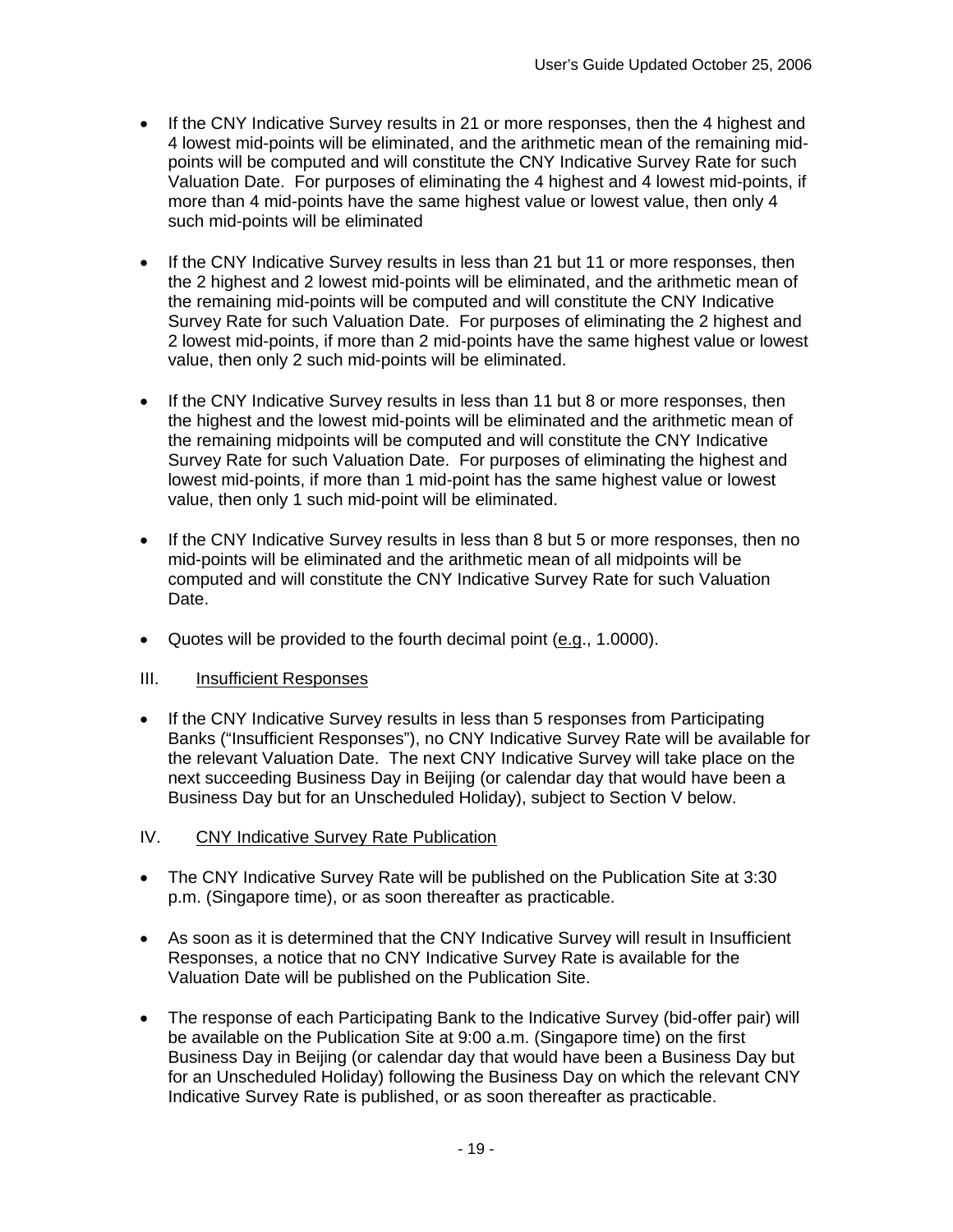## V. Discontinuing the CNY Indicative Survey

- The CNY Indicative Survey will be discontinued (i) on the calendar day first following the Business Day in Beijing on which the CNY SAEC (CNY 01) is available for the determination of a Settlement Rate, or (ii) on the calendar day first following polling for the CNY Indicative Survey that results in Insufficient Responses for three consecutive polling days. Notwithstanding the foregoing, nothing herein will be construed to prevent SFEMC from continuing or re-initiating the CNY Indicative Survey at an appropriate time.
- A notice that the CNY Indicative Survey has been discontinued will be published on the Publication Site.

#### VI. Amendments to the Methodology

• SFEMC may, in its discretion, from time to time, make such administrative, procedural or other modifications to this Methodology as are appropriate to ensure the continued operation and integrity of the CNY Indicative Survey**.** 

#### VII. Disclaimer

• SFEMC (and any service provider SFEMC may select) disclaim liability for the CNY Indicative Survey Rate, and no representation or warranty, express or implied, is made concerning the CNY Indicative Survey Rate (including, without limitation, the methodology for determining the CNY Indicative Survey Rate and its suitability for any particular use).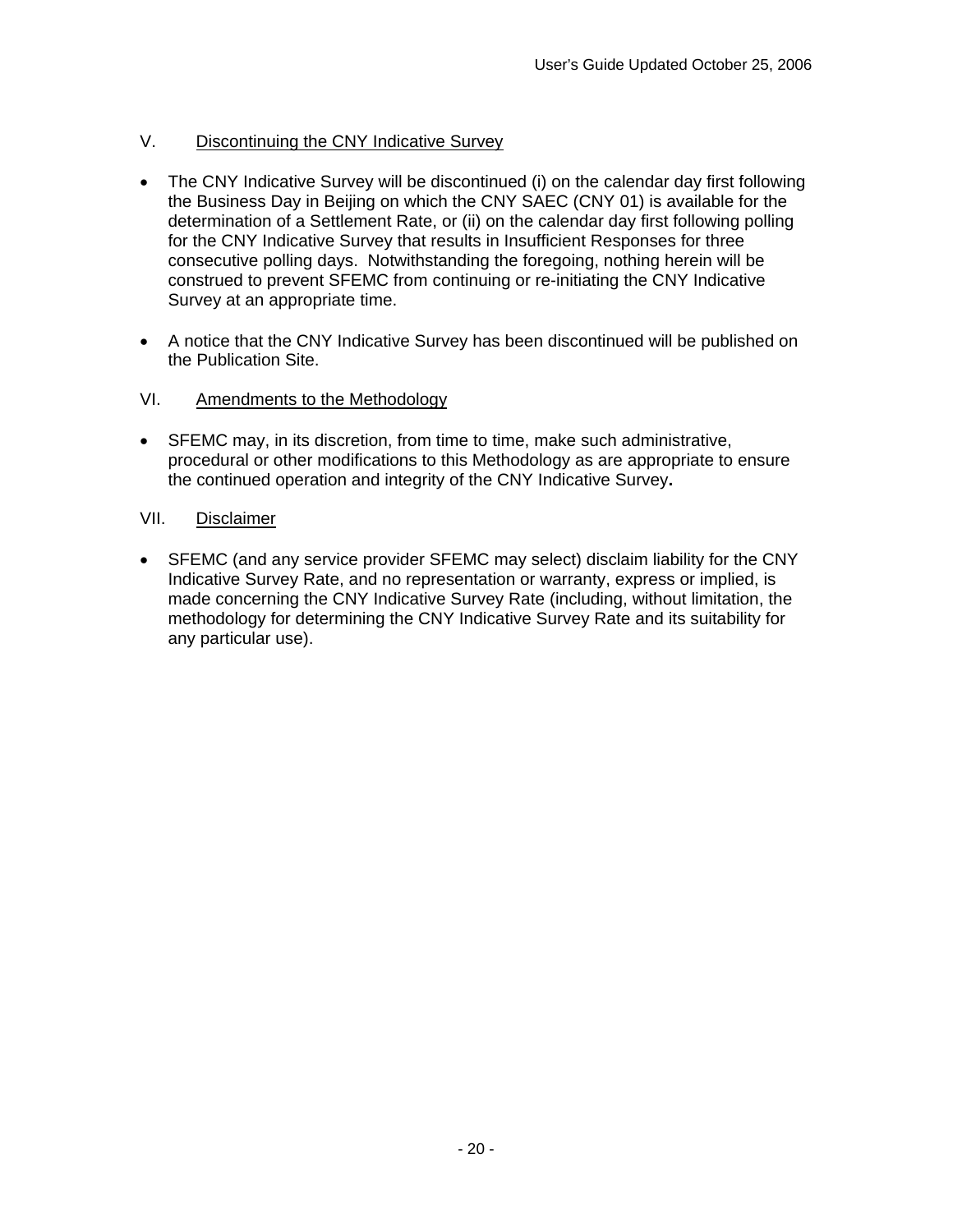# **Appendix B – Indonesian Rupiah**

<span id="page-20-0"></span>**2004 Template Terms Annex A Rate Source Definitions SFEMC Indicative Survey Methodology**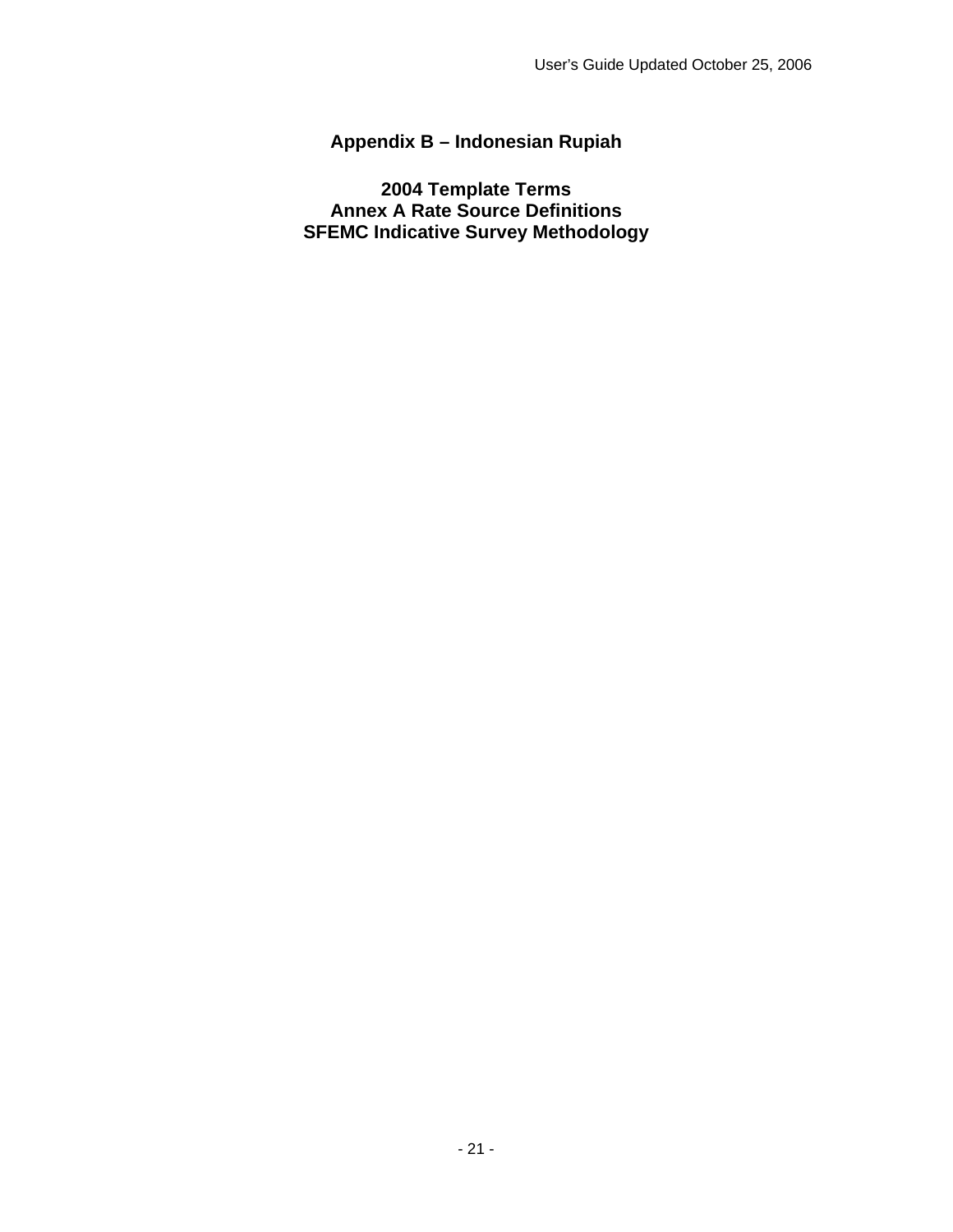## **2004 SFEMC, EMTA & FXC Template Terms for IDR/USD Non-Deliverable FX Transaction**

<span id="page-21-0"></span>

| <b>General Terms:</b>                                       |                                                                                                                                                                                                                                                                                                                                                                                                                                  |
|-------------------------------------------------------------|----------------------------------------------------------------------------------------------------------------------------------------------------------------------------------------------------------------------------------------------------------------------------------------------------------------------------------------------------------------------------------------------------------------------------------|
| Trade Date:                                                 |                                                                                                                                                                                                                                                                                                                                                                                                                                  |
| [Date of Annex A] <sup>1</sup> :                            |                                                                                                                                                                                                                                                                                                                                                                                                                                  |
| <b>Reference Currency:</b>                                  | <b>IDR</b>                                                                                                                                                                                                                                                                                                                                                                                                                       |
| [Notional Amount] <sup>2</sup> :                            |                                                                                                                                                                                                                                                                                                                                                                                                                                  |
| [Forward Rate] <sup>2</sup> :                               |                                                                                                                                                                                                                                                                                                                                                                                                                                  |
| [Reference Currency                                         |                                                                                                                                                                                                                                                                                                                                                                                                                                  |
| Notional Amount] <sup>2</sup> :                             |                                                                                                                                                                                                                                                                                                                                                                                                                                  |
| Reference Currency Buyer:                                   |                                                                                                                                                                                                                                                                                                                                                                                                                                  |
| <b>Reference Currency Seller:</b>                           |                                                                                                                                                                                                                                                                                                                                                                                                                                  |
| <b>Settlement Currency:</b>                                 | U.S. Dollars                                                                                                                                                                                                                                                                                                                                                                                                                     |
| Settlement Date:<br>Settlement:<br>Settlement Rate Option:  | [DATE CERTAIN], subject to adjustment if the<br>Scheduled Valuation Date is<br>adjusted in<br>accordance with the Following Business Day<br>Convention or if Valuation Postponement applies,<br>and in each such case, the Settlement Date shall<br>be as soon as practicable, but in no event later<br>than two Business Days after the date on which<br>the Spot Rate is determined.<br>Non-Deliverable<br>IDR ABS (IDR01) $3$ |
| <b>Valuation Date:</b>                                      | [DATE CERTAIN] ("Scheduled Valuation Date"),<br>subject to adjustment in accordance with the<br>Preceding Business Day Convention; and in the<br>event of an Unscheduled Holiday, subject to<br>adjustment in accordance with the Following<br><b>Business Day Convention.</b>                                                                                                                                                   |
| <b>Disruption Events:</b>                                   |                                                                                                                                                                                                                                                                                                                                                                                                                                  |
| Price Source Disruption:                                    | Applicable                                                                                                                                                                                                                                                                                                                                                                                                                       |
| <b>Disruption Fallbacks:</b>                                |                                                                                                                                                                                                                                                                                                                                                                                                                                  |
| 1. Valuation Postponement                                   |                                                                                                                                                                                                                                                                                                                                                                                                                                  |
| <b>Fallback Reference Price:</b><br>2.                      | SFEMC IDR Indicative Survey Rate (IDR02) <sup>4,5</sup>                                                                                                                                                                                                                                                                                                                                                                          |
| 3. Fallback Survey<br>Valuation<br>Postponement             |                                                                                                                                                                                                                                                                                                                                                                                                                                  |
| 4. Calculation Agent<br>Determination of Settlement<br>Rate |                                                                                                                                                                                                                                                                                                                                                                                                                                  |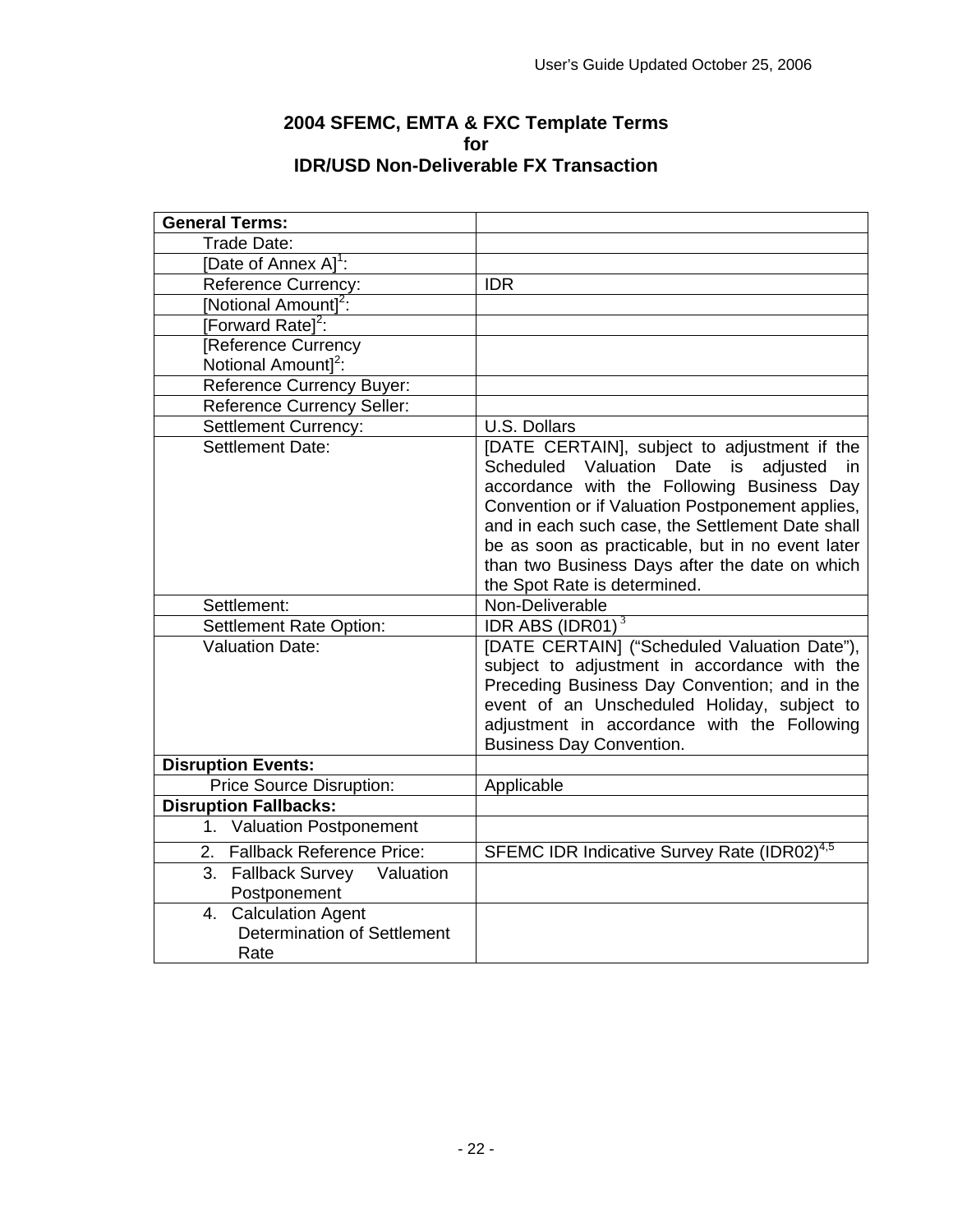| <b>Other Terms:</b>                                      |                                                                                                                                                                                                                                                                                                                                                                                                                                                                                                                                                                                                                                                                                                                                             |
|----------------------------------------------------------|---------------------------------------------------------------------------------------------------------------------------------------------------------------------------------------------------------------------------------------------------------------------------------------------------------------------------------------------------------------------------------------------------------------------------------------------------------------------------------------------------------------------------------------------------------------------------------------------------------------------------------------------------------------------------------------------------------------------------------------------|
| "Unscheduled Holiday":                                   | "Unscheduled Holiday" means that a day is not a<br>Business Day and the market was not aware of<br>such fact (by means of a public announcement or<br>other publicly<br>by<br>reference to<br>available<br>information) until a time later than 9:00 a.m. local<br>time in the Principal Financial Center(s) of the<br>Reference Currency two Business Days prior to<br>the Scheduled Valuation Date.                                                                                                                                                                                                                                                                                                                                       |
| "Deferral Period" for<br><b>Unscheduled Holiday:</b>     | In the event the Scheduled Valuation<br>Date<br>becomes subject to the Following Business Day<br>Convention, and if the Valuation Date has not<br>occurred on or before the 14 <sup>th</sup> consecutive day<br>after the Scheduled Valuation Date (any such<br>period being a "Deferral Period"), then the next<br>day after the Deferral Period that would have<br>been a Business Day but for the Unscheduled<br>Holiday, shall be deemed to be the Valuation<br>Date.                                                                                                                                                                                                                                                                   |
| "Valuation Postponement"<br>for Price Source Disruption: | "Valuation Postponement" means, for purposes of<br>obtaining a Settlement Rate, that the Spot Rate<br>will be determined on the Business Day first<br>succeeding the day on which the Price Source<br>Disruption ceases to exist, unless the Price<br>Source Disruption continues to exist (measured<br>from the date that, but for the occurrence of the<br>Price Source Disruption, would have been the<br>Valuation Date) for a consecutive number of<br>calendar days equal to the Maximum Days of<br>Postponement. In such event, the Spot Rate will<br>be determined on the next Business Day after the<br>Maximum Days of Postponement in accordance<br>with the next applicable Disruption Fallback.                                |
| "Fallback Survey Valuation<br>Postponement":             | "Fallback Survey Valuation Postponement" means<br>that, in the event that the Fallback Reference<br>Price is not available on or before the 3 <sup>rd</sup> Business<br>Day (or day that would have been a Business Day<br>but for an Unscheduled Holiday) succeeding the<br>end of either (i) Valuation Postponement for Price<br>Source<br>Disruption, (ii) Deferral<br>Period<br>for<br>Unscheduled Holiday, or (iii) Cumulative Events,<br>then the Settlement Rate will be determined in<br>accordance with the next applicable Disruption<br>Fallback on such day. For the avoidance of<br>doubt, Cumulative Events, if applicable, does not<br>preclude<br>postponement<br>valuation<br>of<br>in.<br>accordance with this provision. |
| <b>Cumulative Events:</b>                                | Except as provided below, in no event shall the<br>total number of consecutive calendar days during                                                                                                                                                                                                                                                                                                                                                                                                                                                                                                                                                                                                                                         |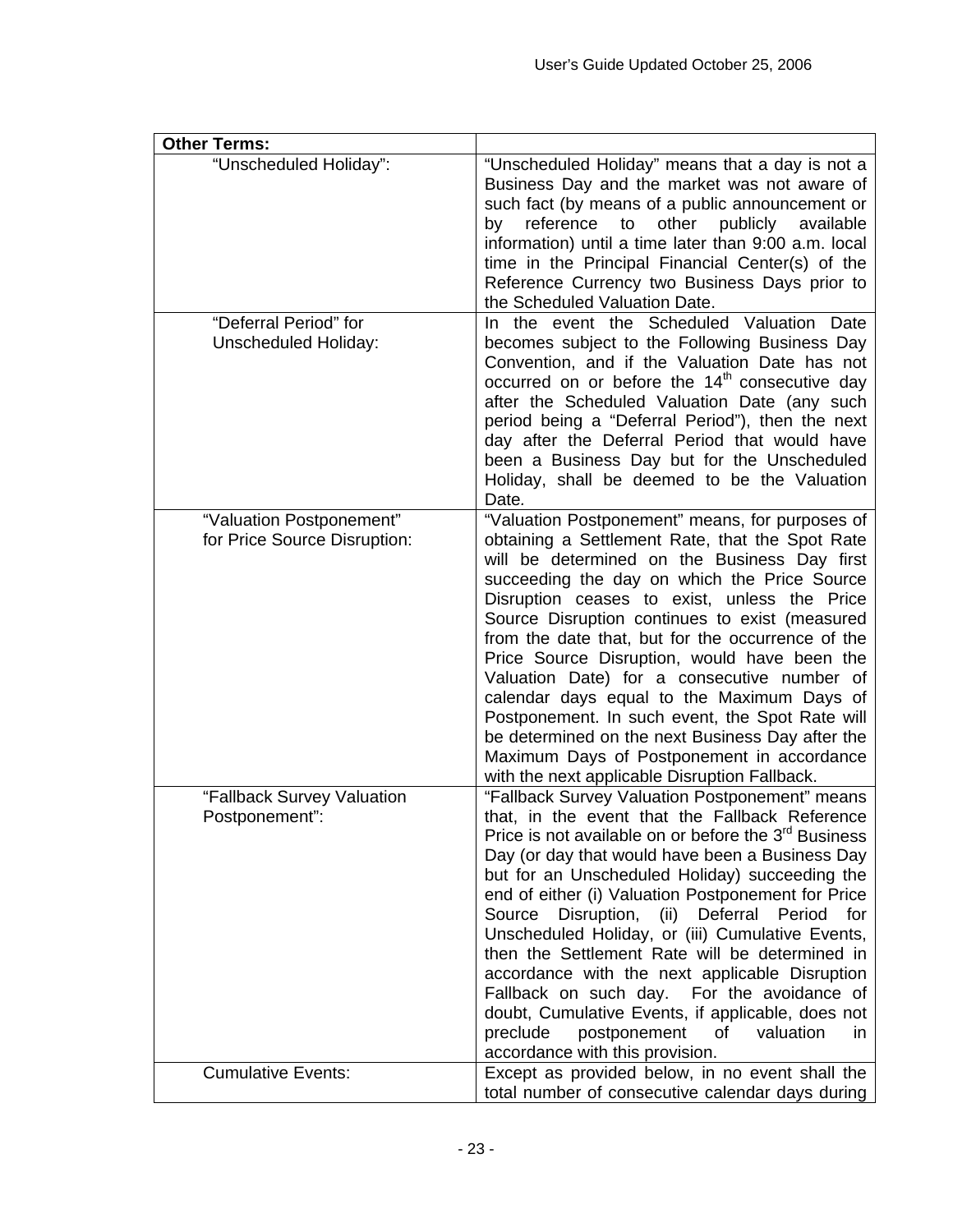| Maximum Days of Postponement:                                 | which either (i) valuation is deferred due to an<br>Unscheduled Holiday, or (ii) a Valuation<br>Postponement shall occur (or any combination of<br>(i) and (ii)), exceed 14 consecutive calendar days<br>in the aggregate. Accordingly, (x) if, upon the<br>lapse of any such 14 day period, an Unscheduled<br>Holiday shall have occurred or be continuing on<br>the day following such period that otherwise would<br>have been a Business Day, then such day shall<br>be deemed to be a Valuation Date, and (y) if,<br>upon the lapse of any such 14 day period, a Price<br>Source Disruption shall have occurred or be<br>continuing on the day following such period on<br>which the Spot Rate otherwise would be<br>determined, then Valuation Postponement shall<br>not apply and the Spot Rate shall be determined<br>in accordance with the next Disruption Fallback.<br>14 calendar days |
|---------------------------------------------------------------|----------------------------------------------------------------------------------------------------------------------------------------------------------------------------------------------------------------------------------------------------------------------------------------------------------------------------------------------------------------------------------------------------------------------------------------------------------------------------------------------------------------------------------------------------------------------------------------------------------------------------------------------------------------------------------------------------------------------------------------------------------------------------------------------------------------------------------------------------------------------------------------------------|
| Relevant City for Business Day for<br><b>Valuation Date:</b>  | Jakarta and Singapore                                                                                                                                                                                                                                                                                                                                                                                                                                                                                                                                                                                                                                                                                                                                                                                                                                                                              |
| Relevant City for Business Day for<br><b>Settlement Date:</b> | <b>New York</b>                                                                                                                                                                                                                                                                                                                                                                                                                                                                                                                                                                                                                                                                                                                                                                                                                                                                                    |
| Calculation Agent: <sup>6</sup>                               |                                                                                                                                                                                                                                                                                                                                                                                                                                                                                                                                                                                                                                                                                                                                                                                                                                                                                                    |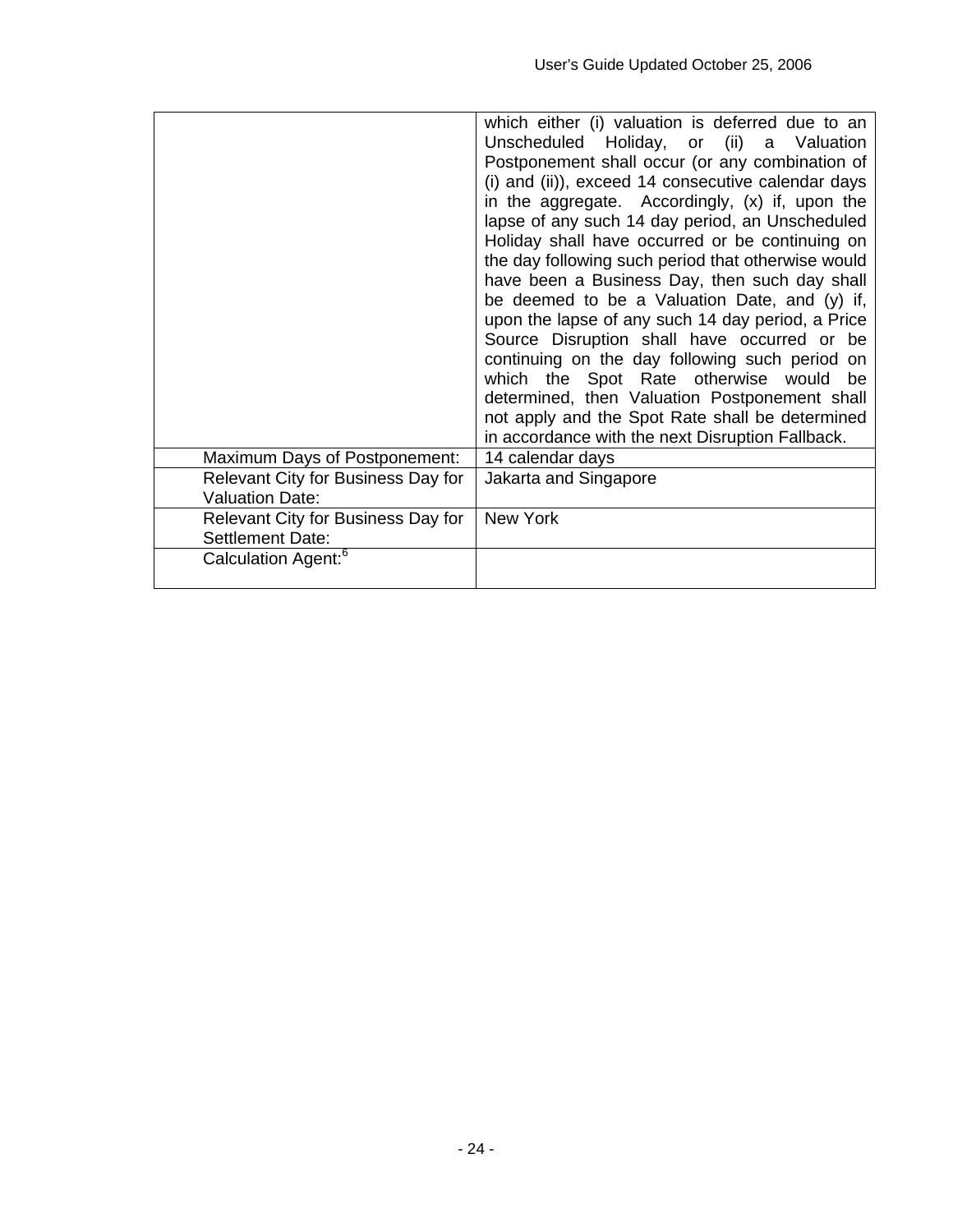# **ENDNOTES**

- $1$  Include only if parties wish to modify the presumption that Annex A is incorporated as amended through the Trade Date.
- <sup>2</sup> Parties must specify either (a) a Notional Amount and a Reference Currency Notional Amount or (b) a Forward Rate and either a Notional Amount or a Reference Currency Notional Amount.
- $3$  The IDR ABS (IDR01) Rate is published at approximately 11:00 a.m. Singapore time on the Valuation Date.
- $4$  The SFEMC IDR Indicative Survey Rate is determined pursuant to the SFEMC IDR Indicative Survey Rate Methodology dated December 1, 2004.
- 5 A party may wish to include the following additional provision if such party is or may be a participant in the SFEMC IDR Indicative Survey:

[Quoting Dealer Disclaimer:]

The parties acknowledge that one or both parties to this Transaction acting directly or through a branch or an affiliate may be requested to provide a quotation or quotations from time to time for the purpose of determining the SFEMC IDR Indicative Survey Rate and such quotation may affect, materially or otherwise, the settlement of the Transaction.

6 The following may be applicable for inter-dealer trades where parties agree to be Joint Calculation Agents:

Calculation Agents: Party A and Party B

If the parties are unable to agree on a determination within one Business Day, each party agrees to be bound by the determination of an independent leading dealer in Reference Currency/Settlement Currency Transactions not located in the Reference Currency jurisdiction ("independent leading dealer"), mutually selected by the parties, who shall act as the substitute Calculation Agent, with the fees and expenses of such substitute Calculation Agent (if any) to be met equally by the parties. If the parties are unable to agree on an independent leading dealer to act as substitute Calculation Agent, each party shall select an independent leading dealer and such independent dealers shall agree on an independent third party who shall be deemed to be the substitute Calculation Agent.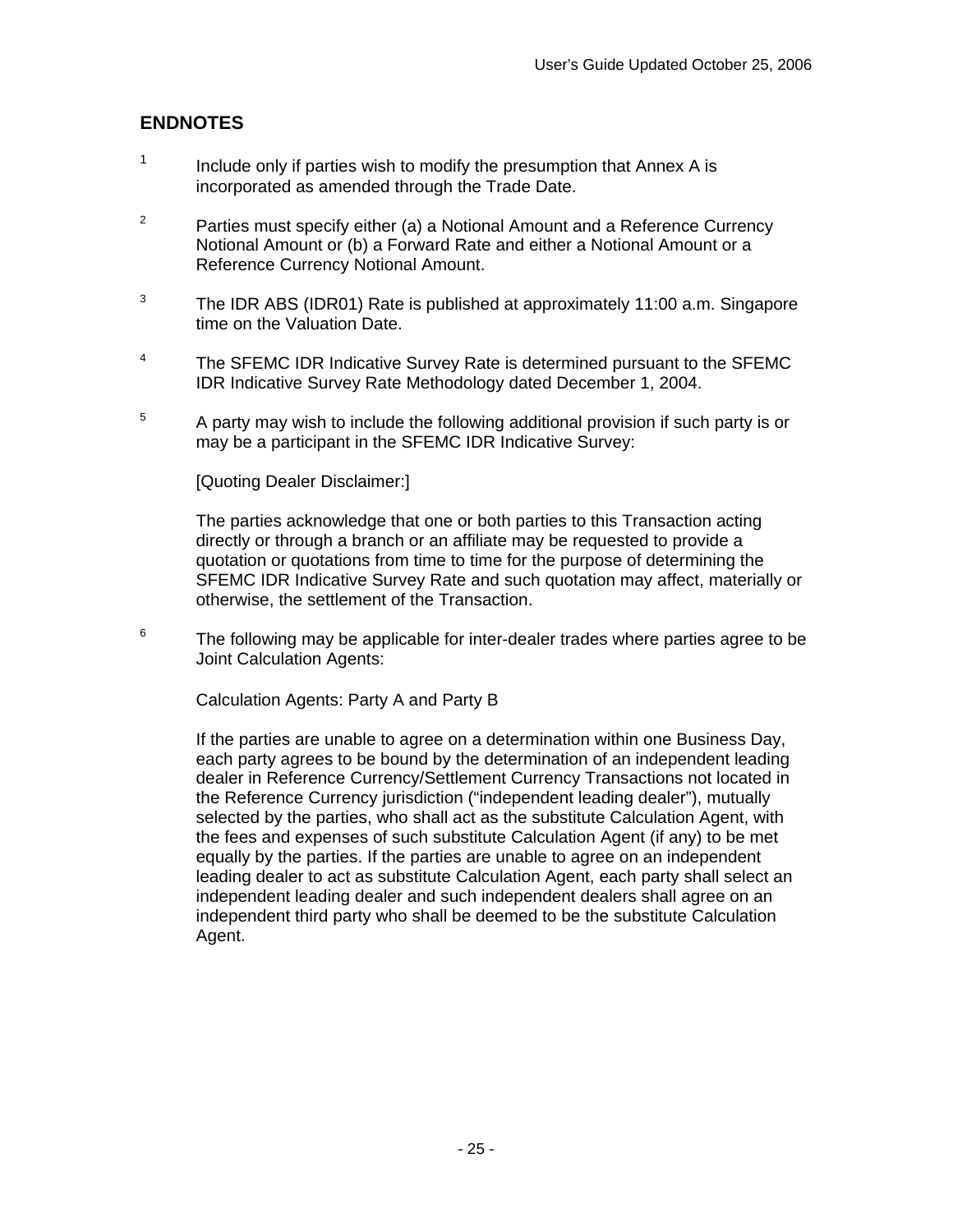# **Indonesian Rupiah Rate Source Definition**

<span id="page-25-0"></span>Effective as of December 1, 2004, Annex A of the 1998 FX and Currency Option Definitions (the "1998 Definitions") is amended to add new Sections 4.5(a)(vii)(A) and 4.5(a)(vii)(B) as follows:

(A) "IDR ABS" or "IDR01" each mean that the Spot Rate for a Rate Calculation Date will be the Indonesian Rupiah/U.S. Dollar spot rate, expressed as the amount of Indonesian Rupiah per one U.S. Dollar, for settlement in two Business Days, reported by the Association of Banks in Singapore which appears on the Telerate Page 50157 to the right of the caption "Spot" under the column "IDR" at approximately 11:00 a.m., Singapore time on that Rate Calculation Date.

(B) "SFEMC IDR INDICATIVE SURVEY RATE" or "IDR02" each means that the Spot Rate for a Rate Calculation Date will be the Indonesian Rupiah/U.S. Dollar Specified Rate for U.S. Dollars, expressed as the amount of Indonesian Rupiah per one U.S. Dollar, for settlement in two Business Days, as published on SFEMC's website [\(www.sfemc.org\)](http://www.sfemc.org/) at approximately 3:30 p.m., Singapore time, or as soon thereafter as practicable, on such Rate Calculation Date. The Spot Rate will be calculated by SFEMC (or a service provider SFEMC may select in its sole discretion) pursuant to the SFEMC IDR Indicative Survey Methodology (which means a methodology, dated as of December 1, 2004, as amended from time to time, for a centralized industry-wide survey of financial institutions that are active participants in the Indonesian Rupiah/U.S. Dollar markets for the purpose of determining the SFEMC IDR Indicative Survey Rate).

#### *Practitioner's Notes:*

- *"IDR ABS" or "IDR01" refer to a rate reported by the Association of Banks in Singapore, which is derived from a poll of offshore banks based of their perception of onshore rates.*
- *Parties that specify in confirmations that a particular version of Annex A applies to their trades should reference Annex A effective as of December 1, 2004 if they desire to incorporate any or all of the new Indonesian Rupiah rate source definitions into their trades. If parties do not specify in their confirmations a particular version of Annex A, the above Indonesian Rupiah rate source definitions will apply to trades that incorporate the 1998 Definitions and have a trade date on or after December 1, 2004.*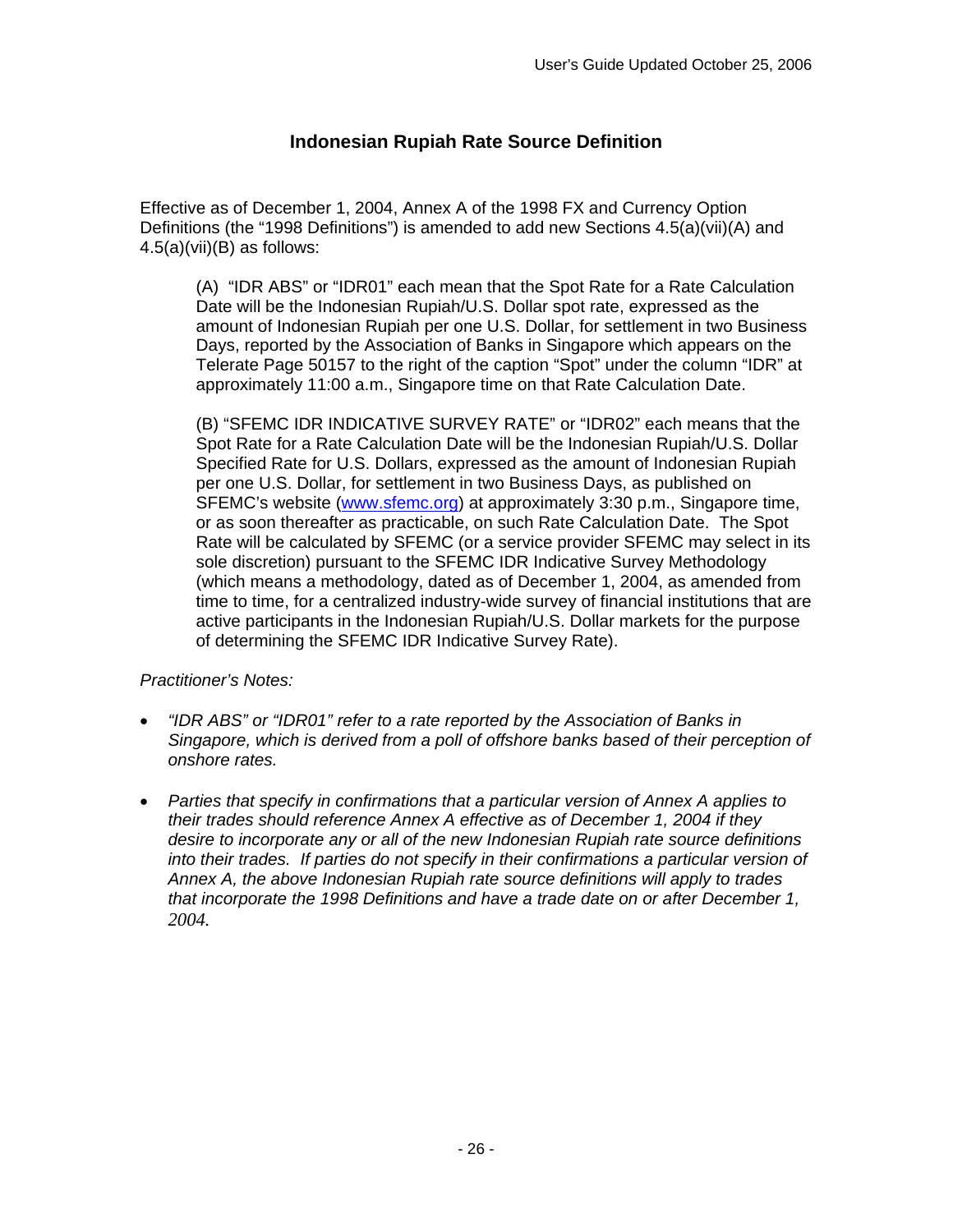# <span id="page-26-0"></span>**Singapore Foreign Exchange Market Committee ("SFEMC") IDR Indicative Survey Rate Methodology Dated as of December 1, 2004**

Capitalized terms not defined below are defined in the 1998 FX and Currency Option Definitions as published by the International Swaps and Derivatives Association, EMTA, Inc. and the Foreign Exchange Committee, or in the 2004 SFEMC, EMTA & FXC Template Terms for IDR/USD Non-Deliverable FX Transaction.

#### I. The SFEMC IDR Indicative Survey

- **Commencing the IDR Indicative Survey: SFEMC (itself or through a service provider** SFEMC will select in its sole discretion) will conduct a survey of financial institutions for the purpose of determining the SFEMC IDR Indicative Survey Rate, beginning at 11:00 a.m. (Singapore time) or as soon thereafter as practicable on a Business Day in both Jakarta and Singapore (or a calendar day that would have been a Business Day but for an Unscheduled Holiday), following any 14 calendar day period during which valuation is deferred or postponed (or both).
- Polled Banks: For purposes of determining the IDR Indicative Survey Rate for a Valuation Date, SFEMC (itself or through a service provider) will survey financial institutions that are active participants in the IDR/U.S. Dollar market (each, a "Participating Bank") and included in a current list of Participating Banks published on the SFEMC's website [\(www.sfemc.org](http://www.sfemc.org/)) (the "Publication Site"). Only one office of each financial institution will be included as a Participating Bank in each IDR Indicative Survey.
- Survey Question: Each Participating Bank will be asked to provide its reasonable judgment of what is (or, in the case of an Unscheduled Holiday, would be) the current prevailing free market IDR spot rate (bid-offer pair) for a standard size IDR/U.S. Dollar wholesale financial transaction for same-day settlement in the Jakarta marketplace on the Valuation Date. In arriving at this indicative quotation, each Participating Bank will be directed to take such factors into consideration as it deems appropriate, which factors may (but need not) include any or all of the following: the spot rate(s) implied in the offshore non-deliverable foreign exchange market for IDR/U.S. Dollar transactions; the spot rate implied by any other financial market transactions (to the extent that such other financial markets are open for business); the spot rate used in connection with any commercial transactions for goods or services from offshore suppliers or providers; any existing rate for trade finance transactions; and any other existing unofficial rate for IDR/U.S. Dollar transactions (commercial or otherwise).

#### II. Use of Survey Results

- SFEMC (itself or through a service provider) will determine the mid-point of each bidoffer pair. The arithmetic mean of the mid-points will be used to determine the IDR Indicative Survey Rate, rounded to the fourth decimal point as described below.
- If the IDR Indicative Survey results in 21 or more responses, then the 4 highest and 4 lowest mid-points will be eliminated, and the arithmetic mean of the remaining mid-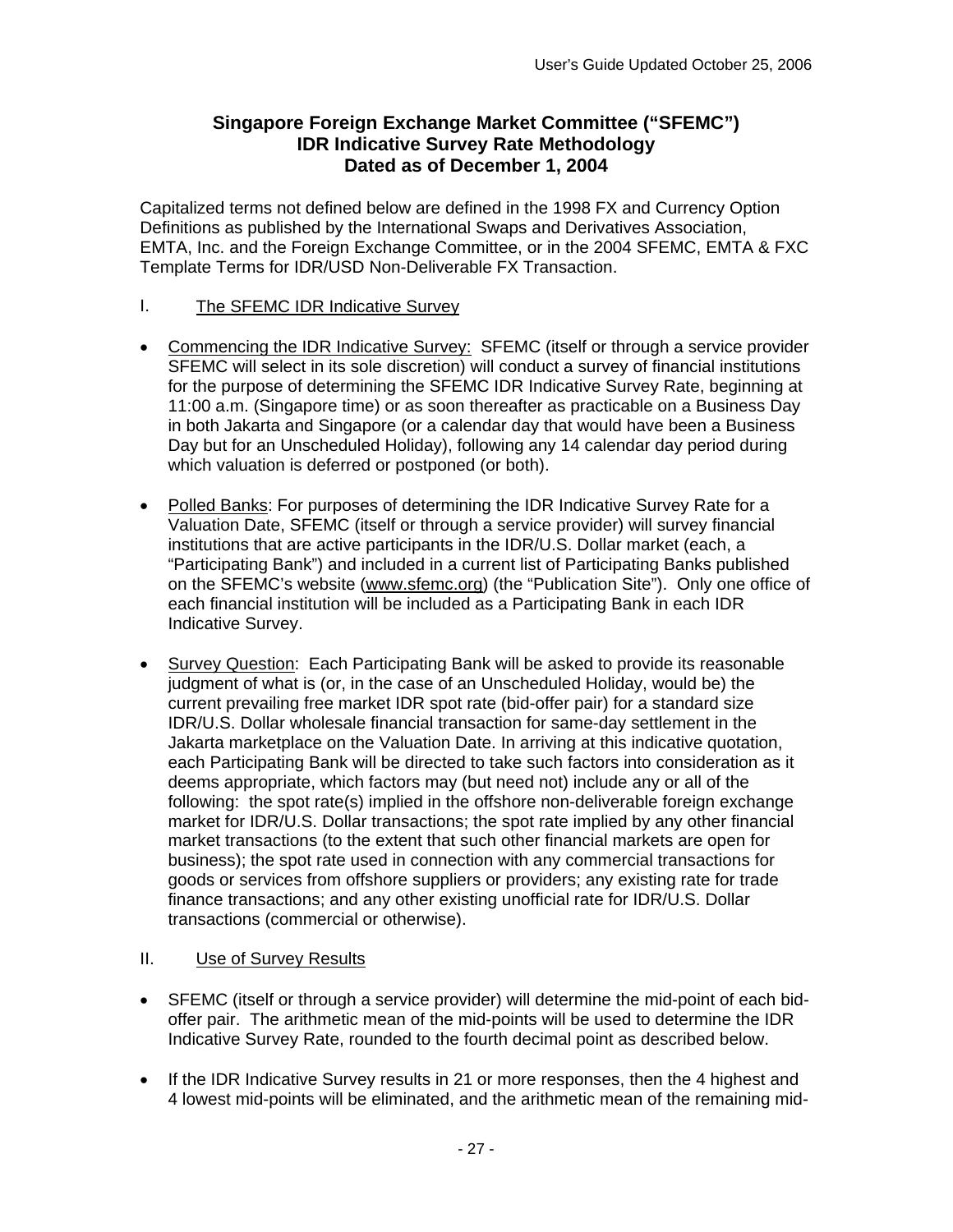points will be computed and will constitute the IDR Indicative Survey Rate for such Valuation Date. For purposes of eliminating the 4 highest and 4 lowest mid-points, if more than 4 mid-points have the same highest value or lowest value, then only 4 such mid-points will be eliminated

- If the IDR Indicative Survey results in less than 21 but 11 or more responses, then the 2 highest and 2 lowest mid-points will be eliminated, and the arithmetic mean of the remaining mid-points will be computed and will constitute the IDR Indicative Survey Rate for such Valuation Date. For purposes of eliminating the 2 highest and 2 lowest mid-points, if more than 2 mid-points have the same highest value or lowest value, then only 2 such mid-points will be eliminated.
- If the IDR Indicative Survey results in less than 11 but 8 or more responses, then the highest and the lowest mid-points will be eliminated and the arithmetic mean of the remaining midpoints will be computed and will constitute the IDR Indicative Survey Rate for such Valuation Date. For purposes of eliminating the highest and lowest mid-points, if more than 1 mid-point has the same highest value or lowest value, then only 1 such mid-point will be eliminated.
- If the IDR Indicative Survey results in less than 8 but 5 or more responses, then no mid-points will be eliminated and the arithmetic mean of all midpoints will be computed and will constitute the IDR Indicative Survey Rate for such Valuation Date.
- Quotes will be provided to the fourth decimal point (e.g., 1.0000).

#### III. Insufficient Responses

• If the IDR Indicative Survey results in less than 5 responses from Participating Banks ("Insufficient Responses"), no IDR Indicative Survey Rate will be available for the relevant Valuation Date. The next IDR Indicative Survey will take place on the next succeeding Business Day in both Jakarta and Singapore (or calendar day that would have been a Business Day but for an Unscheduled Holiday), subject to Section V below.

## IV. IDR Indicative Survey Rate Publication

- The IDR Indicative Survey Rate will be published on the Publication Site at 3:30 p.m. (Singapore time), or as soon thereafter as practicable.
- As soon as it is determined that the IDR Indicative Survey will result in Insufficient Responses, a notice that no IDR Indicative Survey Rate is available for the Valuation Date will be published on the Publication Site.
- The response of each Participating Bank to the Indicative Survey (bid-offer pair) will be available on the Publication Site at 9:00 a.m. (Singapore time) on the first Business Day in both Jakarta and Singapore (or calendar day that would have been a Business Day but for an Unscheduled Holiday) following the Business Day on which the relevant IDR Indicative Survey Rate is published, or as soon thereafter as practicable.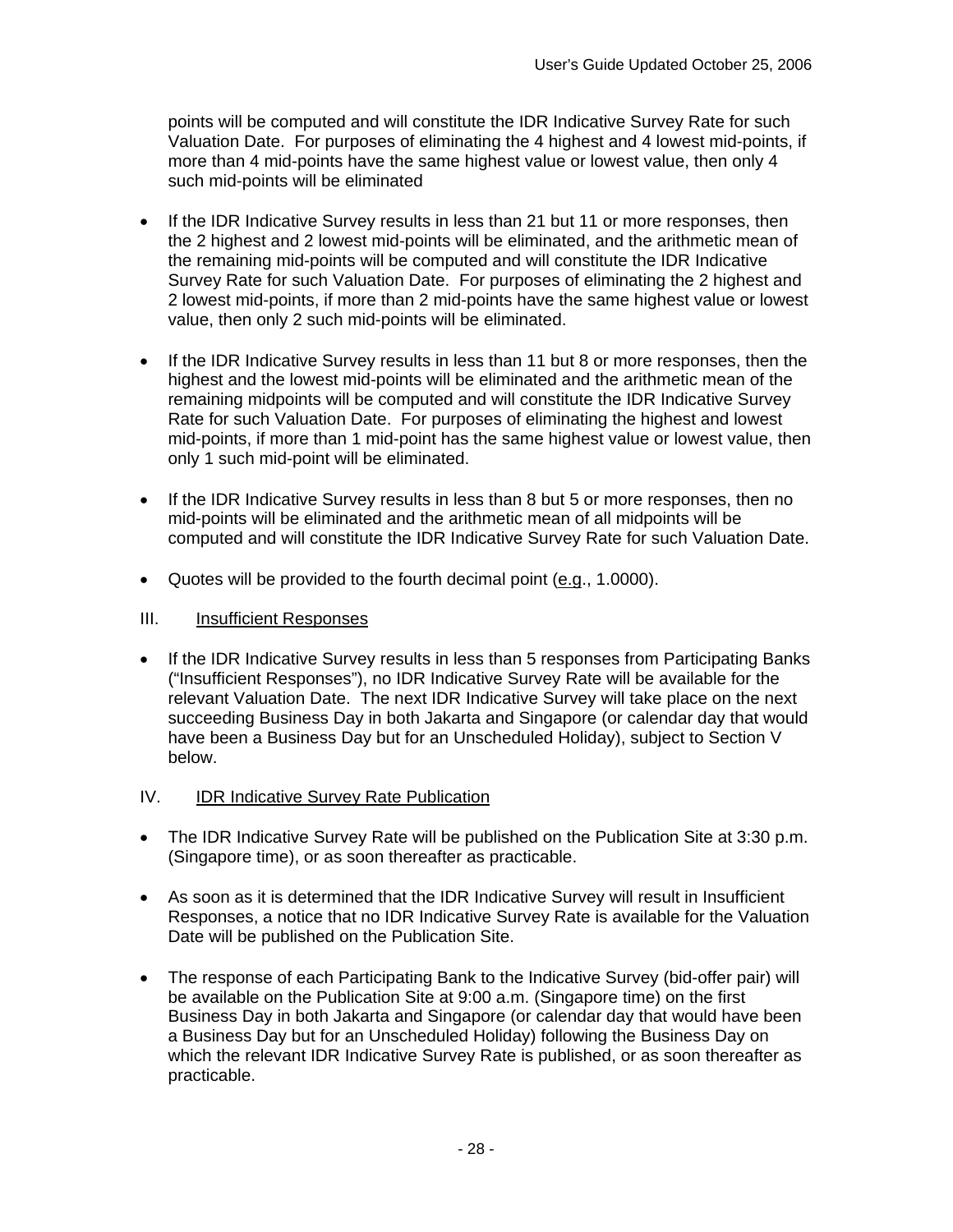## V. Discontinuing the IDR Indicative Survey

- The IDR Indicative Survey will be discontinued (i) on the calendar day first following the Business Day in both Jakarta and Singapore on which the IDR ABS (IDR 01) is available for the determination of a Settlement Rate, or (ii) on the calendar day first following polling for the IDR Indicative Survey that results in Insufficient Responses for three consecutive polling days. Notwithstanding the foregoing, nothing herein will be construed to prevent SFEMC from continuing or re-initiating the IDR Indicative Survey at an appropriate time.
- A notice that the IDR Indicative Survey has been discontinued will be published on the Publication Site.

#### VI. Amendments to the Methodology

• SFEMC may, in its discretion, from time to time, make such administrative, procedural or other modifications to this Methodology as are appropriate to ensure the continued operation and integrity of the IDR Indicative Survey.

#### VII. Disclaimer

• SFEMC (and any service provider SFEMC may select) disclaim liability for the IDR Indicative Survey Rate, and no representation or warranty, express or implied, is made concerning the IDR Indicative Survey Rate (including, without limitation, the methodology for determining the IDR Indicative Survey Rate and its suitability for any particular use).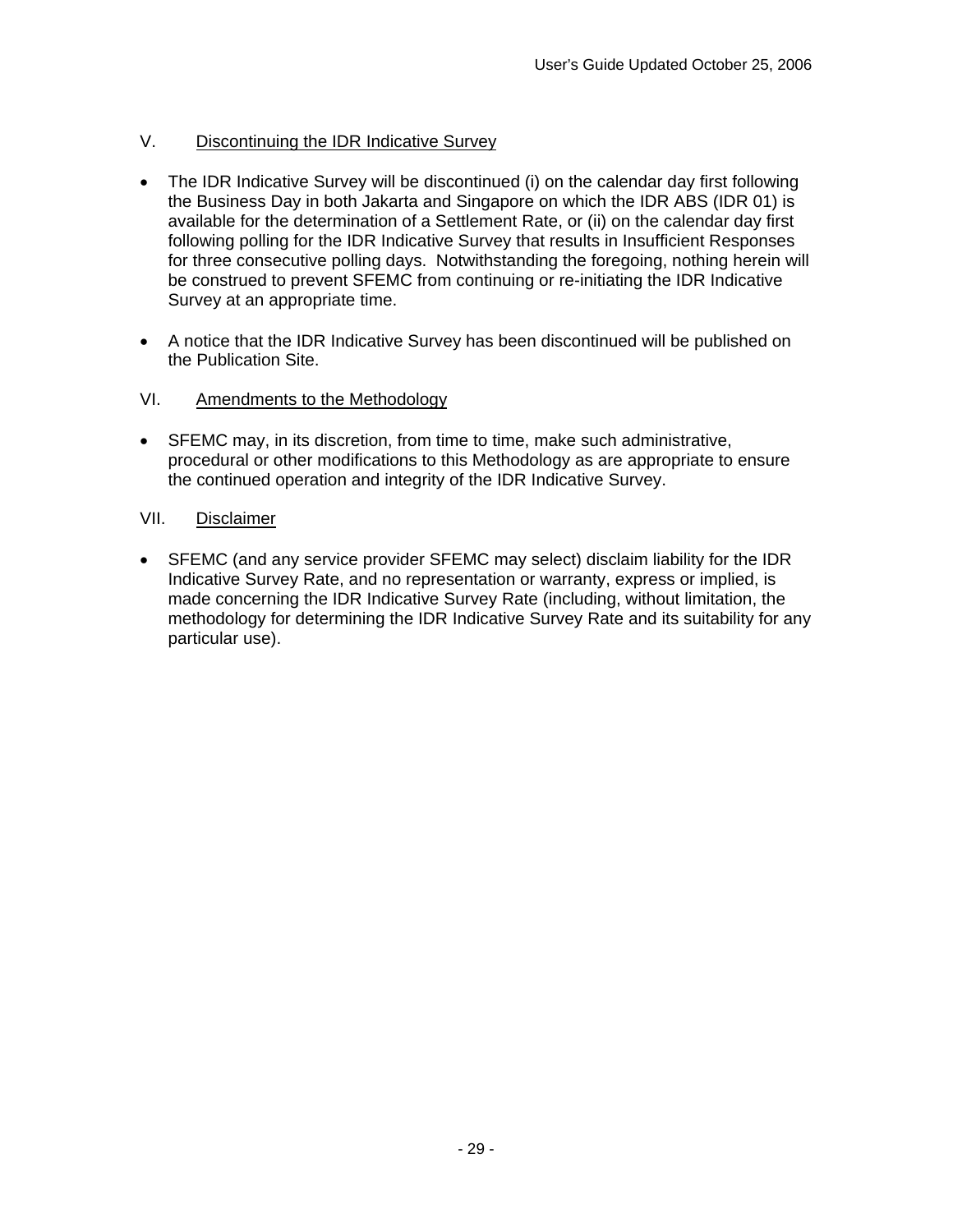# **Appendix C – Indian Rupee**

<span id="page-29-0"></span>**2004 Template Terms Annex A Rate Source Definitions SFEMC Indicative Survey Methodology**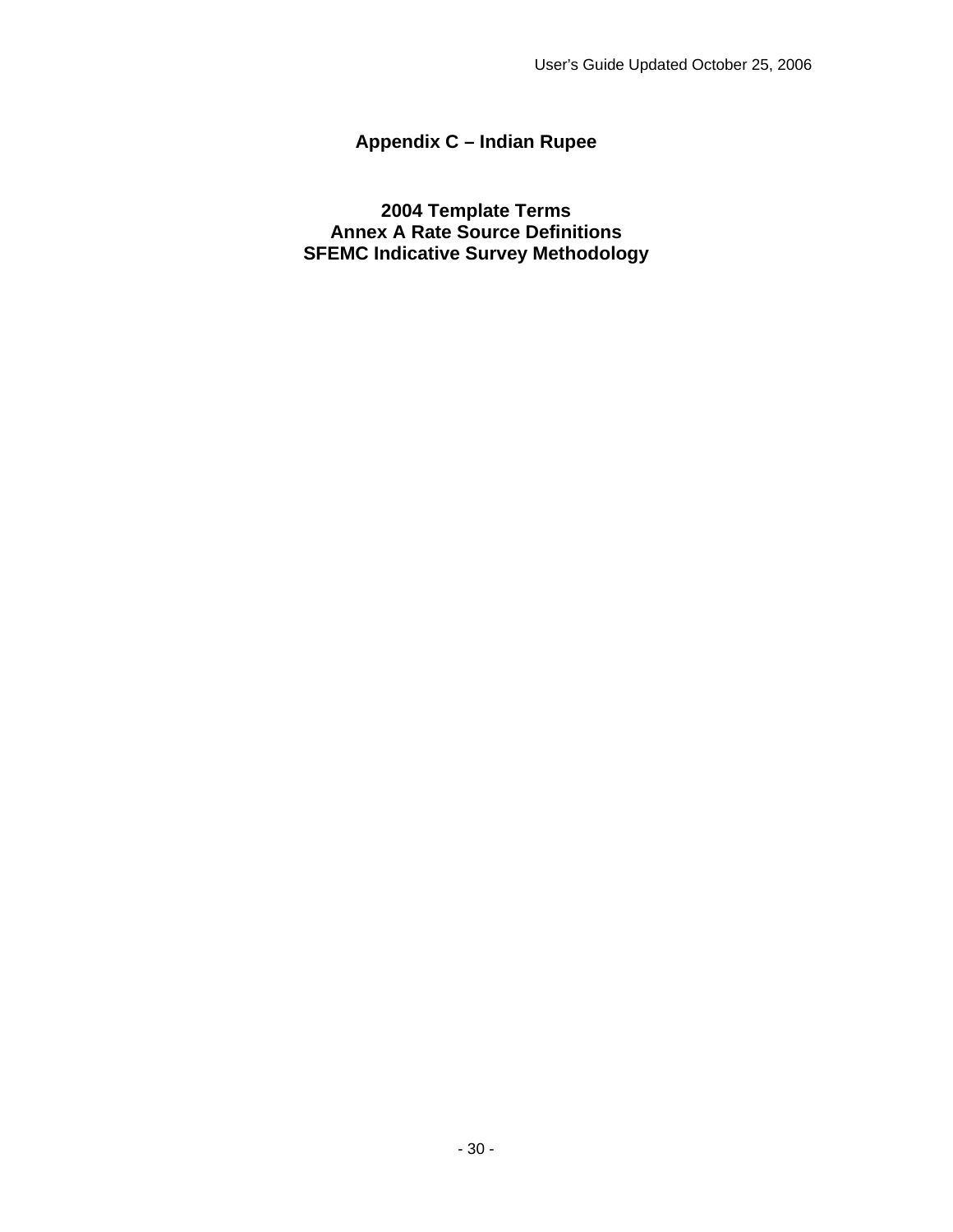#### **2004 SFEMC, EMTA & FXC Template Terms for INR/USD Non-Deliverable FX Transaction**

<span id="page-30-0"></span>

| <b>General Terms:</b>                                              |                                                                                                                                                                                                                                                                                                                                                                                        |
|--------------------------------------------------------------------|----------------------------------------------------------------------------------------------------------------------------------------------------------------------------------------------------------------------------------------------------------------------------------------------------------------------------------------------------------------------------------------|
| Trade Date:                                                        |                                                                                                                                                                                                                                                                                                                                                                                        |
| [Date of Annex A] <sup>1</sup> :                                   |                                                                                                                                                                                                                                                                                                                                                                                        |
| <b>Reference Currency:</b>                                         | <b>INR</b>                                                                                                                                                                                                                                                                                                                                                                             |
| [Notional Amount] <sup>2</sup> :                                   |                                                                                                                                                                                                                                                                                                                                                                                        |
| [Forward Rate] <sup>2</sup> :                                      |                                                                                                                                                                                                                                                                                                                                                                                        |
| [Reference Currency                                                |                                                                                                                                                                                                                                                                                                                                                                                        |
| Notional Amount] <sup>2</sup> :                                    |                                                                                                                                                                                                                                                                                                                                                                                        |
| Reference Currency Buyer:                                          |                                                                                                                                                                                                                                                                                                                                                                                        |
| <b>Reference Currency Seller:</b>                                  |                                                                                                                                                                                                                                                                                                                                                                                        |
| <b>Settlement Currency:</b>                                        | U.S. Dollars                                                                                                                                                                                                                                                                                                                                                                           |
| Settlement Date:                                                   | [DATE CERTAIN], subject to adjustment if the<br>Scheduled Valuation Date is<br>adjusted in<br>accordance with the Following Business Day<br>Convention or if Valuation Postponement applies,<br>and in each such case, the Settlement Date shall<br>be as soon as practicable, but in no event later<br>than two Business Days after the date on which<br>the Spot Rate is determined. |
| Settlement:                                                        | Non-Deliverable                                                                                                                                                                                                                                                                                                                                                                        |
| Settlement Rate Option:                                            | INR RBIB $(INR01)^3$                                                                                                                                                                                                                                                                                                                                                                   |
| <b>Valuation Date:</b>                                             | [DATE CERTAIN] ("Scheduled Valuation Date"),<br>subject to adjustment in accordance with the<br>Preceding Business Day Convention; and in the<br>event of an Unscheduled Holiday, subject to<br>adjustment in accordance with the Following<br><b>Business Day Convention.</b>                                                                                                         |
| <b>Disruption Events:</b>                                          |                                                                                                                                                                                                                                                                                                                                                                                        |
| Price Source Disruption:                                           | Applicable                                                                                                                                                                                                                                                                                                                                                                             |
| <b>Disruption Fallbacks:</b>                                       |                                                                                                                                                                                                                                                                                                                                                                                        |
| 1. Valuation Postponement                                          |                                                                                                                                                                                                                                                                                                                                                                                        |
| <b>Fallback Reference Price:</b><br>2.                             | SFEMC INR Indicative Survey Rate (INR02)4,5                                                                                                                                                                                                                                                                                                                                            |
| 3. Fallback Survey<br><b>Valuation Postponement</b>                |                                                                                                                                                                                                                                                                                                                                                                                        |
| 4. Calculation Agent<br>Determination of<br><b>Settlement Rate</b> |                                                                                                                                                                                                                                                                                                                                                                                        |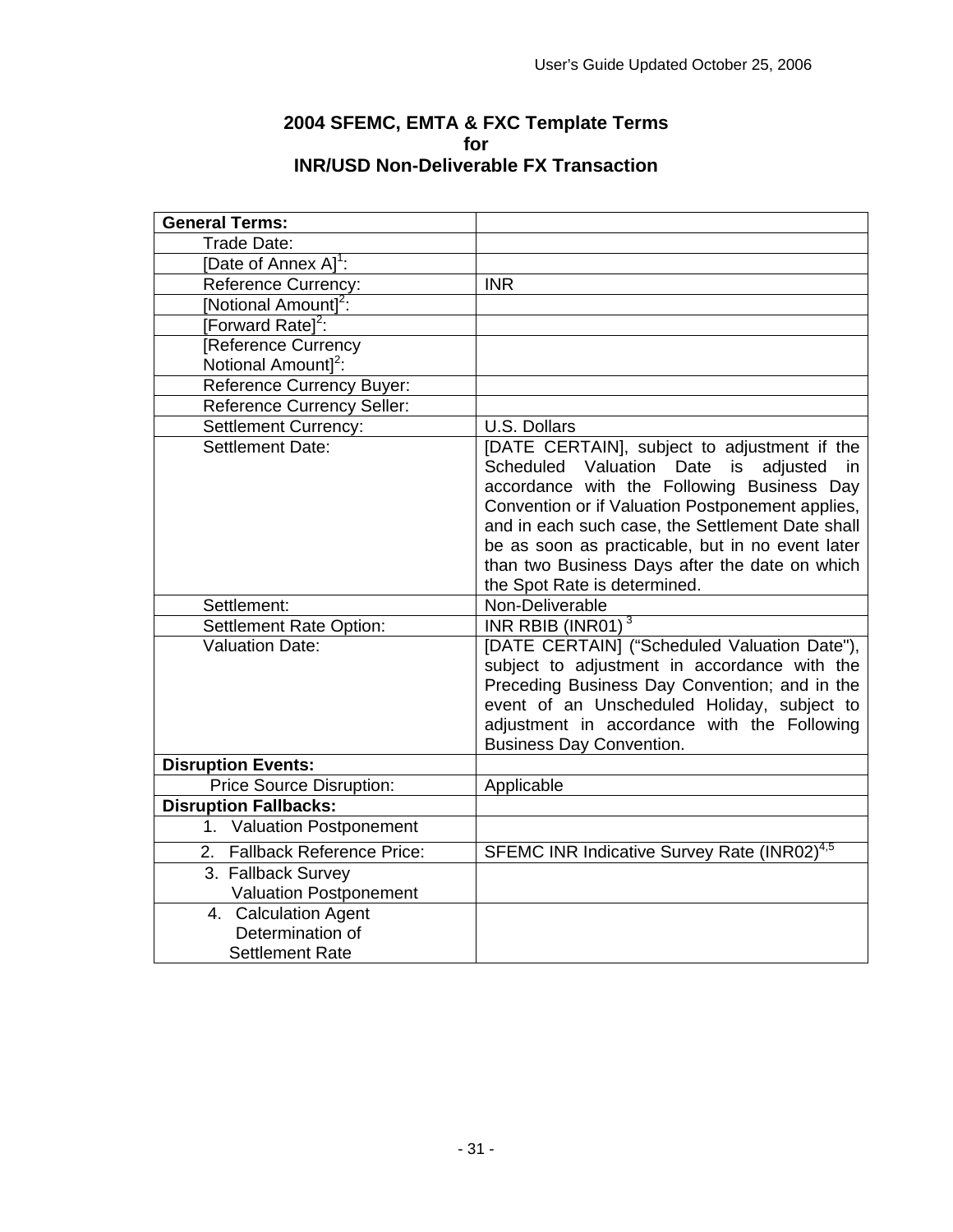| <b>Other Terms:</b>                                             |                                                                                                                                                                                                                                                                                                                                                                                                                                                                                                                                                                                                                                                                                                                                 |
|-----------------------------------------------------------------|---------------------------------------------------------------------------------------------------------------------------------------------------------------------------------------------------------------------------------------------------------------------------------------------------------------------------------------------------------------------------------------------------------------------------------------------------------------------------------------------------------------------------------------------------------------------------------------------------------------------------------------------------------------------------------------------------------------------------------|
| "Unscheduled Holiday":                                          | "Unscheduled Holiday" means that a day is not a<br>Business Day and the market was not aware of<br>such fact (by means of a public announcement or<br>reference to other publicly<br>by<br>available<br>information) until a time later than 9:00 a.m. local<br>time in the Principal Financial Center(s) of the<br>Reference Currency two Business Days prior to<br>the Scheduled Valuation Date.                                                                                                                                                                                                                                                                                                                              |
| "Deferral Period" for<br><b>Unscheduled Holiday:</b>            | In the event the Scheduled Valuation Date<br>becomes subject to the Following Business Day<br>Convention, and if the Valuation Date has not<br>occurred on or before the 14 <sup>th</sup> consecutive day<br>after the Scheduled Valuation Date (any such<br>period being a "Deferral Period"), then the next<br>day after the Deferral Period that would have<br>been a Business Day but for the Unscheduled<br>Holiday, shall be deemed to be the Valuation<br>Date.                                                                                                                                                                                                                                                          |
| "Valuation Postponement" for<br><b>Price Source Disruption:</b> | "Valuation Postponement" means, for purposes<br>of obtaining a Settlement Rate, that the Spot<br>Rate will be determined on the Business Day first<br>succeeding the day on which the Price Source<br>Disruption ceases to exist, unless the Price<br>Source Disruption continues to exist (measured<br>from the date that, but for the occurrence of the<br>Price Source Disruption, would have been the<br>Valuation Date) for a consecutive number of<br>calendar days equal to the Maximum Days of<br>Postponement. In such event, the Spot Rate will<br>be determined on the next Business Day after<br>Days of Postponement<br>the<br>Maximum<br><i>in</i><br>accordance with the next applicable Disruption<br>Fallback. |
| "Fallback Survey Valuation<br>Postponement":                    | Survey Valuation<br>Postponement"<br>"Fallback<br>means that, in the event that the Fallback<br>Reference Price is not available on or before the<br>3 <sup>rd</sup> Business Day (or day that would have been a<br>Business Day but for an Unscheduled Holiday)<br>succeeding the end of either (i) Valuation<br>Postponement for Price Source Disruption, (ii)<br>Deferral Period for Unscheduled Holiday, or (iii)<br>Cumulative Events, then the Settlement Rate will<br>be determined in accordance with the next<br>applicable Disruption Fallback on such day. For<br>the avoidance of doubt, Cumulative Events, if<br>applicable, does not preclude postponement of                                                     |
| <b>Cumulative Events:</b>                                       | valuation in accordance with this provision.<br>Except as provided below, in no event shall the                                                                                                                                                                                                                                                                                                                                                                                                                                                                                                                                                                                                                                 |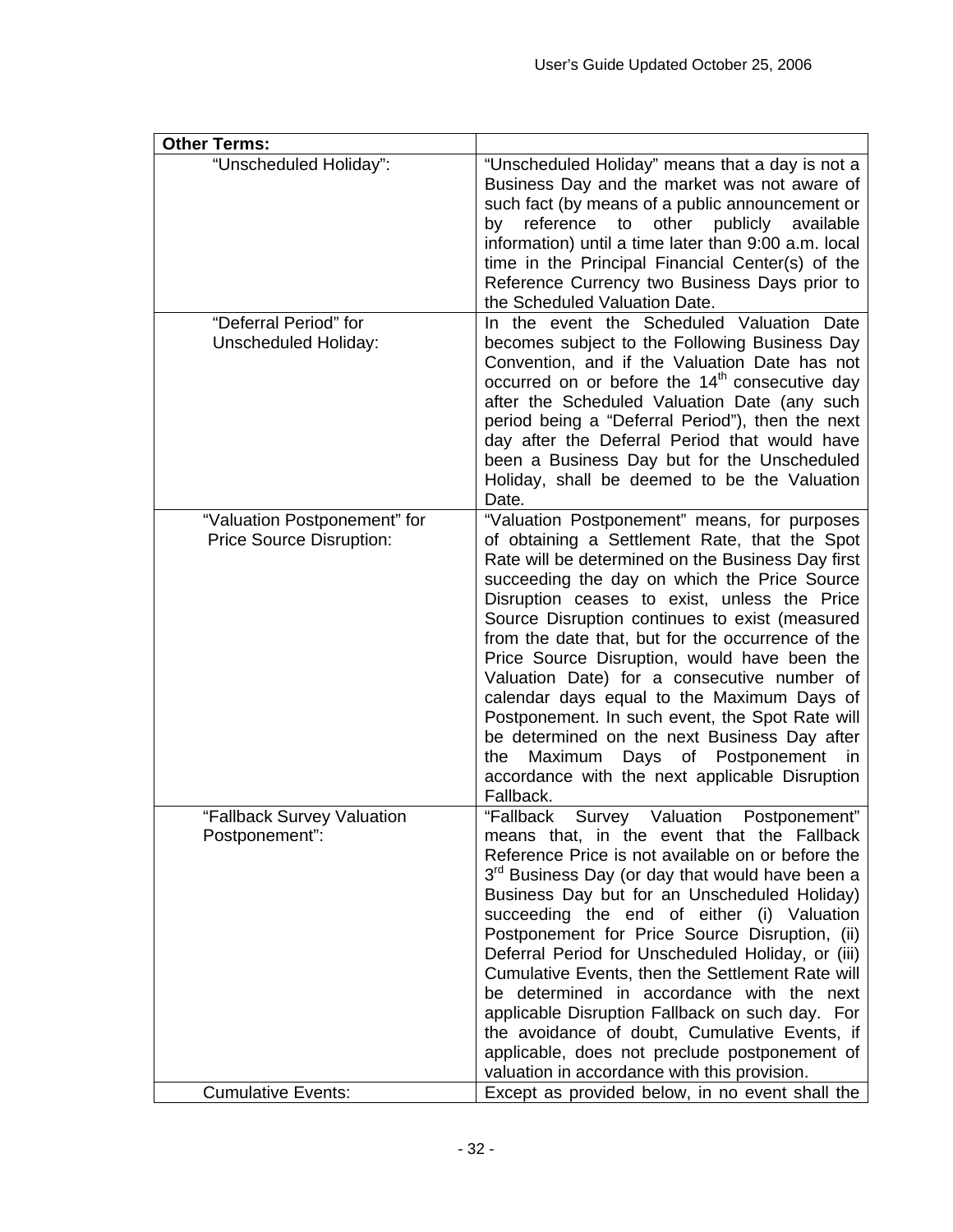|                                    | total number of consecutive calendar days during<br>which either (i) valuation is deferred due to an<br>Unscheduled Holiday, or (ii) a Valuation<br>Postponement shall occur (or any combination of<br>(i) and (ii)), exceed 14 consecutive calendar days<br>in the aggregate. Accordingly, (x) if, upon the<br>lapse of any such 14 day period, an Unscheduled<br>Holiday shall have occurred or be continuing on<br>the day following such period that otherwise<br>would have been a Business Day, then such day<br>shall be deemed to be a Valuation Date, and (y)<br>if, upon the lapse of any such 14 day period, a<br>Price Source Disruption shall have occurred or<br>be continuing on the day following such period on<br>which the Spot Rate otherwise would be<br>determined, then Valuation Postponement shall<br>not apply and the Spot Rate shall be determined<br>in accordance with the next Disruption Fallback. |
|------------------------------------|------------------------------------------------------------------------------------------------------------------------------------------------------------------------------------------------------------------------------------------------------------------------------------------------------------------------------------------------------------------------------------------------------------------------------------------------------------------------------------------------------------------------------------------------------------------------------------------------------------------------------------------------------------------------------------------------------------------------------------------------------------------------------------------------------------------------------------------------------------------------------------------------------------------------------------|
| Maximum Days of Postponement:      | 14 calendar days                                                                                                                                                                                                                                                                                                                                                                                                                                                                                                                                                                                                                                                                                                                                                                                                                                                                                                                   |
| Relevant City for Business Day for | Mumbai                                                                                                                                                                                                                                                                                                                                                                                                                                                                                                                                                                                                                                                                                                                                                                                                                                                                                                                             |
| <b>Valuation Date:</b>             |                                                                                                                                                                                                                                                                                                                                                                                                                                                                                                                                                                                                                                                                                                                                                                                                                                                                                                                                    |
| Relevant City for Business Day for | <b>New York</b>                                                                                                                                                                                                                                                                                                                                                                                                                                                                                                                                                                                                                                                                                                                                                                                                                                                                                                                    |
| <b>Settlement Date:</b>            |                                                                                                                                                                                                                                                                                                                                                                                                                                                                                                                                                                                                                                                                                                                                                                                                                                                                                                                                    |
| Calculation Agent: <sup>6</sup>    |                                                                                                                                                                                                                                                                                                                                                                                                                                                                                                                                                                                                                                                                                                                                                                                                                                                                                                                                    |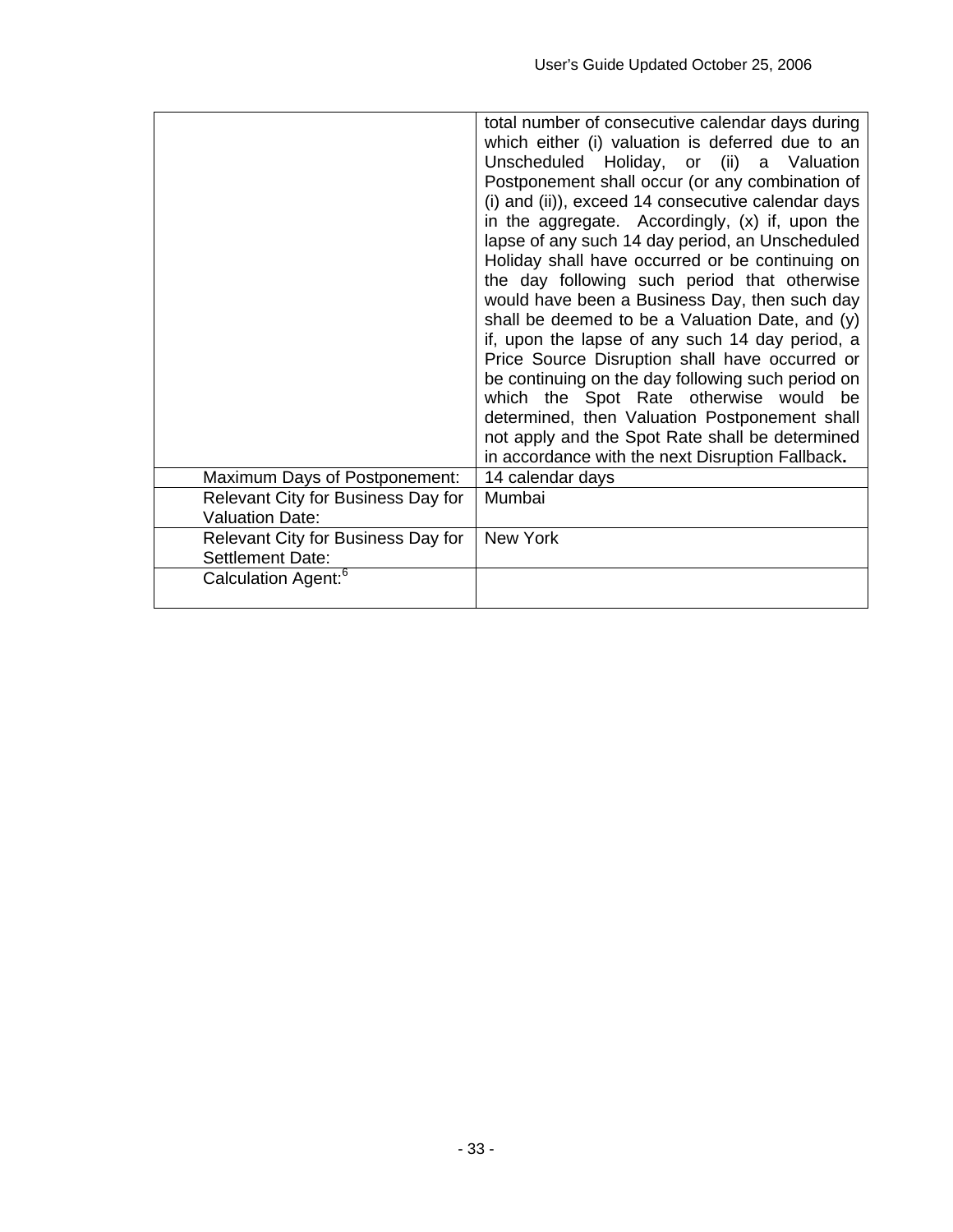# **ENDNOTES**

- $1$  Include only if parties wish to modify the presumption that Annex A is incorporated as amended through the Trade Date.
- <sup>2</sup> Parties must specify either (a) a Notional Amount and a Reference Currency Notional Amount or (b) a Forward Rate and either a Notional Amount or a Reference Currency Notional Amount.
- $3$  The INR RBIB (INR01) Rate is published at approximately 2:30 p.m. Mumbai time on the Valuation Date.
- $4$  The SFEMC INR Indicative Survey Rate is determined pursuant to the SFEMC INR Indicative Survey Rate Methodology dated December 1, 2004.
- 5 A party may wish to include the following additional provision if such party is or may be a participant in the SFEMC INR Indicative Survey:

[Quoting Dealer Disclaimer:]

The parties acknowledge that one or both parties to this Transaction acting directly or through a branch or an affiliate may be requested to provide a quotation or quotations from time to time for the purpose of determining the SFEMC INR Indicative Survey Rate and such quotation may affect, materially or otherwise, the settlement of the Transaction.

6 The following may be applicable for inter-dealer trades where parties agree to be Joint Calculation Agents:

Calculation Agents: Party A and Party B

If the parties are unable to agree on a determination within one Business Day, each party agrees to be bound by the determination of an independent leading dealer in Reference Currency/Settlement Currency Transactions not located in the Reference Currency jurisdiction ("independent leading dealer"), mutually selected by the parties, who shall act as the substitute Calculation Agent, with the fees and expenses of such substitute Calculation Agent (if any) to be met equally by the parties. If the parties are unable to agree on an independent leading dealer to act as substitute Calculation Agent, each party shall select an independent leading dealer and such independent dealers shall agree on an independent third party who shall be deemed to be the substitute Calculation Agent.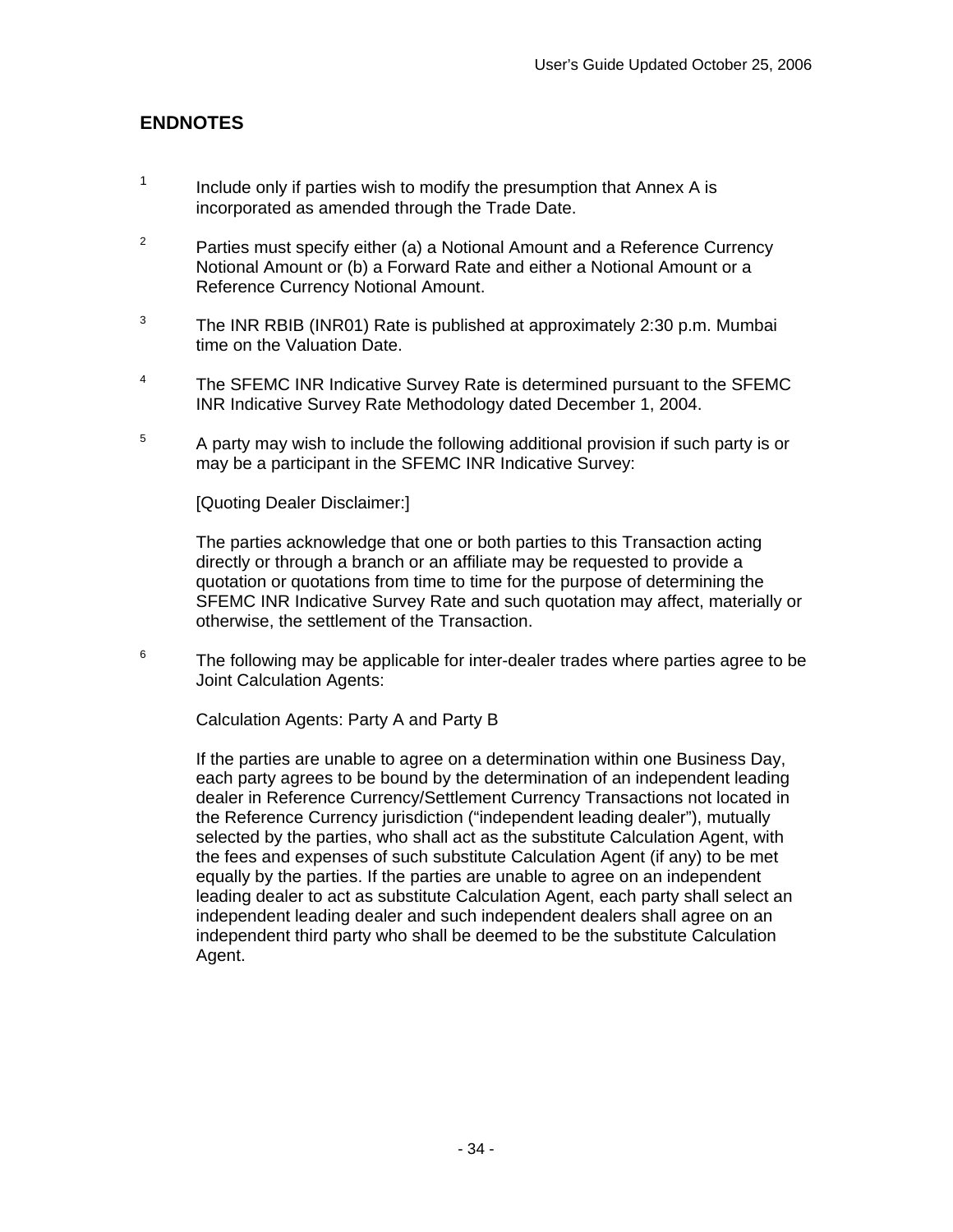# **Amended Indian Rupee Rate Source Definition**

<span id="page-34-0"></span>Effective as of December 1, 2004, Annex A of the 1998 FX and Currency Option Definitions (the "1998 Definitions") is amended to add a new Section 4.5(a)(ii)(B) as follows:

(B) "SFEMC INR INDICATIVE SURVEY RATE" or "INR02" each means that the Spot Rate for a Rate Calculation Date will be the Indian Rupee/U.S. Dollar Specified Rate for U.S. Dollars, expressed as the amount of Indian Rupee per one U.S. Dollar, for settlement in two Business Days, as published on SFEMC's website [\(www.sfemc.org](http://www.sfemc.org/)) at approximately 3:30 p.m. (Singapore time), or as soon thereafter as practicable, on such Rate Calculation Date. The Spot Rate will be calculated by SFEMC (or a service provider SFEMC may select in its sole discretion) pursuant to the SFEMC INR Indicative Survey Methodology (which means a methodology, dated as of December 1, 2004, as amended from time to time, for a centralized industry-wide survey of financial institutions that are active participants in the Indian Rupee/U.S. Dollar markets for the purpose of determining the SFEMC INR Indicative Survey Rate).

#### *Practitioner's Note:*

• *Parties that specify in confirmations that a particular version of Annex A applies to their trades should reference Annex A effective as of December 1, 2004 if they desire to incorporate the new Indian Rupee rate source definition into their trades. If parties do not specify in their confirmations a particular version of Annex A, the above Indian Rupee rate source definition will apply to trades that incorporate the 1998 Definitions and have a trade date on or after December 1, 2004.*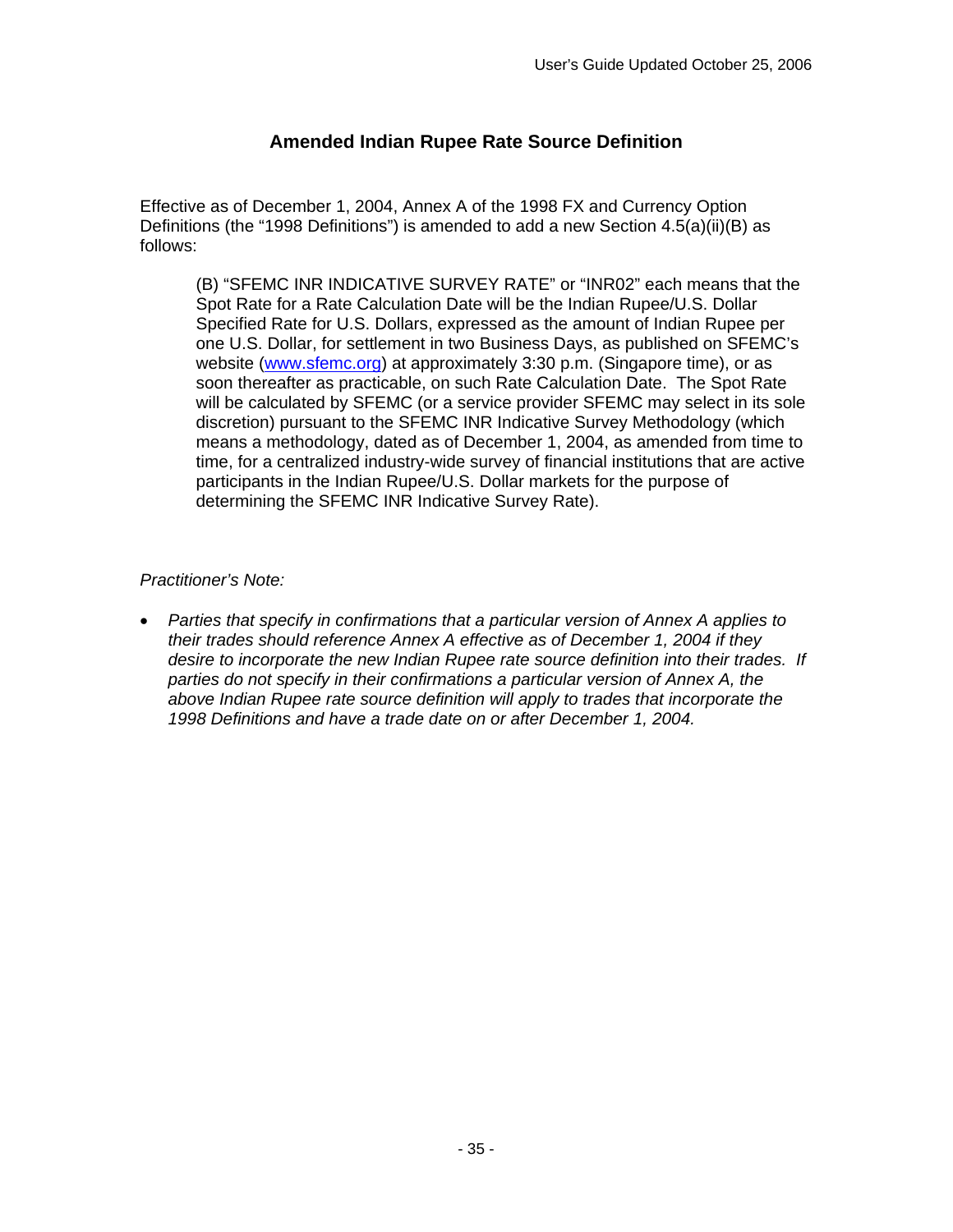# <span id="page-35-0"></span>**Singapore Foreign Exchange Market Committee ("SFEMC") INR Indicative Survey Rate Methodology Dated as of December 1, 2004**

Capitalized terms not defined below are defined in the 1998 FX and Currency Option Definitions as published by the International Swaps and Derivatives Association, EMTA, Inc. and the Foreign Exchange Committee, or in the 2004 SFEMC, EMTA & FXC Template Terms for INR/USD Non-Deliverable FX Transaction.

#### I. The SFEMC INR Indicative Survey

- Commencing the INR Indicative Survey: SFEMC (itself or through a service provider SFEMC will select in its sole discretion) will conduct a survey of financial institutions for the purpose of determining the SFEMC INR Indicative Survey Rate, beginning at 12:00 Noon (Singapore time) or as soon thereafter as practicable on a Business Day in Mumbai (or a calendar day that would have been a Business Day but for an Unscheduled Holiday), following any 14 calendar day period during which valuation is deferred or postponed (or both).
- Polled Banks: For purposes of determining the INR Indicative Survey Rate for a Valuation Date, SFEMC (itself or through a service provider) will survey financial institutions that are active participants in the INR/U.S. Dollar market (each, a "Participating Bank") and included in a current list of Participating Banks published on the SFEMC's website [\(www.sfemc.org](http://www.sfemc.org/)) (the "Publication Site"). Only one office of each financial institution will be included as a Participating Bank in each INR Indicative Survey.
- Survey Question: Each Participating Bank will be asked to provide its reasonable judgment of what is (or, in the case of an Unscheduled Holiday, would be) the current prevailing free market INR spot rate (bid-offer pair) for a standard size INR/U.S. Dollar wholesale financial transaction for same-day settlement in the Mumbai marketplace on the Valuation Date. In arriving at this indicative quotation, each Participating Bank will be directed to take such factors into consideration as it deems appropriate, which factors may (but need not) include any or all of the following: the spot rate(s) implied in the offshore non-deliverable foreign exchange market for INR/U.S. Dollar transactions; the spot rate implied by any other financial market transactions (to the extent that such other financial markets are open for business); the spot rate used in connection with any commercial transactions for goods or services from offshore suppliers or providers; any existing rate for trade finance transactions; and any other existing unofficial rate for INR/U.S. Dollar transactions (commercial or otherwise).

## II. Use of Survey Results

- SFEMC (itself or through a service provider) will determine the mid-point of each bidoffer pair. The arithmetic mean of the mid-points will be used to determine the INR Indicative Survey Rate, rounded to the fourth decimal point as described below.
- If the INR Indicative Survey results in 21 or more responses, then the 4 highest and 4 lowest mid-points will be eliminated, and the arithmetic mean of the remaining mid-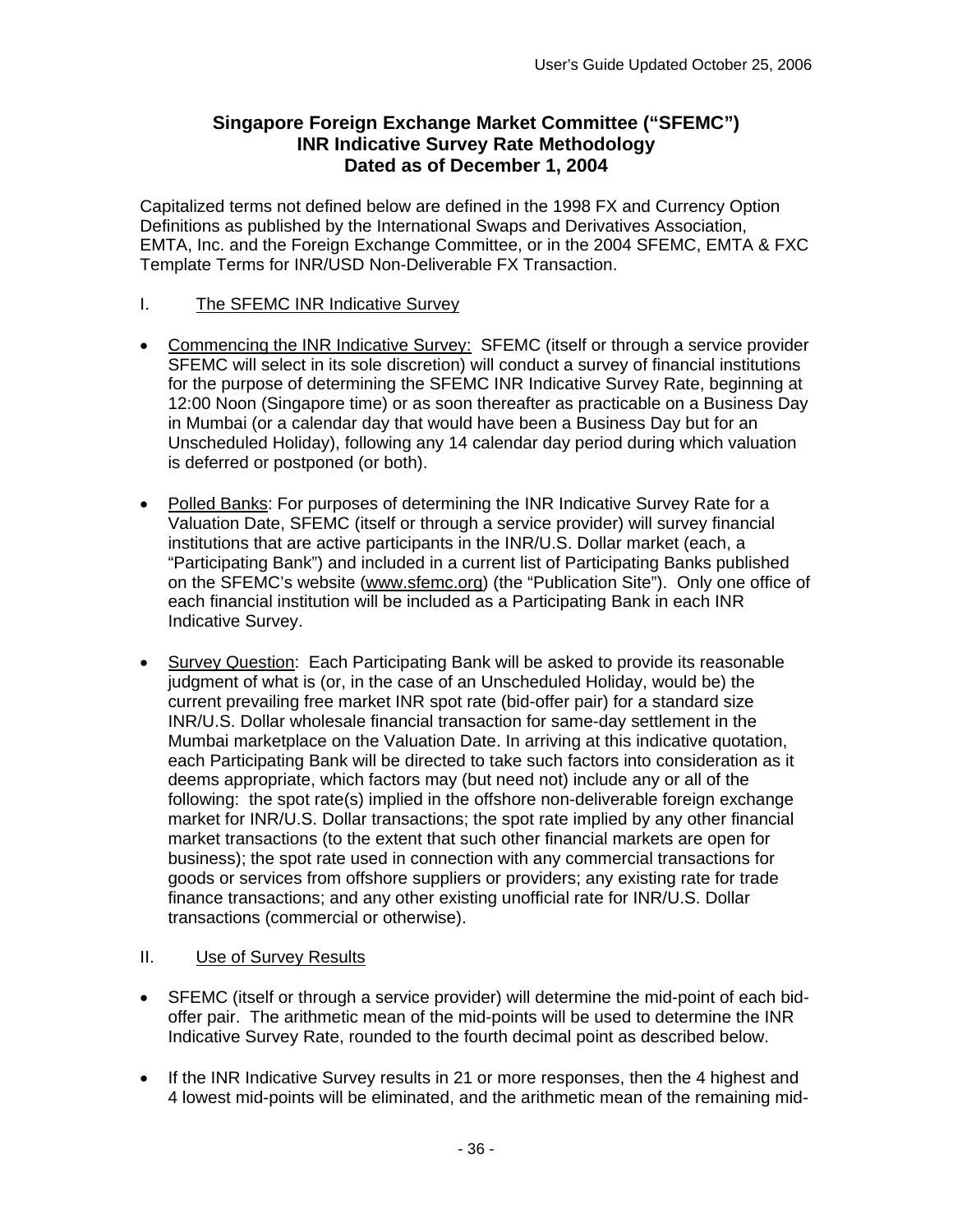points will be computed and will constitute the INR Indicative Survey Rate for such Valuation Date. For purposes of eliminating the 4 highest and 4 lowest mid-points, if more than 4 mid-points have the same highest value or lowest value, then only 4 such mid-points will be eliminated

- If the INR Indicative Survey results in less than 21 but 11 or more responses, then the 2 highest and 2 lowest mid-points will be eliminated, and the arithmetic mean of the remaining mid-points will be computed and will constitute the INR Indicative Survey Rate for such Valuation Date. For purposes of eliminating the 2 highest and 2 lowest mid-points, if more than 2 mid-points have the same highest value or lowest value, then only 2 such mid-points will be eliminated.
- If the INR Indicative Survey results in less than 11 but 8 or more responses, then the highest and the lowest mid-points will be eliminated and the arithmetic mean of the remaining midpoints will be computed and will constitute the INR Indicative Survey Rate for such Valuation Date. For purposes of eliminating the highest and lowest mid-points, if more than 1 mid-point has the same highest value or lowest value, then only 1 such mid-point will be eliminated.
- If the INR Indicative Survey results in less than 8 but 5 or more responses, then no mid-points will be eliminated and the arithmetic mean of all midpoints will be computed and will constitute the INR Indicative Survey Rate for such Valuation Date.
- Quotes will be provided to the fourth decimal point  $(e.g., 1.0000)$ .

## III. Insufficient Responses

- If the INR Indicative Survey results in less than 5 responses from Participating Banks ("Insufficient Responses"), no INR Indicative Survey Rate will be available for the relevant Valuation Date. The next INR Indicative Survey will take place on the next succeeding Business Day in Mumbai (or calendar day that would have been a Business Day but for an Unscheduled Holiday), subject to Section V below.
- IV. INR Indicative Survey Rate Publication
- The INR Indicative Survey Rate will be published on the Publication Site at 3:30 p.m. (Singapore time), or as soon thereafter as practicable.
- As soon as it is determined that the INR Indicative Survey will result in Insufficient Responses, a notice that no INR Indicative Survey Rate is available for the Valuation Date will be published on the Publication Site.
- The response of each Participating Bank to the Indicative Survey (bid-offer pair) will be available on the Publication Site at 9:00 a.m. (Singapore time) on the first Business Day in Mumbai (or calendar day that would have been a Business Day but for an Unscheduled Holiday) following the Business Day on which the relevant INR Indicative Survey Rate is published, or as soon thereafter as practicable.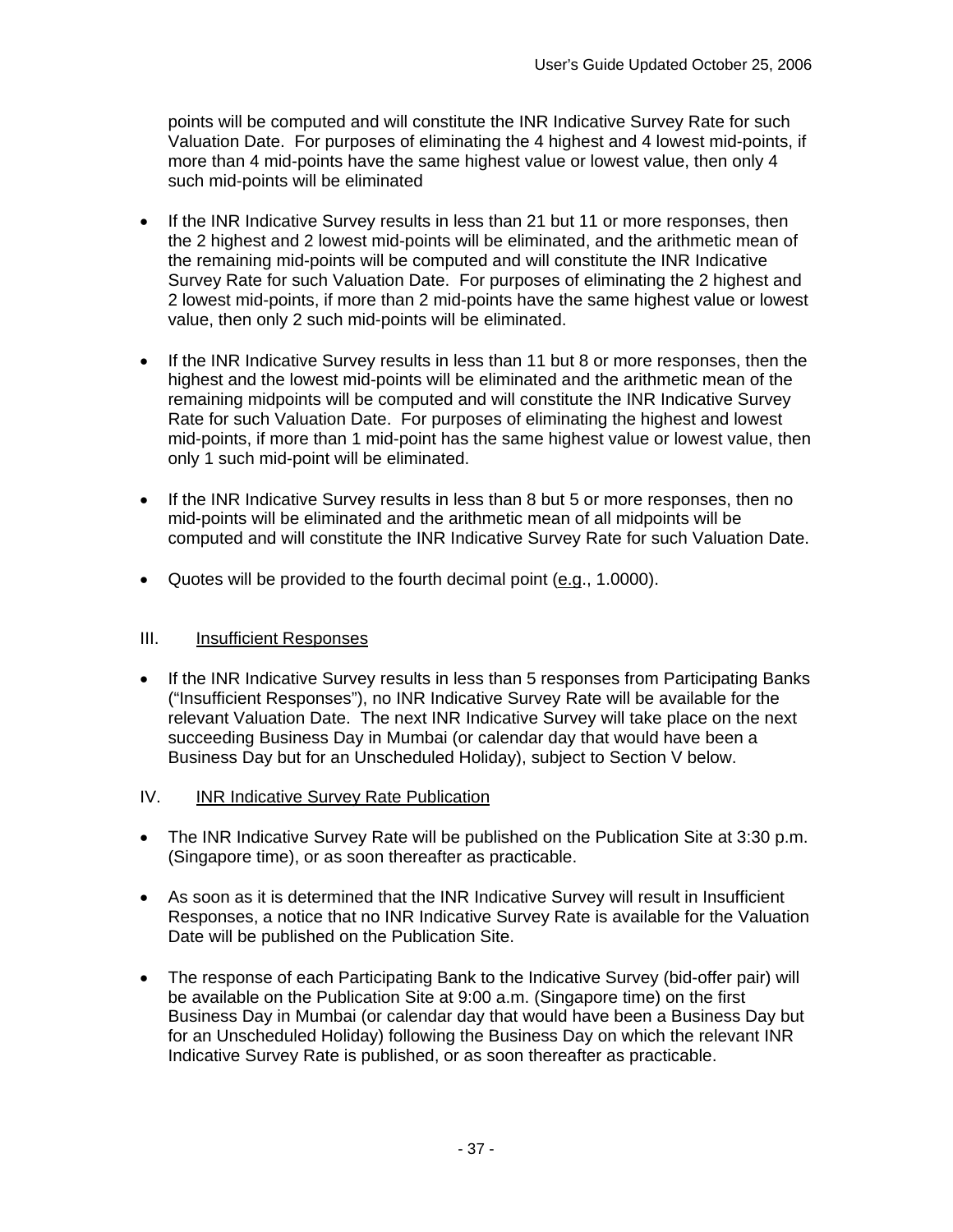## V. Discontinuing the INR Indicative Survey

- The INR Indicative Survey will be discontinued (i) on the calendar day first following the Business Day in Mumbai on which the INR RBIB (INR 01) is available for the determination of a Settlement Rate, or (ii) on the calendar day first following polling for the INR Indicative Survey that results in Insufficient Responses for three consecutive polling days. Notwithstanding the foregoing, nothing herein will be construed to prevent SFEMC from continuing or re-initiating the INR Indicative Survey at an appropriate time.
- A notice that the INR Indicative Survey has been discontinued will be published on the Publication Site.

#### VI. Amendments to the Methodology

• SFEMC may, in its discretion, from time to time, make such administrative, procedural or other modifications to this Methodology as are appropriate to ensure the continued operation and integrity of the INR Indicative Survey.

#### VII. Disclaimer

• SFEMC (and any service provider SFEMC may select) disclaim liability for the INR Indicative Survey Rate, and no representation or warranty, express or implied, is made concerning the INR Indicative Survey Rate (including, without limitation, the methodology for determining the INR Indicative Survey Rate and its suitability for any particular use).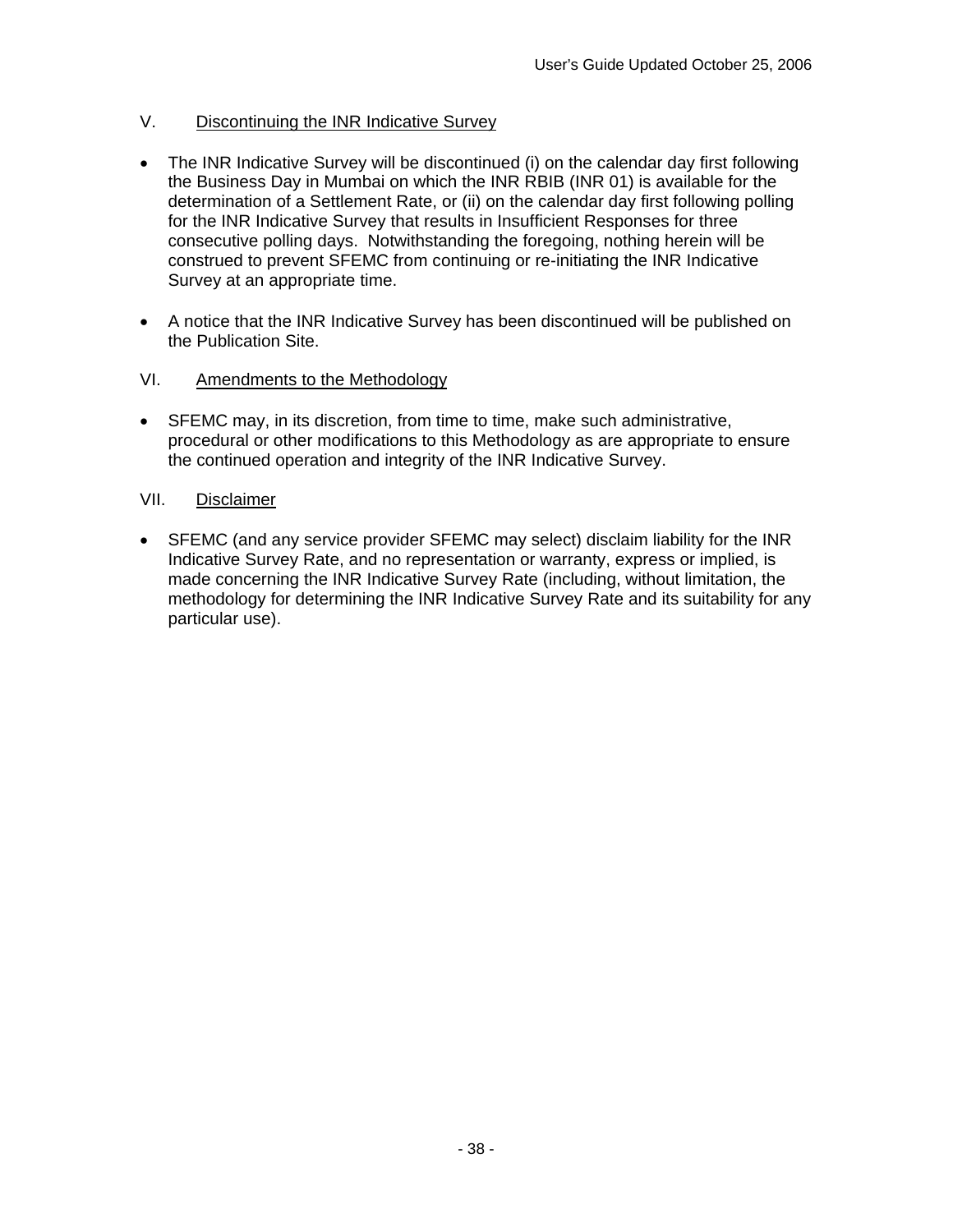# **Appendix D – Korean Won**

<span id="page-38-0"></span>**2004 Template Terms Annex A Rate Source Definitions SFEMC Indicative Survey Methodology**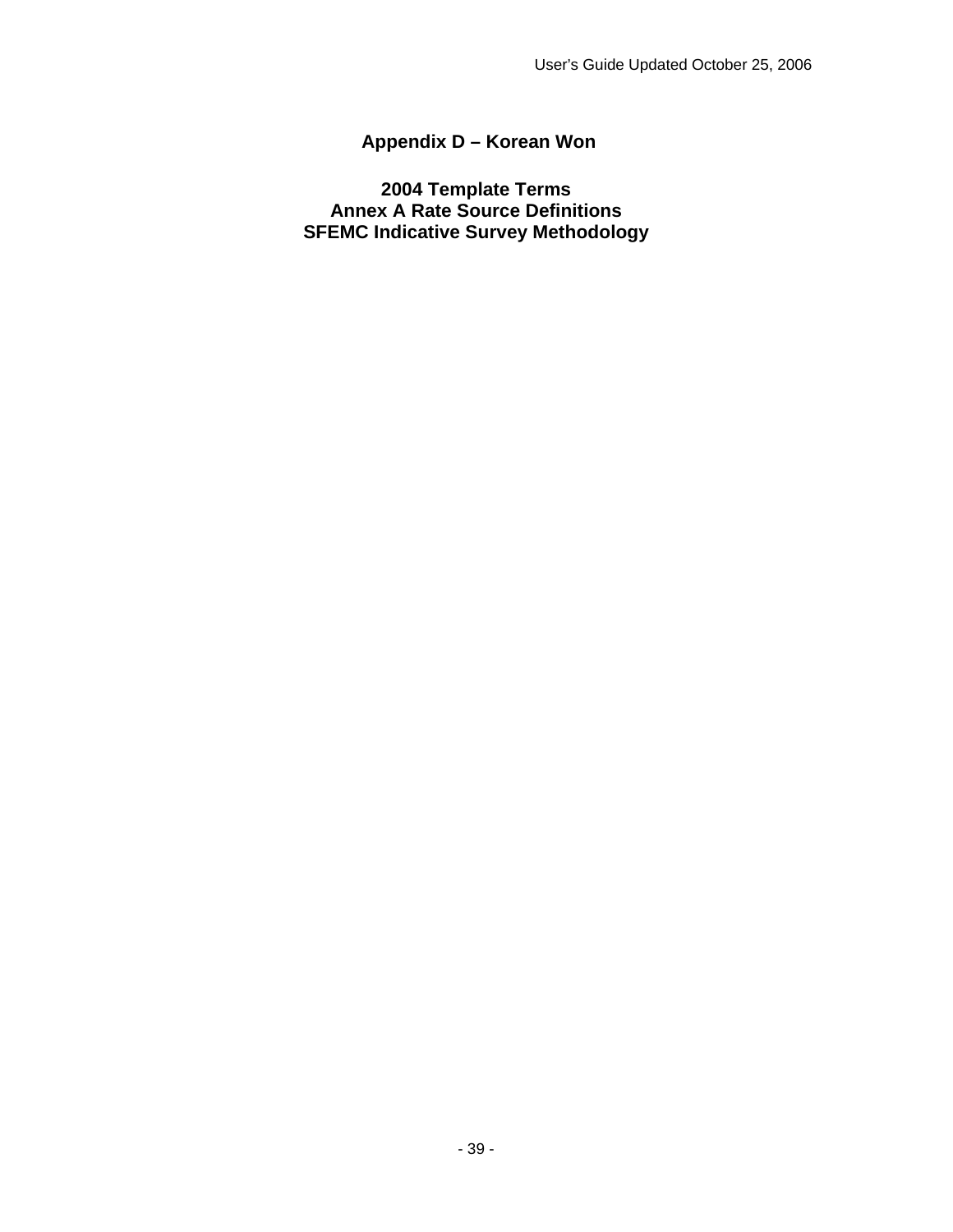#### **2004 SFEMC, EMTA & FXC Template Terms for KRW/USD Non-Deliverable FX Transaction**

<span id="page-39-0"></span>

| <b>General Terms:</b>                                              |                                                                                                                                                                                                                                                                                                                                                                                        |
|--------------------------------------------------------------------|----------------------------------------------------------------------------------------------------------------------------------------------------------------------------------------------------------------------------------------------------------------------------------------------------------------------------------------------------------------------------------------|
| Trade Date:                                                        |                                                                                                                                                                                                                                                                                                                                                                                        |
| [Date of Annex A] <sup>1</sup> :                                   |                                                                                                                                                                                                                                                                                                                                                                                        |
| <b>Reference Currency:</b>                                         | <b>KRW</b>                                                                                                                                                                                                                                                                                                                                                                             |
| [Notional Amount] <sup>2</sup> :                                   |                                                                                                                                                                                                                                                                                                                                                                                        |
| [Forward Rate] <sup>2</sup> :                                      |                                                                                                                                                                                                                                                                                                                                                                                        |
| [Reference Currency                                                |                                                                                                                                                                                                                                                                                                                                                                                        |
| Notional Amount] <sup>2</sup> :                                    |                                                                                                                                                                                                                                                                                                                                                                                        |
| Reference Currency Buyer:                                          |                                                                                                                                                                                                                                                                                                                                                                                        |
| <b>Reference Currency Seller:</b>                                  |                                                                                                                                                                                                                                                                                                                                                                                        |
| <b>Settlement Currency:</b>                                        | U.S. Dollars                                                                                                                                                                                                                                                                                                                                                                           |
| <b>Settlement Date:</b>                                            | [DATE CERTAIN], subject to adjustment if the<br>Scheduled Valuation Date is<br>adjusted in<br>accordance with the Following Business Day<br>Convention or if Valuation Postponement applies,<br>and in each such case, the Settlement Date shall<br>be as soon as practicable, but in no event later<br>than two Business Days after the date on which<br>the Spot Rate is determined. |
| Settlement:                                                        | Non-Deliverable                                                                                                                                                                                                                                                                                                                                                                        |
| <b>Settlement Rate Option:</b>                                     | KRW KFTC18 (KRW02) <sup>3</sup>                                                                                                                                                                                                                                                                                                                                                        |
| <b>Valuation Date:</b>                                             | [DATE CERTAIN] ("Scheduled Valuation Date"),<br>subject to adjustment in accordance with the<br>Preceding Business Day Convention; and in the<br>event of an Unscheduled Holiday, subject to<br>adjustment in accordance with the Following<br><b>Business Day Convention.</b>                                                                                                         |
| <b>Disruption Events:</b>                                          |                                                                                                                                                                                                                                                                                                                                                                                        |
| Price Source Disruption:                                           | Applicable                                                                                                                                                                                                                                                                                                                                                                             |
| <b>Disruption Fallbacks:</b>                                       |                                                                                                                                                                                                                                                                                                                                                                                        |
| 1. Valuation Postponement                                          |                                                                                                                                                                                                                                                                                                                                                                                        |
| 2. Fallback Reference Price:                                       | SFEMC KRW Indicative Survey Rate (KRW04) <sup>4,5</sup>                                                                                                                                                                                                                                                                                                                                |
| 3. Fallback Survey<br><b>Valuation Postponement</b>                |                                                                                                                                                                                                                                                                                                                                                                                        |
| 4. Calculation Agent<br><b>Determination of Settlement</b><br>Rate |                                                                                                                                                                                                                                                                                                                                                                                        |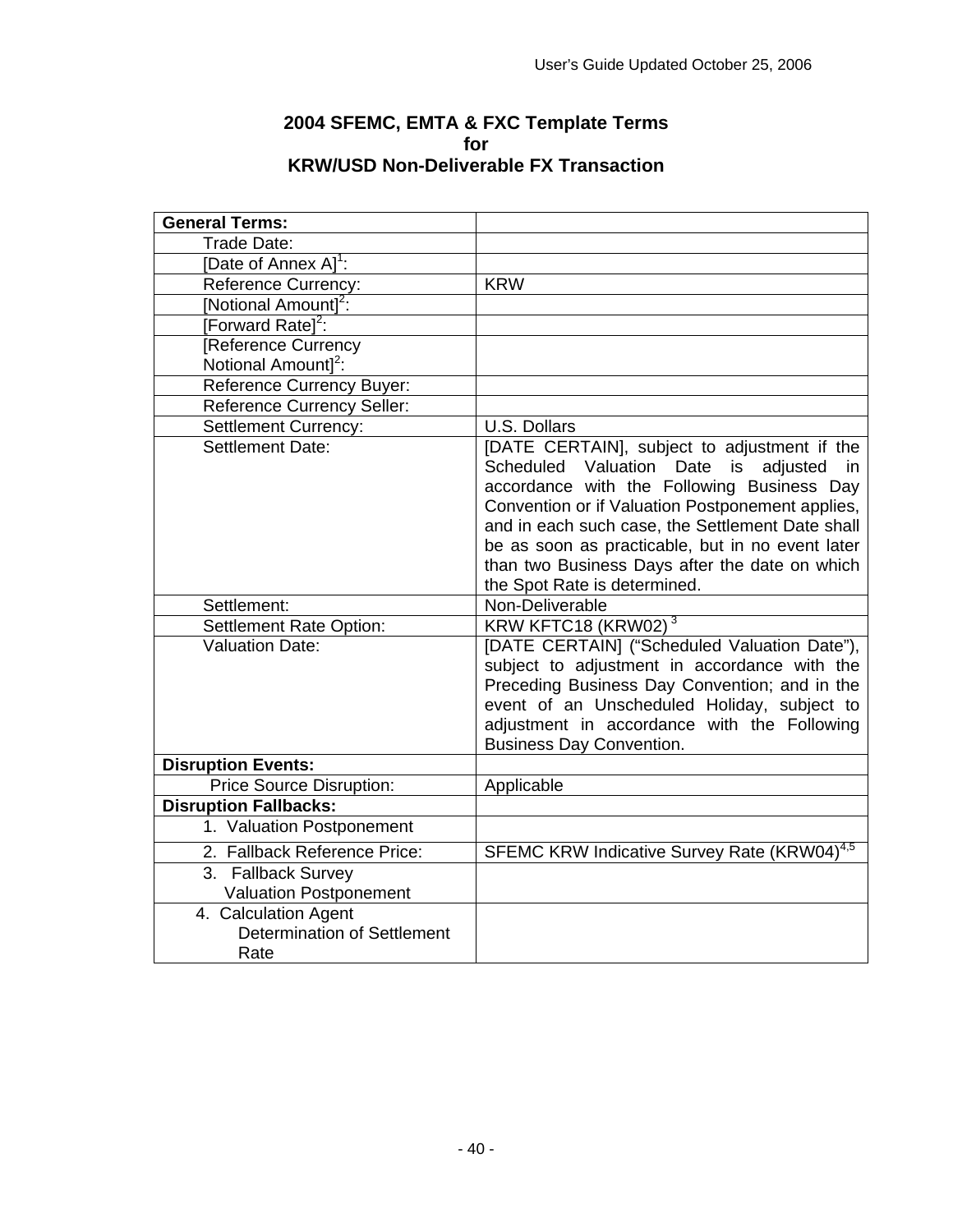| <b>Other Terms:</b>                                             |                                                                                                                                                                                                                                                                                                                                                                                                                                                                                                                                                                                                                                                                                                                           |
|-----------------------------------------------------------------|---------------------------------------------------------------------------------------------------------------------------------------------------------------------------------------------------------------------------------------------------------------------------------------------------------------------------------------------------------------------------------------------------------------------------------------------------------------------------------------------------------------------------------------------------------------------------------------------------------------------------------------------------------------------------------------------------------------------------|
| "Unscheduled Holiday":                                          | "Unscheduled Holiday" means that a day is not a<br>Business Day and the market was not aware of<br>such fact (by means of a public announcement or<br>reference to other publicly available<br>by<br>information) until a time later than 9:00 a.m. local<br>time in the Principal Financial Center(s) of the<br>Reference Currency two Business Days prior to<br>the Scheduled Valuation Date.                                                                                                                                                                                                                                                                                                                           |
| "Deferral Period" for<br><b>Unscheduled Holiday:</b>            | In the event the Scheduled Valuation Date<br>becomes subject to the Following Business Day<br>Convention, and if the Valuation Date has not<br>occurred on or before the 14 <sup>th</sup> consecutive day<br>after the Scheduled Valuation Date (any such<br>period being a "Deferral Period"), then the next<br>day after the Deferral Period that would have<br>been a Business Day but for the Unscheduled<br>Holiday, shall be deemed to be the Valuation<br>Date.                                                                                                                                                                                                                                                    |
| "Valuation Postponement" for<br><b>Price Source Disruption:</b> | "Valuation Postponement" means, for purposes<br>of obtaining a Settlement Rate, that the Spot<br>Rate will be determined on the Business Day first<br>succeeding the day on which the Price Source<br>Disruption ceases to exist, unless the Price<br>Source Disruption continues to exist (measured<br>from the date that, but for the occurrence of the<br>Price Source Disruption, would have been the<br>Valuation Date) for a consecutive number of<br>calendar days equal to the Maximum Days of<br>Postponement. In such event, the Spot Rate will<br>be determined on the next Business Day after<br>Days of Postponement<br>the<br>Maximum<br>in.<br>accordance with the next applicable Disruption<br>Fallback. |
| "Fallback Survey Valuation<br>Postponement":                    | "Fallback<br>Survey Valuation<br>Postponement"<br>means that, in the event that the Fallback<br>Reference Price is not available on or before the<br>3 <sup>rd</sup> Business Day (or day that would have been a<br>Business Day but for an Unscheduled Holiday)<br>succeeding the end of either (i) Valuation<br>Postponement for Price Source Disruption, (ii)<br>Deferral Period for Unscheduled Holiday, or (iii)<br>Cumulative Events, then the Settlement Rate will<br>be determined in accordance with the next<br>applicable Disruption Fallback on such day. For<br>the avoidance of doubt, Cumulative Events, if<br>applicable, does not preclude postponement of                                               |
| <b>Cumulative Events:</b>                                       | valuation in accordance with this provision.<br>Except as provided below, in no event shall the                                                                                                                                                                                                                                                                                                                                                                                                                                                                                                                                                                                                                           |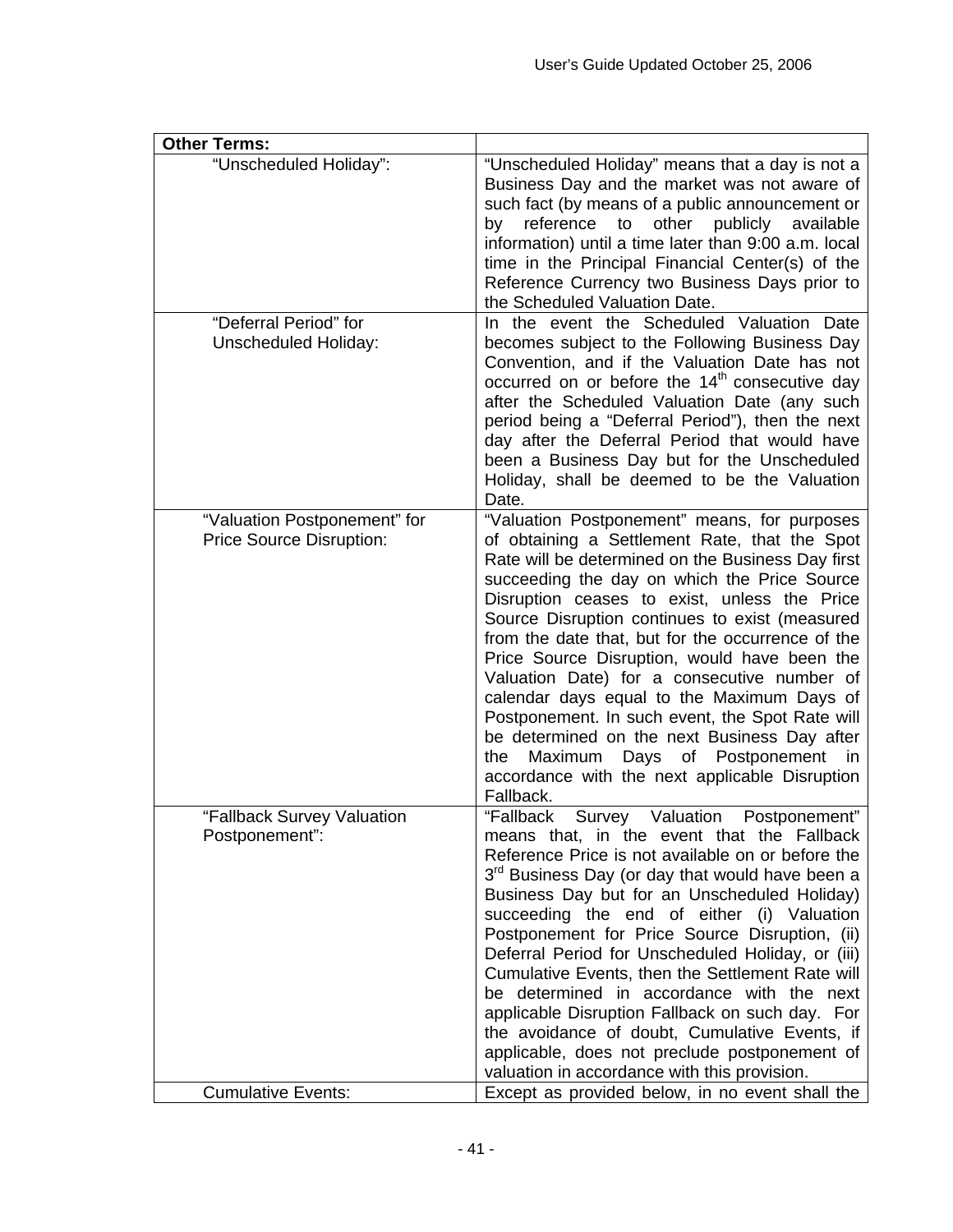| Maximum Days of Postponement:                                | total number of consecutive calendar days during<br>which either (i) valuation is deferred due to an<br>Unscheduled Holiday, or (ii) a Valuation<br>Postponement shall occur (or any combination of<br>(i) and (ii)), exceed 14 consecutive calendar days<br>in the aggregate. Accordingly, (x) if, upon the<br>lapse of any such 14 day period, an Unscheduled<br>Holiday shall have occurred or be continuing on<br>the day following such period that otherwise<br>would have been a Business Day, then such day<br>shall be deemed to be a Valuation Date, and (y)<br>if, upon the lapse of any such 14 day period, a<br>Price Source Disruption shall have occurred or<br>be continuing on the day following such period on<br>which the Spot Rate otherwise would be<br>determined, then Valuation Postponement shall<br>not apply and the Spot Rate shall be determined<br>in accordance with the next Disruption Fallback.<br>14 calendar days |
|--------------------------------------------------------------|--------------------------------------------------------------------------------------------------------------------------------------------------------------------------------------------------------------------------------------------------------------------------------------------------------------------------------------------------------------------------------------------------------------------------------------------------------------------------------------------------------------------------------------------------------------------------------------------------------------------------------------------------------------------------------------------------------------------------------------------------------------------------------------------------------------------------------------------------------------------------------------------------------------------------------------------------------|
| Relevant City for Business Day for<br><b>Valuation Date:</b> | Seoul                                                                                                                                                                                                                                                                                                                                                                                                                                                                                                                                                                                                                                                                                                                                                                                                                                                                                                                                                  |
| Relevant City for Business Day for<br>Settlement Date:       | <b>New York</b>                                                                                                                                                                                                                                                                                                                                                                                                                                                                                                                                                                                                                                                                                                                                                                                                                                                                                                                                        |
| Calculation Agent: <sup>6</sup>                              |                                                                                                                                                                                                                                                                                                                                                                                                                                                                                                                                                                                                                                                                                                                                                                                                                                                                                                                                                        |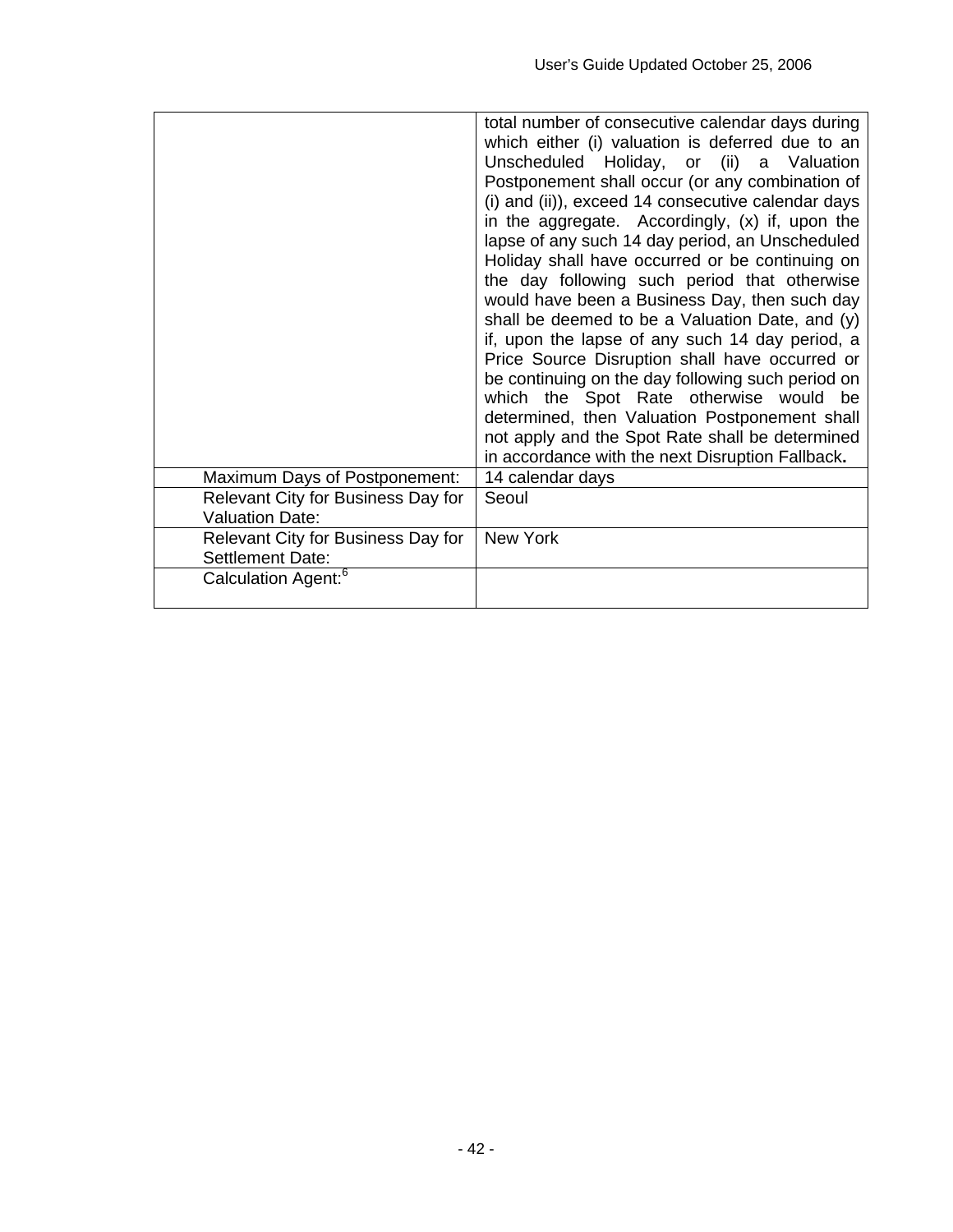# **ENDNOTES**

- 1 Include only if parties wish to modify the presumption that Annex A is incorporated as amended through the Trade Date.
- <sup>2</sup> Parties must specify either (a) a Notional Amount and a Reference Currency Notional Amount or (b) a Forward Rate and either a Notional Amount or a Reference Currency Notional Amount.
- $3$  The KRW KFTC18 (KRW02) Rate is published at approximately 3:30 p.m. Seoul time on the Valuation Date.
- $4$  The SFEMC KRW Indicative Survey Rate is determined pursuant to the SFEMC KRW Indicative Survey Rate Methodology dated December 1, 2004.
- $5 A$  party may wish to include the following additional provision if such party is or may be a participant in the SFEMC KRW Indicative Survey:

[Quoting Dealer Disclaimer:]

The parties acknowledge that one or both parties to this Transaction acting directly or through a branch or an affiliate may be requested to provide a quotation or quotations from time to time for the purpose of determining the SFEMC KRW Indicative Survey Rate and such quotation may affect, materially or otherwise, the settlement of the Transaction.

 $6$  The following may be applicable for inter-dealer trades where parties agree to be Joint Calculation Agents:

Calculation Agents: Party A and Party B

If the parties are unable to agree on a determination within one Business Day, each party agrees to be bound by the determination of an independent leading dealer in Reference Currency/Settlement Currency Transactions not located in the Reference Currency jurisdiction ("independent leading dealer"), mutually selected by the parties, who shall act as the substitute Calculation Agent, with the fees and expenses of such substitute Calculation Agent (if any) to be met equally by the parties. If the parties are unable to agree on an independent leading dealer to act as substitute Calculation Agent, each party shall select an independent leading dealer and such independent dealers shall agree on an independent third party who shall be deemed to be the substitute Calculation Agent.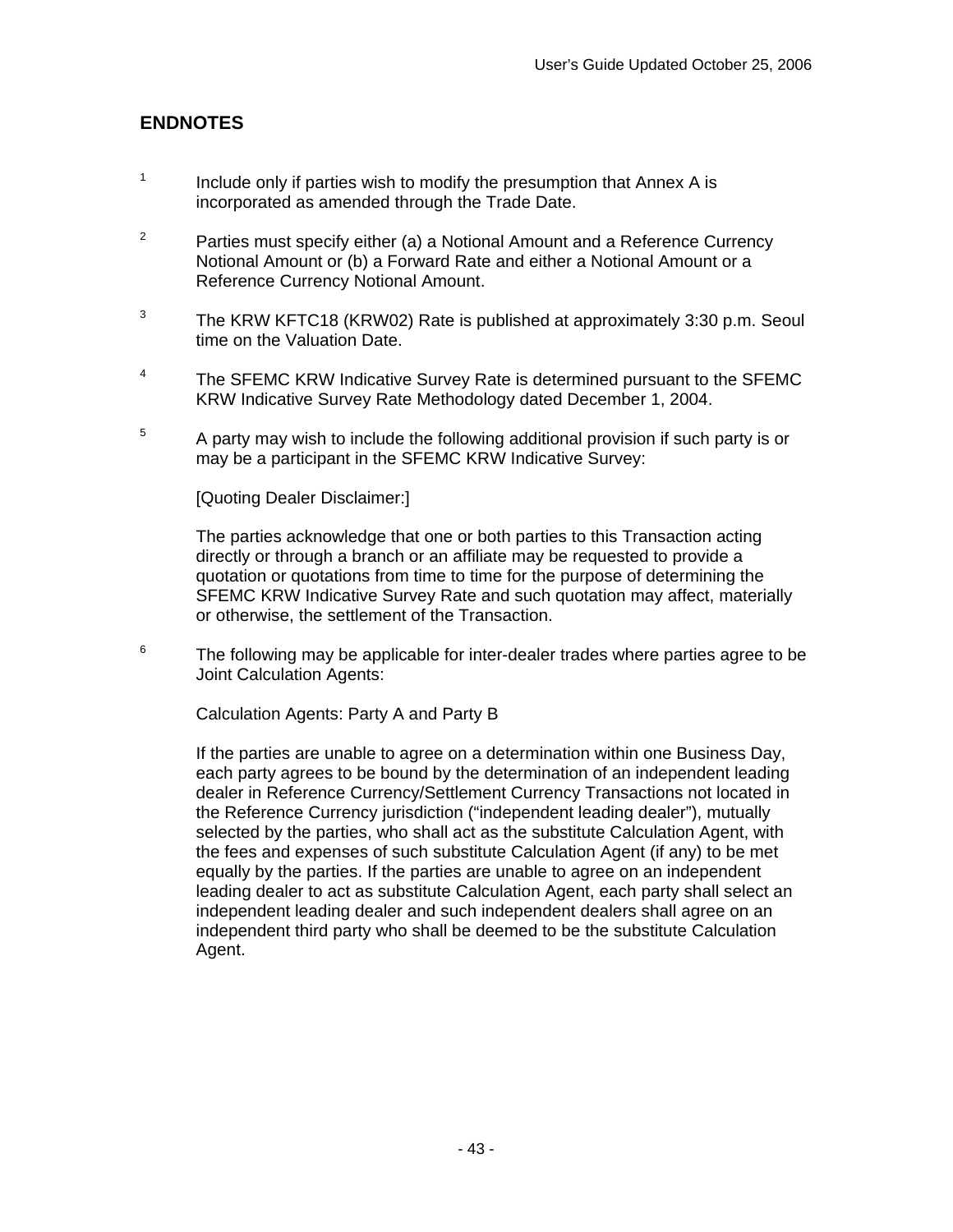# **Amended Korean Won Rate Source Definition**

<span id="page-43-0"></span>Effective as of December 1, 2004, Annex A of the 1998 FX and Currency Option Definitions (the "1998 Definitions") is amended to add a new Section  $4.5(a)(iii)(C)$  as follows:

(C) "SFEMC KRW INDICATIVE SURVEY RATE" or "KRW04" each means that the Spot Rate for a Rate Calculation Date will be the Korean Won/U.S. Dollar Specified Rate for U.S. Dollars, expressed as the amount of Korean Won per one U.S. Dollar, for settlement in two Business Days, as published on SFEMC's website [\(www.sfemc.org](http://www.sfemc.org/)) at approximately 3:30 p.m., Singapore time, or as soon thereafter as practicable, on such Rate Calculation Date. The Spot Rate will be calculated by SFEMC (or a service provider SFEMC may select in its sole discretion) pursuant to the SFEMC KRW Indicative Survey Methodology (which means a methodology, dated as of December 1, 2004, as amended from time to time, for a centralized industry-wide survey of financial institutions that are active participants in the Korean Won/U.S. Dollar markets for the purpose of determining the SFEMC KRW Indicative Survey Rate).

#### *Practitioner's Note:*

• *Parties that specify in confirmations that a particular version of Annex A applies to their trades should reference Annex A effective as of December 1, 2004 if they desire to incorporate the new Korean Won rate source definition into their trades. If parties do not specify in their confirmations a particular version of Annex A, the above Korean Won rate source definition will apply to trades that incorporate the 1998 Definitions and have a trade date on or after December 1, 2004.*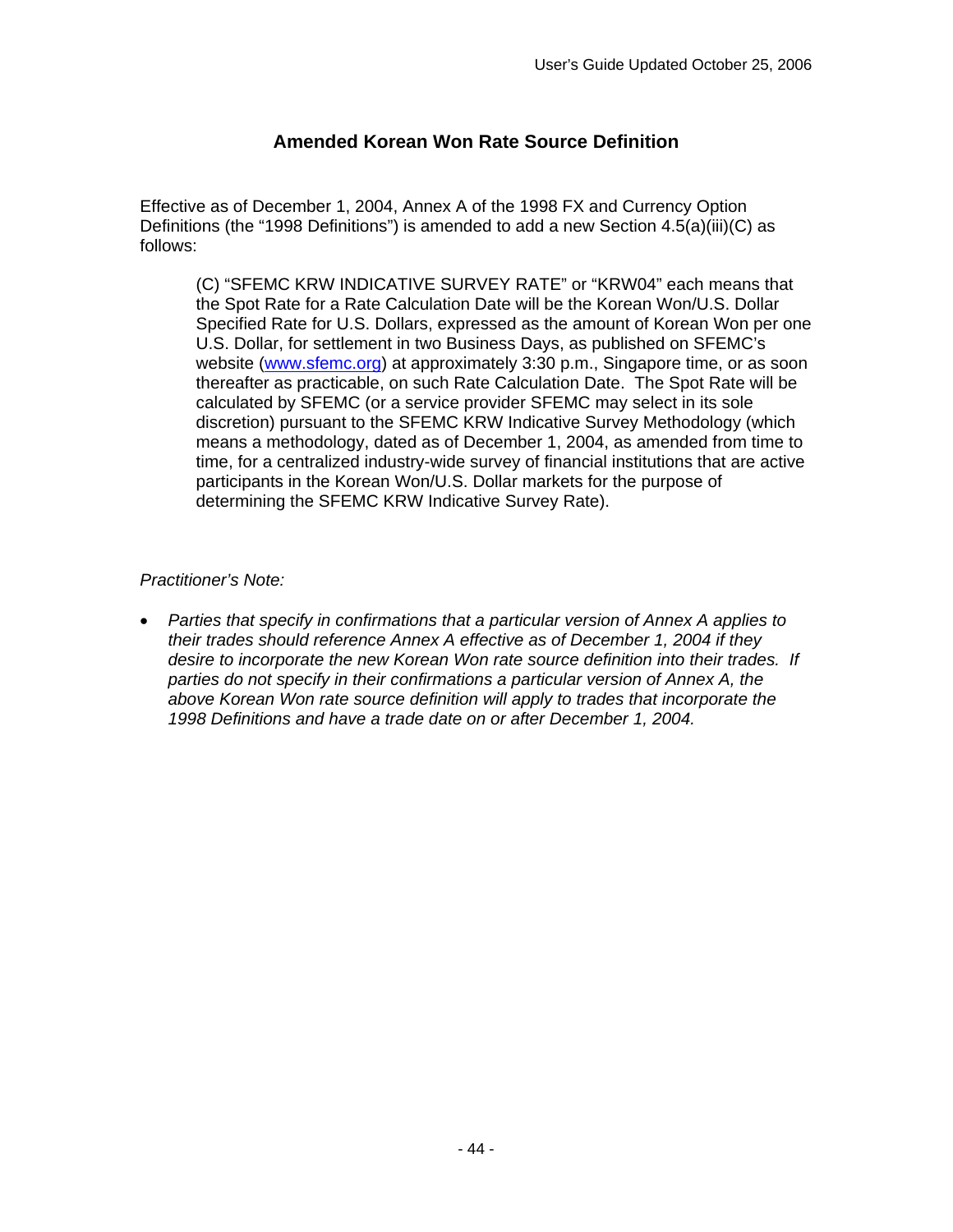# <span id="page-44-0"></span>**Singapore Foreign Exchange Market Committee ("SFEMC") KRW Indicative Survey Rate Methodology Dated as of December 1, 2004**

Capitalized terms not defined below are defined in the 1998 FX and Currency Option Definitions as published by the International Swaps and Derivatives Association, EMTA, Inc. and the Foreign Exchange Committee, or in the 2004 SFEMC, EMTA & FXC Template Terms for KRW/USD Non-Deliverable FX Transaction.

#### I. The SFEMC KRW Indicative Survey

- Commencing the KRW Indicative Survey: SFEMC (itself or through a service provider SFEMC will select in its sole discretion) will conduct a survey of financial institutions for the purpose of determining the SFEMC KRW Indicative Survey Rate, beginning at 11:00 a.m. (Singapore time) or as soon thereafter as practicable on a Business Day in Seoul (or a calendar day that would have been a Business Day but for an Unscheduled Holiday), following any 14 calendar day period during which valuation is deferred or postponed (or both).
- Polled Banks: For purposes of determining the KRW Indicative Survey Rate for a Valuation Date, SFEMC (itself or through a service provider) will survey financial institutions that are active participants in the KRW/U.S. Dollar market (each, a "Participating Bank") and included in a current list of Participating Banks published on the SFEMC's website [\(www.sfemc.org](http://www.sfemc.org/)) (the "Publication Site"). Only one office of each financial institution will be included as a Participating Bank in each KRW Indicative Survey.
- Survey Question: Each Participating Bank will be asked to provide its reasonable judgment of what is (or, in the case of an Unscheduled Holiday, would be) the current prevailing free market KRW spot rate (bid-offer pair) for a standard size KRW/U.S. Dollar wholesale financial transaction for same-day settlement in the Seoul marketplace on the Valuation Date. In arriving at this indicative quotation, each Participating Bank will be directed to take such factors into consideration as it deems appropriate, which factors may (but need not) include any or all of the following: the spot rate(s) implied in the offshore non-deliverable foreign exchange market for KRW/U.S. Dollar transactions; the spot rate implied by any other financial market transactions (to the extent that such other financial markets are open for business); the spot rate used in connection with any commercial transactions for goods or services from offshore suppliers or providers; any existing rate for trade finance transactions; and any other existing unofficial rate for KRW/U.S. Dollar transactions (commercial or otherwise).

#### II. Use of Survey Results

- SFEMC (itself or through a service provider) will determine the mid-point of each bidoffer pair. The arithmetic mean of the mid-points will be used to determine the KRW Indicative Survey Rate, rounded to the fourth decimal point as described below.
- If the KRW Indicative Survey results in 21 or more responses, then the 4 highest and 4 lowest mid-points will be eliminated, and the arithmetic mean of the remaining mid-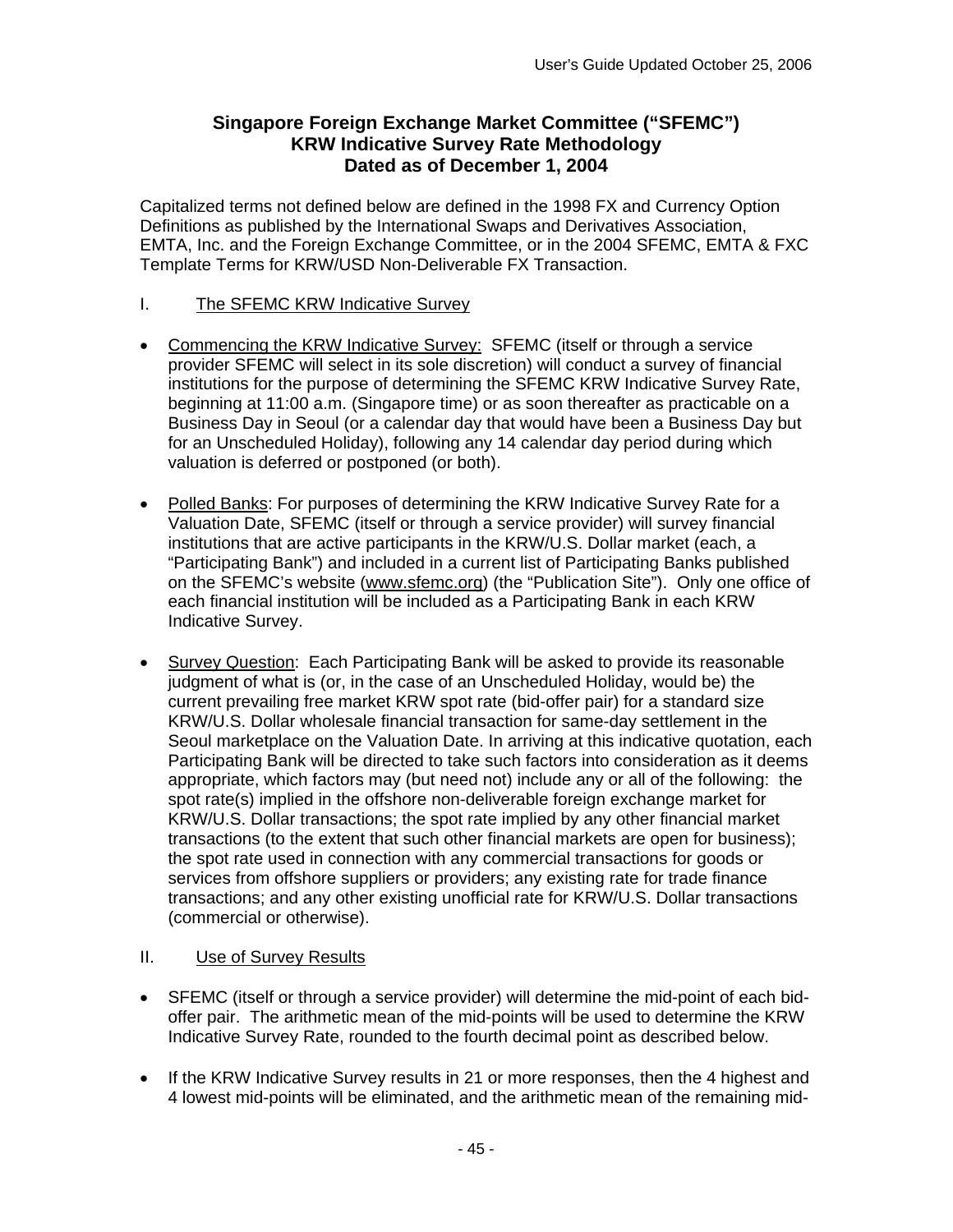points will be computed and will constitute the KRW Indicative Survey Rate for such Valuation Date. For purposes of eliminating the 4 highest and 4 lowest mid-points, if more than 4 mid-points have the same highest value or lowest value, then only 4 such mid-points will be eliminated

- If the KRW Indicative Survey results in less than 21 but 11 or more responses, then the 2 highest and 2 lowest mid-points will be eliminated, and the arithmetic mean of the remaining mid-points will be computed and will constitute the KRW Indicative Survey Rate for such Valuation Date. For purposes of eliminating the 2 highest and 2 lowest mid-points, if more than 2 mid-points have the same highest value or lowest value, then only 2 such mid-points will be eliminated.
- If the KRW Indicative Survey results in less than 11 but 8 or more responses, then the highest and the lowest mid-points will be eliminated and the arithmetic mean of the remaining midpoints will be computed and will constitute the KRW Indicative Survey Rate for such Valuation Date. For purposes of eliminating the highest and lowest mid-points, if more than 1 mid-point has the same highest value or lowest value, then only 1 such mid-point will be eliminated.
- If the KRW Indicative Survey results in less than 8 but 5 or more responses, then no mid-points will be eliminated and the arithmetic mean of all midpoints will be computed and will constitute the KRW Indicative Survey Rate for such Valuation Date.
- Quotes will be provided to the fourth decimal point (e.g., 1.0000).

## III. Insufficient Responses

- If the KRW Indicative Survey results in less than 5 responses from Participating Banks ("Insufficient Responses"), no KRW Indicative Survey Rate will be available for the relevant Valuation Date. The next KRW Indicative Survey will take place on the next succeeding Business Day in Seoul (or calendar day that would have been a Business Day but for an Unscheduled Holiday), subject to Section V below.
- IV. KRW Indicative Survey Rate Publication
- The KRW Indicative Survey Rate will be published on the Publication Site at 3:30 p.m. (Singapore time), or as soon thereafter as practicable.
- As soon as it is determined that the KRW Indicative Survey will result in Insufficient Responses, a notice that no KRW Indicative Survey Rate is available for the Valuation Date will be published on the Publication Site.
- The response of each Participating Bank to the Indicative Survey (bid-offer pair) will be available on the Publication Site at 9:00 a.m. (Singapore time) on the first Business Day in Seoul (or calendar day that would have been a Business Day but for an Unscheduled Holiday) following the Business Day on which the relevant KRW Indicative Survey Rate is published, or as soon thereafter as practicable.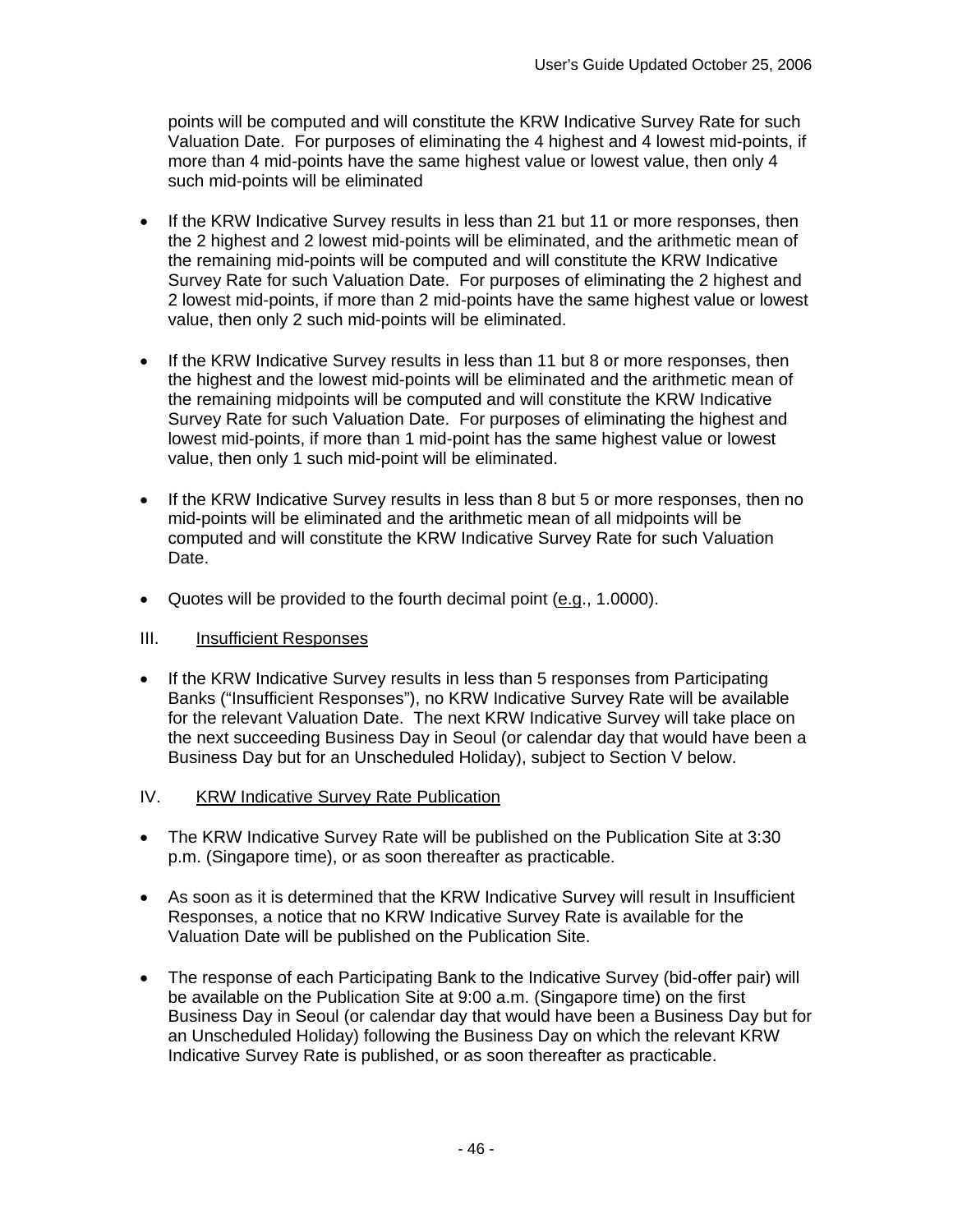#### V. Discontinuing the KRW Indicative Survey

- The KRW Indicative Survey will be discontinued (i) on the calendar day first following the Business Day in Seoul on which the KRW KFTC18 (KRW 02) is available for the determination of a Settlement Rate, or (ii) on the calendar day first following polling for the KRW Indicative Survey that results in Insufficient Responses for three consecutive polling days. Notwithstanding the foregoing, nothing herein will be construed to prevent SFEMC from continuing or re-initiating the KRW Indicative Survey at an appropriate time.
- A notice that the KRW Indicative Survey has been discontinued will be published on the Publication Site.

#### VI. Amendments to the Methodology

• SFEMC may, in its discretion, from time to time, make such administrative, procedural or other modifications to this Methodology as are appropriate to ensure the continued operation and integrity of the KRW Indicative Survey.

#### VII. Disclaimer

• SFEMC (and any service provider SFEMC may select) disclaim liability for the KRW Indicative Survey Rate, and no representation or warranty, express or implied, is made concerning the KRW Indicative Survey Rate (including, without limitation, the methodology for determining the KRW Indicative Survey Rate and its suitability for any particular use).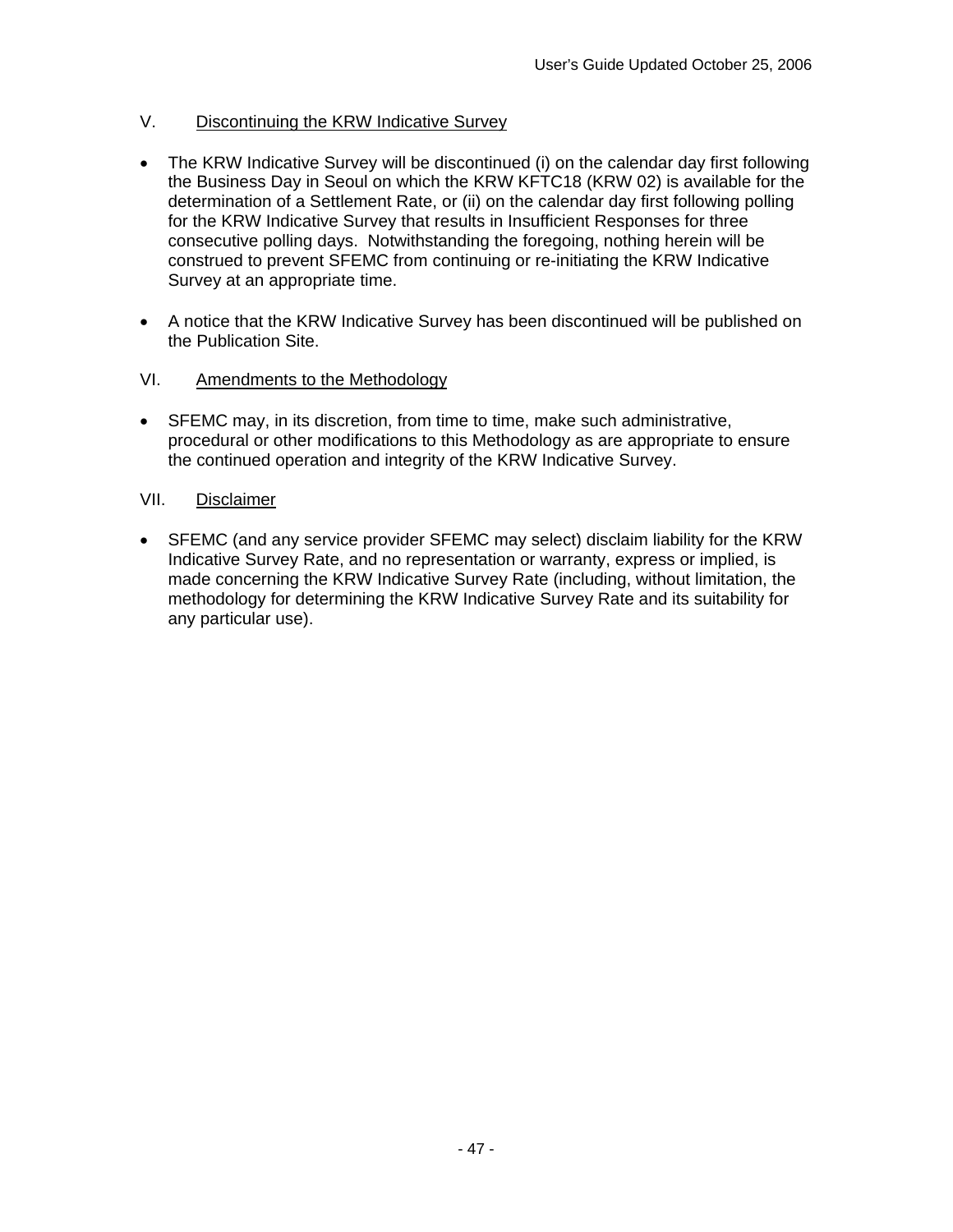# **Appendix E – Philippine Peso**

<span id="page-47-0"></span>**2004 Template Terms Annex A Rate Source Definitions SFEMC Indicative Survey Methodology**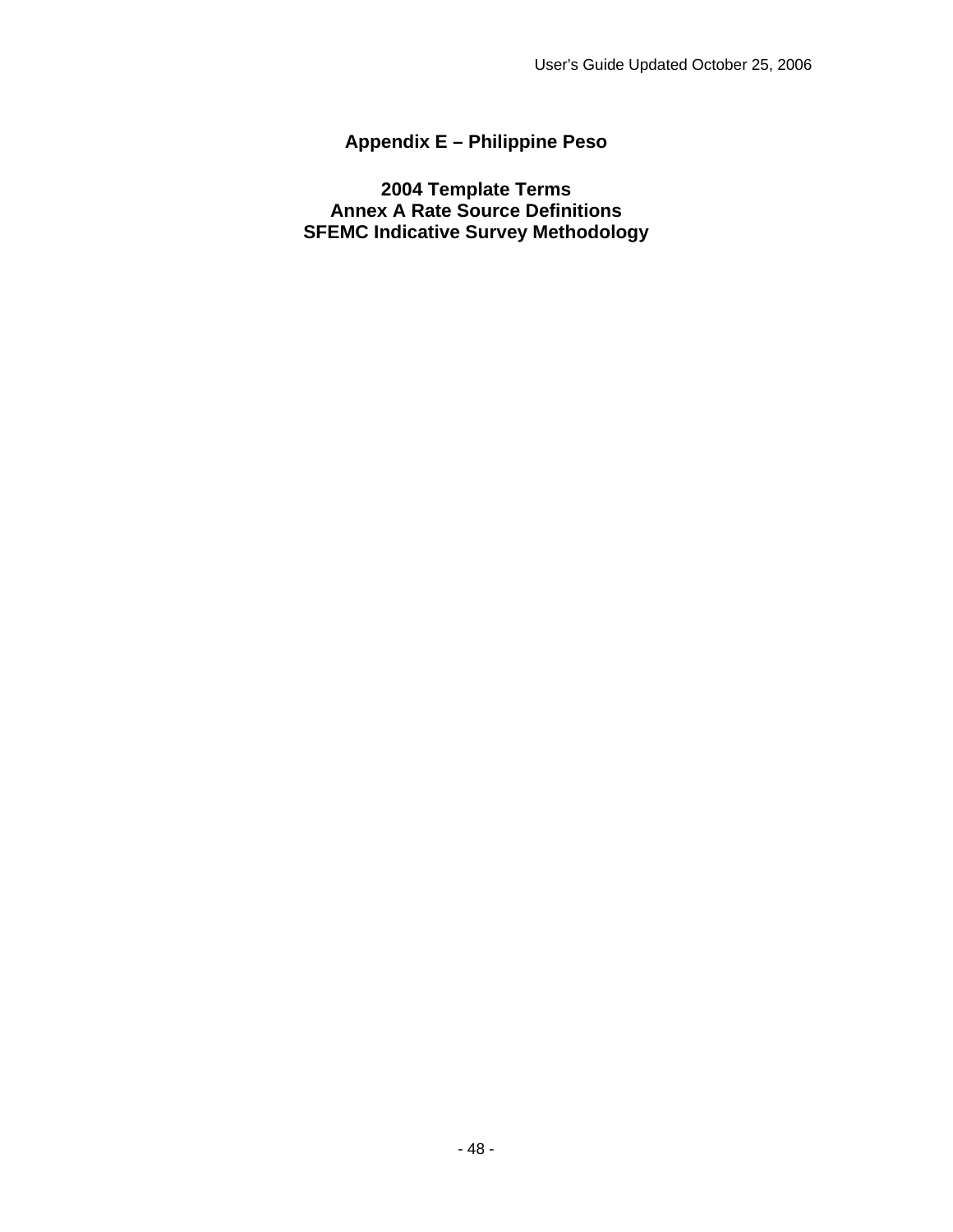#### **2004 SFEMC, EMTA & FXC Template Terms for PHP/USD Non-Deliverable FX Transaction**

<span id="page-48-0"></span>

| <b>General Terms:</b>                                              |                                                                                                                                                                                                                                                                                                                                                                                                          |
|--------------------------------------------------------------------|----------------------------------------------------------------------------------------------------------------------------------------------------------------------------------------------------------------------------------------------------------------------------------------------------------------------------------------------------------------------------------------------------------|
| Trade Date:                                                        |                                                                                                                                                                                                                                                                                                                                                                                                          |
| [Date of Annex A] <sup>1</sup> :                                   |                                                                                                                                                                                                                                                                                                                                                                                                          |
| Reference Currency:                                                | <b>PHP</b>                                                                                                                                                                                                                                                                                                                                                                                               |
| [Notional Amount] <sup>2</sup> :                                   |                                                                                                                                                                                                                                                                                                                                                                                                          |
| [Forward Rate] <sup>2</sup> :                                      |                                                                                                                                                                                                                                                                                                                                                                                                          |
| [Reference Currency                                                |                                                                                                                                                                                                                                                                                                                                                                                                          |
| Notional Amount] <sup>2</sup> :                                    |                                                                                                                                                                                                                                                                                                                                                                                                          |
| Reference Currency Buyer:                                          |                                                                                                                                                                                                                                                                                                                                                                                                          |
| <b>Reference Currency Seller:</b>                                  |                                                                                                                                                                                                                                                                                                                                                                                                          |
| <b>Settlement Currency:</b>                                        | U.S. Dollars                                                                                                                                                                                                                                                                                                                                                                                             |
| <b>Settlement Date:</b><br>Settlement:                             | [DATE CERTAIN], subject to adjustment if the<br>Scheduled Valuation Date is<br>adjusted in<br>accordance with the Following Business Day<br>Convention or if Valuation Postponement applies,<br>and in each such case, the Settlement Date shall<br>be as soon as practicable, but in no event later<br>than one Business Day after the date on which<br>the Spot Rate is determined.<br>Non-Deliverable |
| Settlement Rate Option:                                            | PHP PDSPESO (PHP06) <sup>3</sup>                                                                                                                                                                                                                                                                                                                                                                         |
| <b>Valuation Date:</b>                                             | [DATE CERTAIN] ("Scheduled Valuation Date"),<br>subject to adjustment in accordance with the<br>Preceding Business Day Convention; and in the<br>event of an Unscheduled Holiday, subject to<br>adjustment in accordance with the Following<br><b>Business Day Convention.</b>                                                                                                                           |
| <b>Disruption Events:</b>                                          |                                                                                                                                                                                                                                                                                                                                                                                                          |
| Price Source Disruption:                                           | Applicable                                                                                                                                                                                                                                                                                                                                                                                               |
| <b>Disruption Fallbacks:</b>                                       |                                                                                                                                                                                                                                                                                                                                                                                                          |
| 1. Valuation Postponement                                          |                                                                                                                                                                                                                                                                                                                                                                                                          |
| <b>Fallback Reference Price:</b><br>2.                             | SFEMC PHP Indicative Survey Rate (PHP05) <sup>4,5</sup>                                                                                                                                                                                                                                                                                                                                                  |
| 3. Fallback Survey<br>Valuation<br>Postponement                    |                                                                                                                                                                                                                                                                                                                                                                                                          |
| 4. Calculation Agent<br><b>Determination of Settlement</b><br>Rate |                                                                                                                                                                                                                                                                                                                                                                                                          |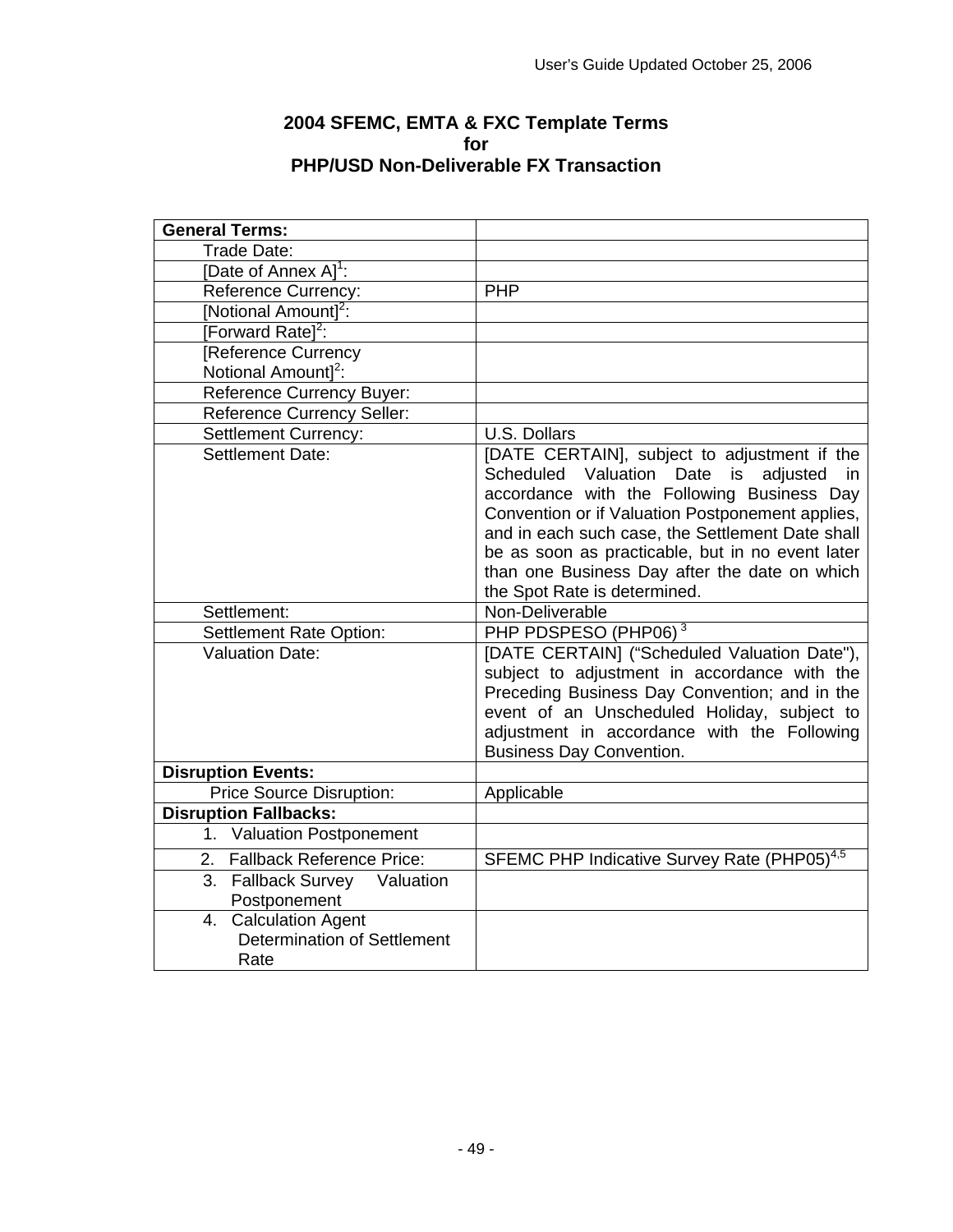| <b>Other Terms:</b>                                             |                                                                                                                                                                                                                                                                                                                                                                                                                                                                                                                                                                                                                                                                                                                                |
|-----------------------------------------------------------------|--------------------------------------------------------------------------------------------------------------------------------------------------------------------------------------------------------------------------------------------------------------------------------------------------------------------------------------------------------------------------------------------------------------------------------------------------------------------------------------------------------------------------------------------------------------------------------------------------------------------------------------------------------------------------------------------------------------------------------|
| "Unscheduled Holiday":                                          | "Unscheduled Holiday" means that a day is not a<br>Business Day and the market was not aware of<br>such fact (by means of a public announcement or<br>other publicly<br>by<br>reference<br>to<br>available<br>information) until a time later than 9:00 a.m. local<br>time in the Principal Financial Center(s) of the<br>Reference Currency two Business Days prior to<br>the Scheduled Valuation Date.                                                                                                                                                                                                                                                                                                                       |
| "Deferral Period" for<br>Unscheduled Holiday:                   | In the event the Scheduled Valuation Date<br>becomes subject to the Following Business Day<br>Convention, and if the Valuation Date has not<br>occurred on or before the 14 <sup>th</sup> consecutive day<br>after the Scheduled Valuation Date (any such<br>period being a "Deferral Period"), then the next<br>day after the Deferral Period that would have<br>been a Business Day but for the Unscheduled<br>Holiday, shall be deemed to be the Valuation<br>Date.                                                                                                                                                                                                                                                         |
| "Valuation Postponement" for<br><b>Price Source Disruption:</b> | "Valuation Postponement" means, for purposes<br>of obtaining a Settlement Rate, that the Spot<br>Rate will be determined on the Business Day first<br>succeeding the day on which the Price Source<br>Disruption ceases to exist, unless the Price<br>Source Disruption continues to exist (measured<br>from the date that, but for the occurrence of the<br>Price Source Disruption, would have been the<br>Valuation Date) for a consecutive number of<br>calendar days equal to the Maximum Days of<br>Postponement. In such event, the Spot Rate will<br>be determined on the next Business Day after<br>Days of Postponement<br>the<br>Maximum<br>in<br>accordance with the next applicable Disruption<br>Fallback.       |
| "Fallback Survey Valuation<br>Postponement":                    | "Fallback<br>Survey<br>Valuation<br>Postponement"<br>means that, in the event that the Fallback<br>Reference Price is not available on or before the<br>3 <sup>rd</sup> Business Day (or day that would have been a<br>Business Day but for an Unscheduled Holiday)<br>succeeding the end of either (i) Valuation<br>Postponement for Price Source Disruption, (ii)<br>Deferral Period for Unscheduled Holiday, or (iii)<br>Cumulative Events, then the Settlement Rate will<br>be determined in accordance with the next<br>applicable Disruption Fallback on such day. For<br>the avoidance of doubt, Cumulative Events, if<br>applicable, does not preclude postponement of<br>valuation in accordance with this provision. |
| <b>Cumulative Events:</b>                                       | Except as provided below, in no event shall the                                                                                                                                                                                                                                                                                                                                                                                                                                                                                                                                                                                                                                                                                |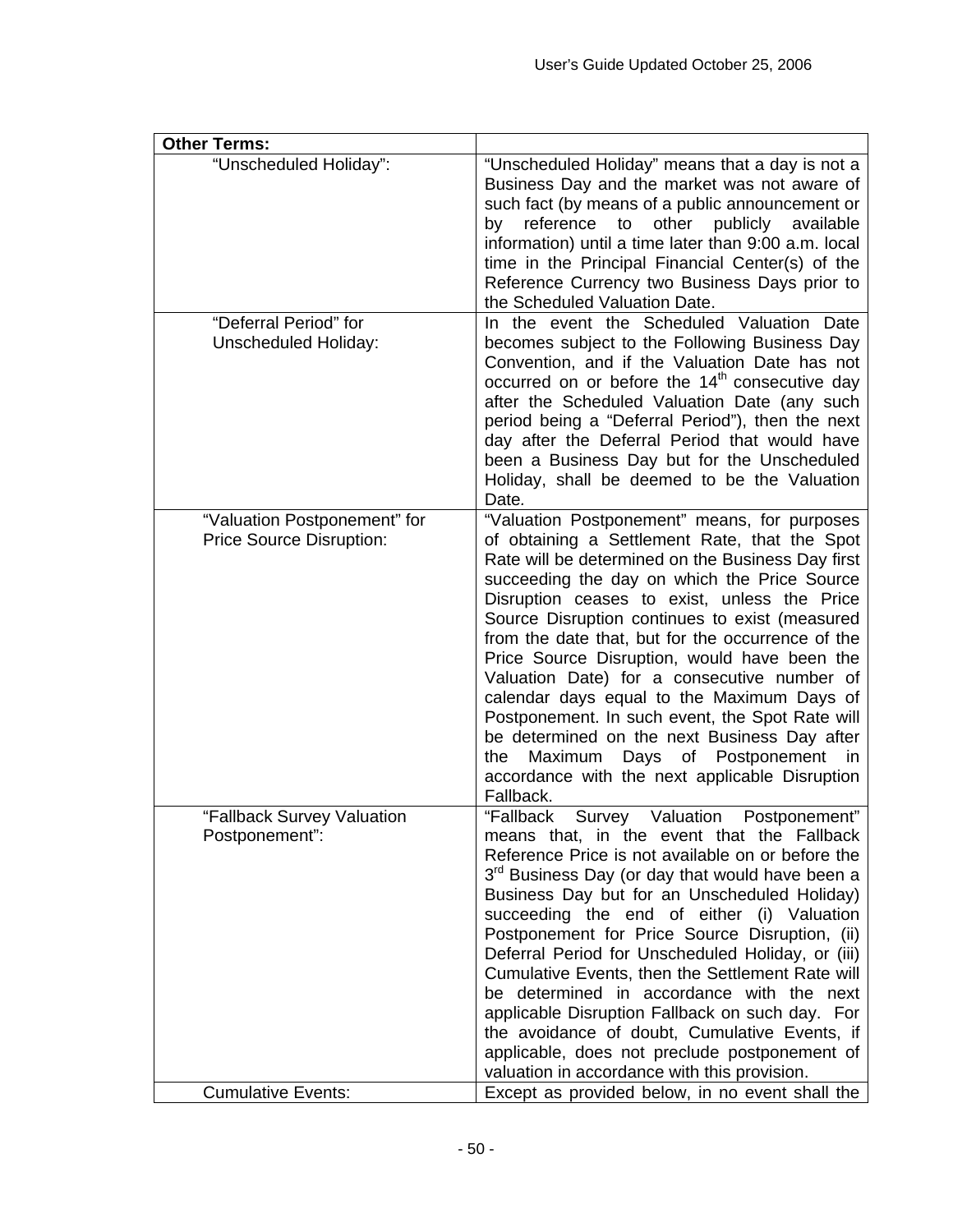|                                    | total number of consecutive calendar days during<br>which either (i) valuation is deferred due to an<br>Unscheduled Holiday, or (ii) a Valuation<br>Postponement shall occur (or any combination of<br>(i) and (ii)), exceed 14 consecutive calendar days<br>in the aggregate. Accordingly, (x) if, upon the<br>lapse of any such 14 day period, an Unscheduled<br>Holiday shall have occurred or be continuing on<br>the day following such period that otherwise<br>would have been a Business Day, then such day<br>shall be deemed to be a Valuation Date, and (y)<br>if, upon the lapse of any such 14 day period, a<br>Price Source Disruption shall have occurred or<br>be continuing on the day following such period on<br>which the Spot Rate otherwise would be<br>determined, then Valuation Postponement shall<br>not apply and the Spot Rate shall be determined<br>in accordance with the next Disruption Fallback. |
|------------------------------------|------------------------------------------------------------------------------------------------------------------------------------------------------------------------------------------------------------------------------------------------------------------------------------------------------------------------------------------------------------------------------------------------------------------------------------------------------------------------------------------------------------------------------------------------------------------------------------------------------------------------------------------------------------------------------------------------------------------------------------------------------------------------------------------------------------------------------------------------------------------------------------------------------------------------------------|
| Maximum Days of Postponement:      | 14 calendar days                                                                                                                                                                                                                                                                                                                                                                                                                                                                                                                                                                                                                                                                                                                                                                                                                                                                                                                   |
| Relevant City for Business Day for | Manila                                                                                                                                                                                                                                                                                                                                                                                                                                                                                                                                                                                                                                                                                                                                                                                                                                                                                                                             |
| <b>Valuation Date:</b>             |                                                                                                                                                                                                                                                                                                                                                                                                                                                                                                                                                                                                                                                                                                                                                                                                                                                                                                                                    |
| Relevant City for Business Day for | <b>New York</b>                                                                                                                                                                                                                                                                                                                                                                                                                                                                                                                                                                                                                                                                                                                                                                                                                                                                                                                    |
| <b>Settlement Date:</b>            |                                                                                                                                                                                                                                                                                                                                                                                                                                                                                                                                                                                                                                                                                                                                                                                                                                                                                                                                    |
| Calculation Agent: <sup>6</sup>    |                                                                                                                                                                                                                                                                                                                                                                                                                                                                                                                                                                                                                                                                                                                                                                                                                                                                                                                                    |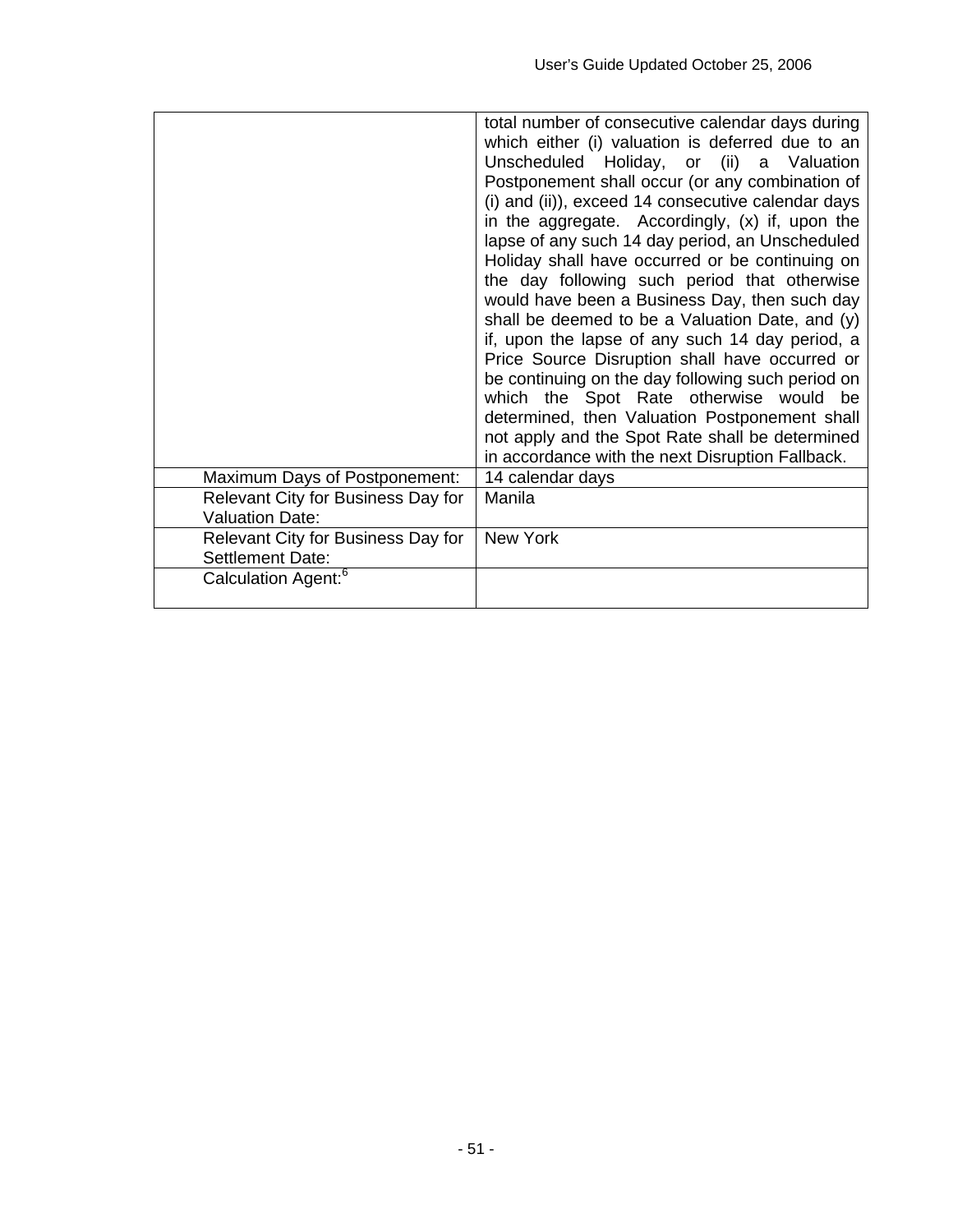# **ENDNOTES**

- 1 Include only if parties wish to modify the presumption that Annex A is incorporated as amended through the Trade Date.
- <sup>2</sup> Parties must specify either (a) a Notional Amount and a Reference Currency Notional Amount or (b) a Forward Rate and either a Notional Amount or a Reference Currency Notional Amount.
- $3$  The PHP PDSPESO (PHP06) Rate is published at approximately 11:30 a.m., Manila time, on the Valuation Date.
- $4 7$  The SFEMC PHP Indicative Survey Rate is determined pursuant to the SFEMC PHP Indicative Survey Rate Methodology dated December 1, 2004.
- 5 A party may wish to include the following additional provision if such party is or may be a participant in the SFEMC PHP Indicative Survey:

[Quoting Dealer Disclaimer:]

The parties acknowledge that one or both parties to this Transaction acting directly or through a branch or an affiliate may be requested to provide a quotation or quotations from time to time for the purpose of determining the SFEMC PHP Indicative Survey Rate and such quotation may affect, materially or otherwise, the settlement of the Transaction.

6 The following may be applicable for inter-dealer trades where parties agree to be Joint Calculation Agents:

Calculation Agents: Party A and Party B

If the parties are unable to agree on a determination within one Business Day, each party agrees to be bound by the determination of an independent leading dealer in Reference Currency/Settlement Currency Transactions not located in the Reference Currency jurisdiction ("independent leading dealer"), mutually selected by the parties, who shall act as the substitute Calculation Agent, with the fees and expenses of such substitute Calculation Agent (if any) to be met equally by the parties. If the parties are unable to agree on an independent leading dealer to act as substitute Calculation Agent, each party shall select an independent leading dealer and such independent dealers shall agree on an independent third party who shall be deemed to be the substitute Calculation Agent.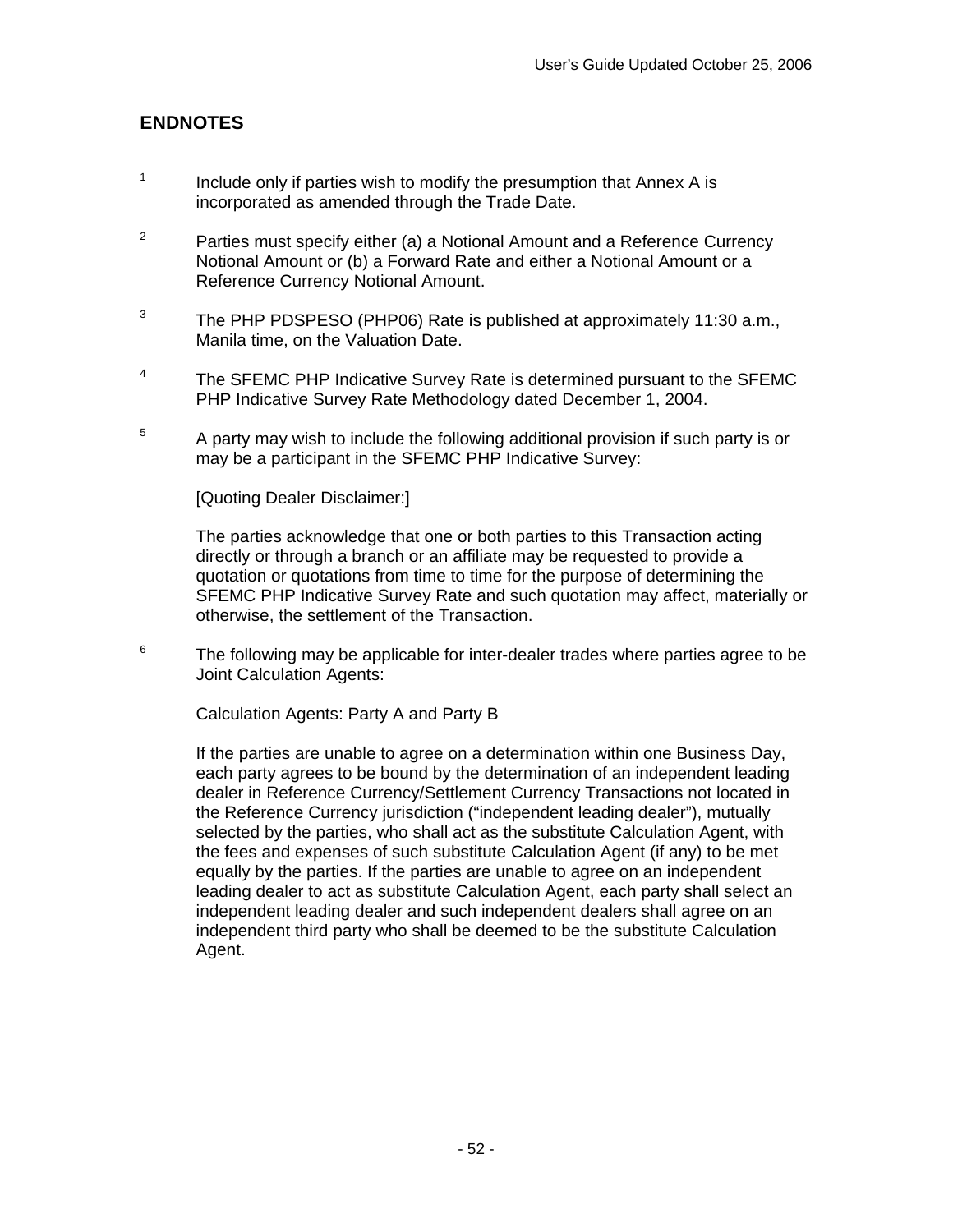# **Amended Philippine Peso Rate Source Definition**

<span id="page-52-0"></span>Effective as of December 1, 2004, Annex A of the 1998 FX and Currency Option Definitions (the "1998 Definitions") is amended to add a new Section  $4.5(a)(iv)(E)$  as follows:

(E) "SFEMC PHP INDICATIVE SURVEY RATE" or "PHP05" each means that the Spot Rate for a Rate Calculation Date will be the Philippine Peso/U.S. Dollar Specified Rate for U.S. Dollars, expressed as the amount of Philippine Pesos per one U.S. Dollar, for settlement in one Business Day, as published on SFEMC's website [\(www.sfemc.org](http://www.sfemc.org/)) at approximately 3:30 p.m., Singapore time, or as soon thereafter as practicable, on such Rate Calculation Date. The Spot Rate will be calculated by SFEMC (or a service provider SFEMC may select in its sole discretion) pursuant to the SFEMC PHP Indicative Survey Methodology (which means a methodology, dated as of December 1, 2004, as amended from time to time, for a centralized industry-wide survey of financial institutions that are active participants in the Philippine Peso/U.S. Dollar markets for the purpose of determining the SFEMC PHP Indicative Survey Rate).

## *Practitioner's Note:*

• *Parties that specify in confirmations that a particular version of Annex A applies to their trades should reference Annex A effective as of December 1, 2004 if they desire to incorporate the new Philippine Peso rate source definition into their trades. If parties do not specify in their confirmations a particular version of Annex A, the above Philippine Peso rate source definition will apply to trades that incorporate the 1998 Definitions and have a trade date on or after December 1, 2004.*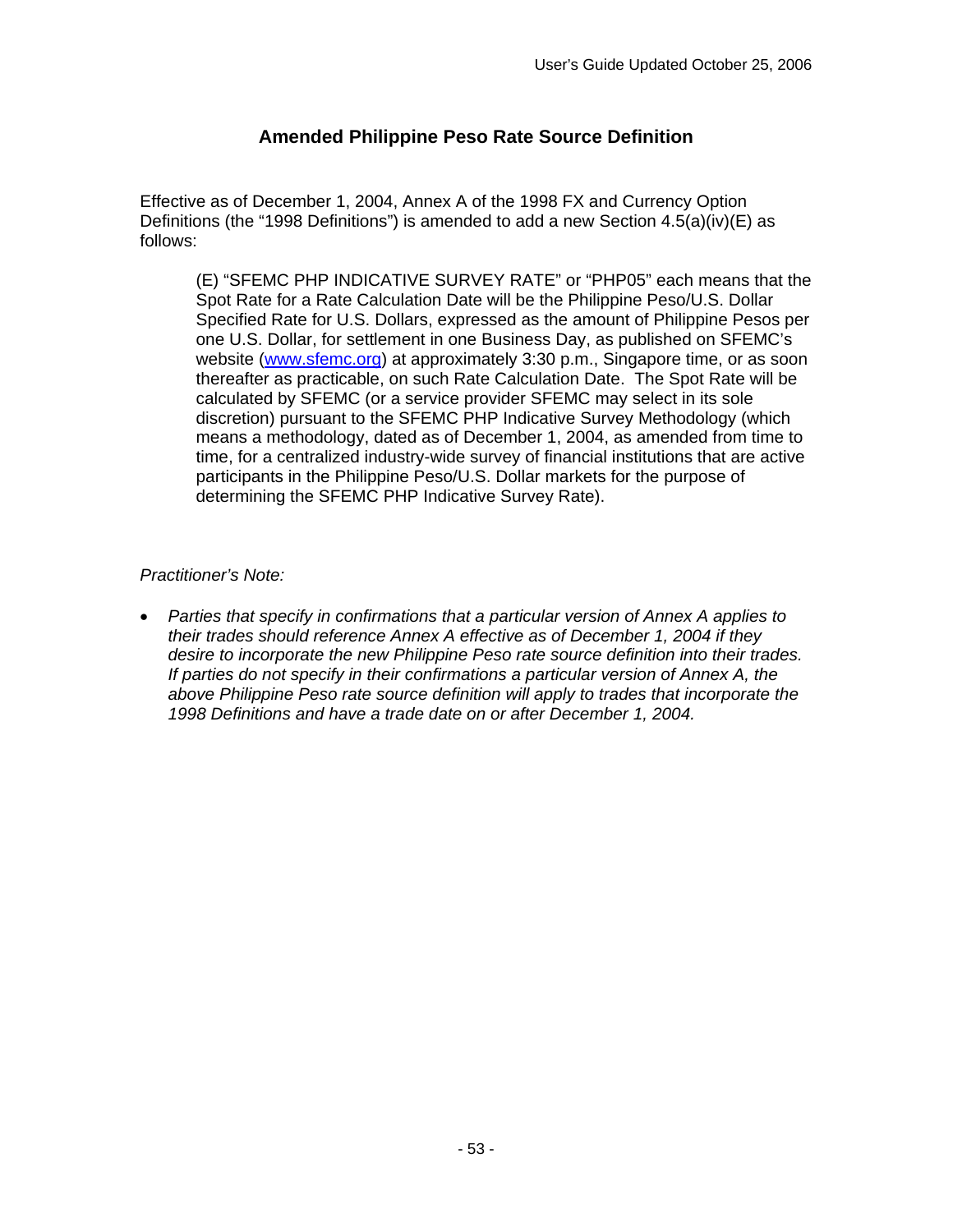# <span id="page-53-0"></span>**Singapore Foreign Exchange Market Committee ("SFEMC") PHP Indicative Survey Rate Methodology Dated as of December 1, 2004**

Capitalized terms not defined below are defined in the 1998 FX and Currency Option Definitions as published by the International Swaps and Derivatives Association, EMTA, Inc. and the Foreign Exchange Committee, or in the 2004 SFEMC, EMTA & FXC Template Terms for PHP/USD Non-Deliverable FX Transaction.

#### I. The SFEMC PHP Indicative Survey

- Commencing the PHP Indicative Survey: SFEMC (itself or through a service provider SFEMC will select in its sole discretion) will conduct a survey of financial institutions for the purpose of determining the SFEMC PHP Indicative Survey Rate, beginning at 11:00 a.m. (Singapore time) or as soon thereafter as practicable on a Business Day in Manila (or a calendar day that would have been a Business Day but for an Unscheduled Holiday), following any 14 calendar day period during which valuation is deferred or postponed (or both).
- Polled Banks: For purposes of determining the PHP Indicative Survey Rate for a Valuation Date, SFEMC (itself or through a service provider) will survey financial institutions that are active participants in the PHP/U.S. Dollar market (each, a "Participating Bank") and included in a current list of Participating Banks published on the SFEMC's website [\(www.sfemc.org](http://www.sfemc.org/)) (the "Publication Site"). Only one office of each financial institution will be included as a Participating Bank in each PHP Indicative Survey.
- Survey Question: Each Participating Bank will be asked to provide its reasonable judgment of what is (or, in the case of an Unscheduled Holiday, would be) the current prevailing free market PHP spot rate (bid-offer pair) for a standard size PHP/U.S. Dollar wholesale financial transaction for same-day settlement in the Manila marketplace on the Valuation Date. In arriving at this indicative quotation, each Participating Bank will be directed to take such factors into consideration as it deems appropriate, which factors may (but need not) include any or all of the following: the spot rate(s) implied in the offshore non-deliverable foreign exchange market for PHP/U.S. Dollar transactions; the spot rate implied by any other financial market transactions (to the extent that such other financial markets are open for business); the spot rate used in connection with any commercial transactions for goods or services from offshore suppliers or providers; any existing rate for trade finance transactions; and any other existing unofficial rate for PHP/U.S. Dollar transactions (commercial or otherwise).

## II. Use of Survey Results

- SFEMC (itself or through a service provider) will determine the mid-point of each bidoffer pair. The arithmetic mean of the mid-points will be used to determine the PHP Indicative Survey Rate, rounded to the fourth decimal point as described below.
- If the PHP Indicative Survey results in 21 or more responses, then the 4 highest and 4 lowest mid-points will be eliminated, and the arithmetic mean of the remaining mid-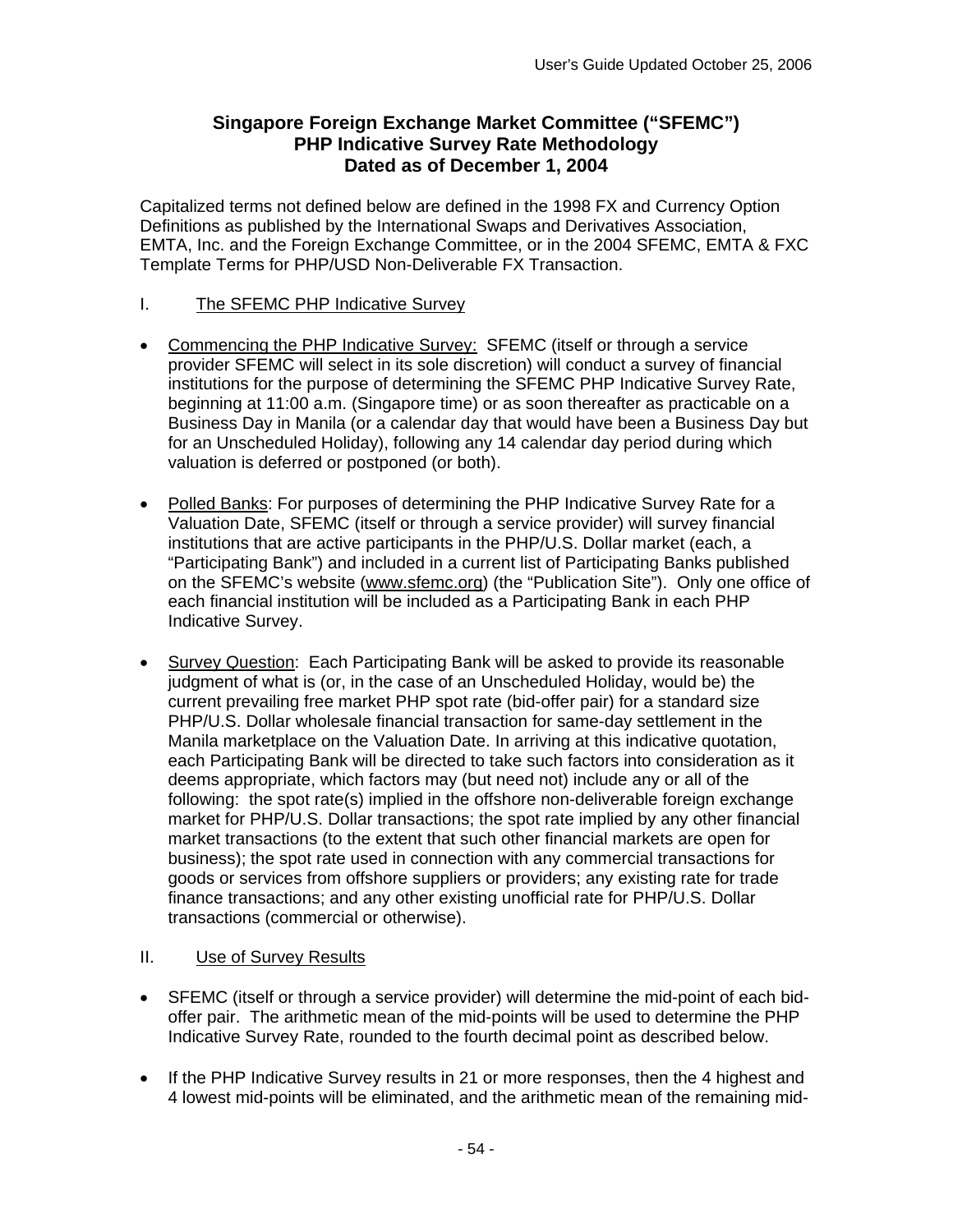points will be computed and will constitute the PHP Indicative Survey Rate for such Valuation Date. For purposes of eliminating the 4 highest and 4 lowest mid-points, if more than 4 mid-points have the same highest value or lowest value, then only 4 such mid-points will be eliminated

- If the PHP Indicative Survey results in less than 21 but 11 or more responses, then the 2 highest and 2 lowest mid-points will be eliminated, and the arithmetic mean of the remaining mid-points will be computed and will constitute the PHP Indicative Survey Rate for such Valuation Date. For purposes of eliminating the 2 highest and 2 lowest mid-points, if more than 2 mid-points have the same highest value or lowest value, then only 2 such mid-points will be eliminated.
- If the PHP Indicative Survey results in less than 11 but 8 or more responses, then the highest and the lowest mid-points will be eliminated and the arithmetic mean of the remaining midpoints will be computed and will constitute the PHP Indicative Survey Rate for such Valuation Date. For purposes of eliminating the highest and lowest mid-points, if more than 1 mid-point has the same highest value or lowest value, then only 1 such mid-point will be eliminated.
- If the PHP Indicative Survey results in less than 8 but 5 or more responses, then no mid-points will be eliminated and the arithmetic mean of all midpoints will be computed and will constitute the PHP Indicative Survey Rate for such Valuation Date.
- Quotes will be provided to the fourth decimal point (e.g., 1.0000).

#### III. Insufficient Responses

- If the PHP Indicative Survey results in less than 5 responses from Participating Banks ("Insufficient Responses"), no PHP Indicative Survey Rate will be available for the relevant Valuation Date. The next PHP Indicative Survey will take place on the next succeeding Business Day in Manila (or calendar day that would have been a Business Day but for an Unscheduled Holiday), subject to Section V below.
- IV. PHP Indicative Survey Rate Publication
- The PHP Indicative Survey Rate will be published on the Publication Site at 3:30 p.m. (Singapore time), or as soon thereafter as practicable.
- As soon as it is determined that the PHP Indicative Survey will result in Insufficient Responses, a notice that no PHP Indicative Survey Rate is available for the Valuation Date will be published on the Publication Site.
- The response of each Participating Bank to the Indicative Survey (bid-offer pair) will be available on the Publication Site at 9:00 a.m. (Singapore time) on the first Business Day in Manila (or calendar day that would have been a Business Day but for an Unscheduled Holiday) following the Business Day on which the relevant PHP Indicative Survey Rate is published, or as soon thereafter as practicable.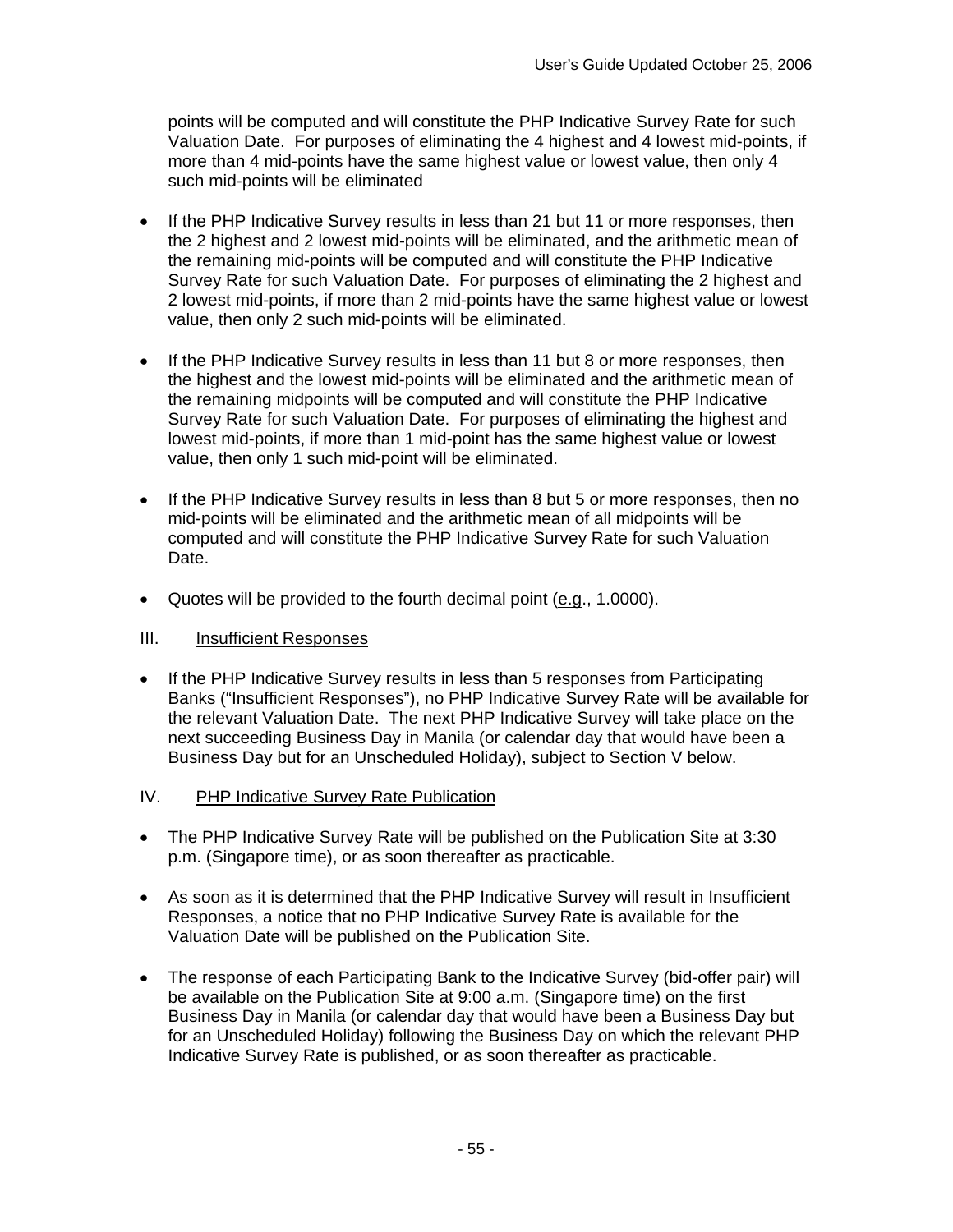## V. Discontinuing the PHP Indicative Survey

- The PHP Indicative Survey will be discontinued (i) on the calendar day first following the Business Day in Manila on which the PHP PHPESO (PHP 01) is available for the determination of a Settlement Rate, or (ii) on the calendar day first following polling for the PHP Indicative Survey that results in Insufficient Responses for three consecutive polling days. Notwithstanding the foregoing, nothing herein will be construed to prevent SFEMC from continuing or re-initiating the PHP Indicative Survey at an appropriate time.
- A notice that the PHP Indicative Survey has been discontinued will be published on the Publication Site.

#### VI. Amendments to the Methodology

• SFEMC may, in its discretion, from time to time, make such administrative, procedural or other modifications to this Methodology as are appropriate to ensure the continued operation and integrity of the PHP Indicative Survey.

#### VII. Disclaimer

• SFEMC (and any service provider SFEMC may select) disclaim liability for the PHP Indicative Survey Rate, and no representation or warranty, express or implied, is made concerning the PHP Indicative Survey Rate (including, without limitation, the methodology for determining the PHP Indicative Survey Rate and its suitability for any particular use).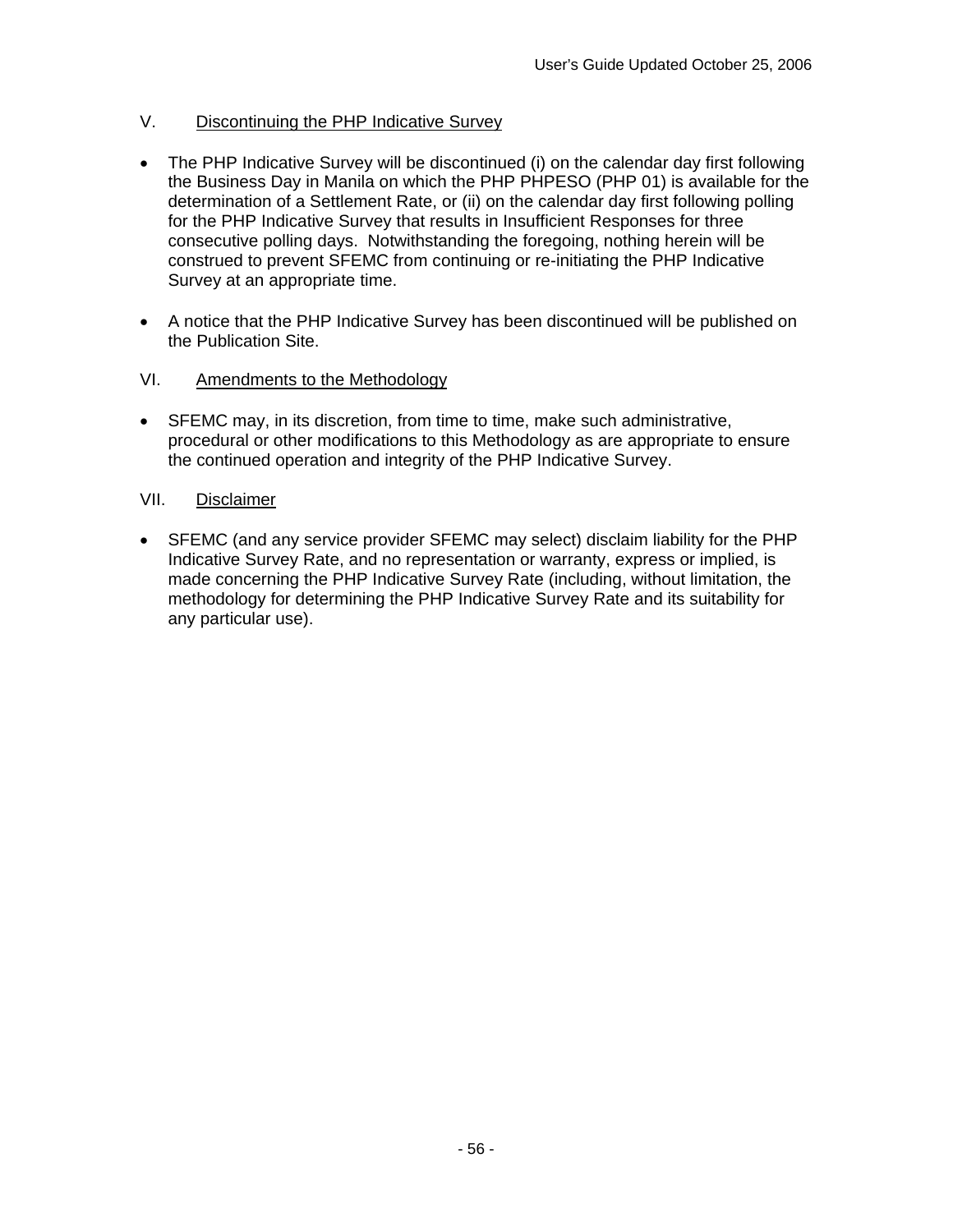# **Appendix F – Taiwanese Dollar**

<span id="page-56-0"></span>**2004 Template Terms Annex A Rate Source Definitions SFEMC Indicative Survey Methodology**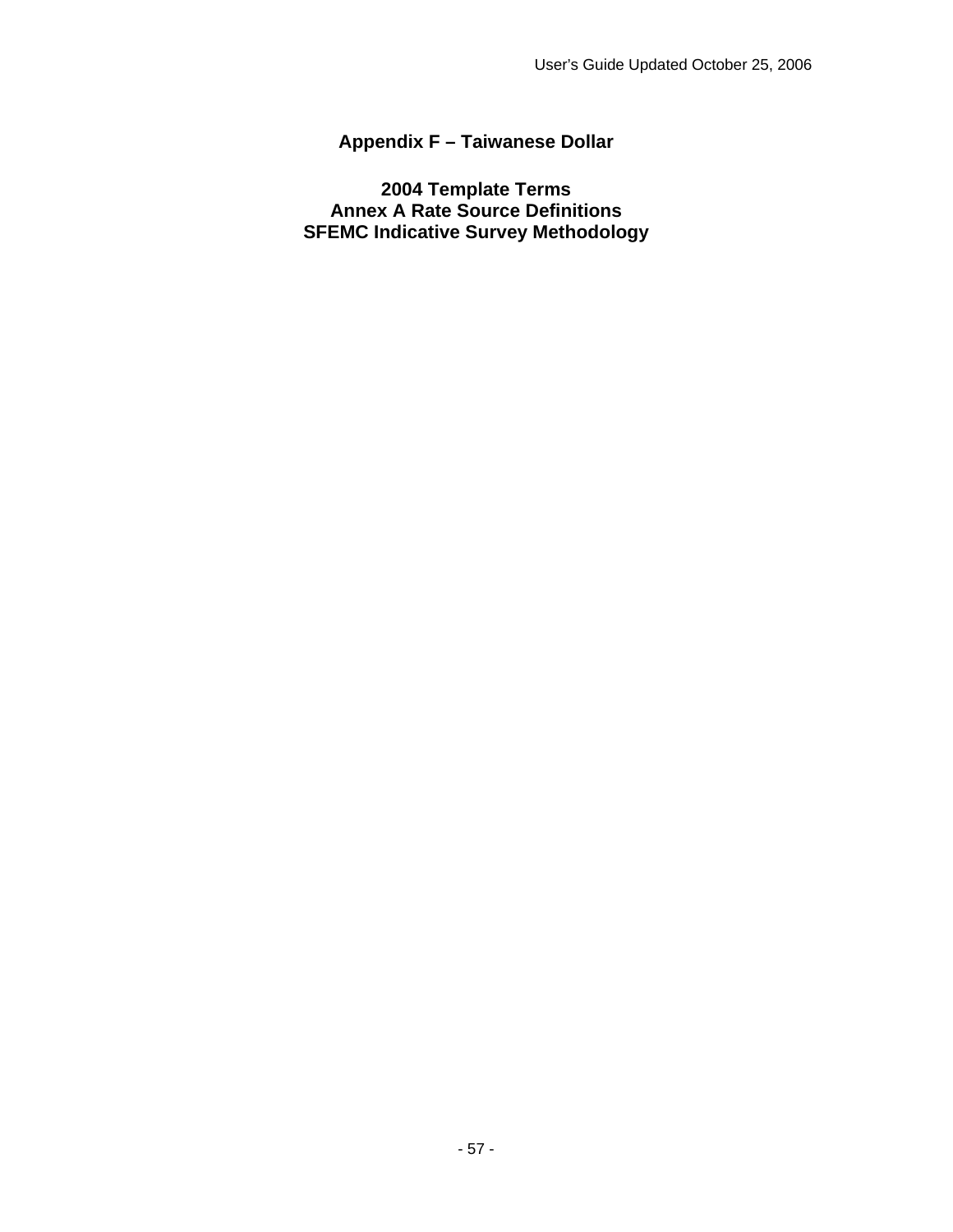#### **2004 SFEMC, EMTA & FXC Template Terms for TWD/USD Non-Deliverable FX Transaction**

<span id="page-57-0"></span>

| <b>General Terms:</b>                                                        |                                                                                                                                                                                                                                                                                                                                                                                                       |
|------------------------------------------------------------------------------|-------------------------------------------------------------------------------------------------------------------------------------------------------------------------------------------------------------------------------------------------------------------------------------------------------------------------------------------------------------------------------------------------------|
| Trade Date:                                                                  |                                                                                                                                                                                                                                                                                                                                                                                                       |
| [Date of Annex A] <sup>1</sup> :                                             |                                                                                                                                                                                                                                                                                                                                                                                                       |
| <b>Reference Currency:</b>                                                   | <b>TWD</b>                                                                                                                                                                                                                                                                                                                                                                                            |
| [Notional Amount] <sup>2</sup> :                                             |                                                                                                                                                                                                                                                                                                                                                                                                       |
| [Forward Rate] <sup>2</sup> :                                                |                                                                                                                                                                                                                                                                                                                                                                                                       |
| [Reference Currency                                                          |                                                                                                                                                                                                                                                                                                                                                                                                       |
| Notional Amount] <sup>2</sup> :                                              |                                                                                                                                                                                                                                                                                                                                                                                                       |
| Reference Currency Buyer:                                                    |                                                                                                                                                                                                                                                                                                                                                                                                       |
| <b>Reference Currency Seller:</b>                                            |                                                                                                                                                                                                                                                                                                                                                                                                       |
| <b>Settlement Currency:</b>                                                  | U.S. Dollars                                                                                                                                                                                                                                                                                                                                                                                          |
| <b>Settlement Date:</b>                                                      | [DATE CERTAIN], subject to adjustment if<br>the Scheduled Valuation Date is adjusted in<br>accordance with the Following Business Day<br>Convention or if Valuation Postponement<br>applies, and in each such case,<br>the<br>Settlement Date<br>shall<br>be as<br>soon<br>as<br>practicable, but in no event later than two<br>Business Days after the date on which the<br>Spot Rate is determined. |
| Settlement:                                                                  | Non-Deliverable                                                                                                                                                                                                                                                                                                                                                                                       |
| <b>Settlement Rate Option:</b>                                               | TWD TAIFX1 (TWD03) <sup>3</sup>                                                                                                                                                                                                                                                                                                                                                                       |
| <b>Valuation Date:</b>                                                       | [DATE CERTAIN] ("Scheduled Valuation<br>Date"), subject to adjustment in accordance<br>with<br>Preceding<br><b>Business</b><br>the<br>Day<br>and<br>in the<br>Convention;<br>event<br><b>of</b><br>an<br>Unscheduled Holiday, subject to adjustment<br>in accordance with the Following Business<br>Day Convention.                                                                                   |
| <b>Disruption Events:</b>                                                    |                                                                                                                                                                                                                                                                                                                                                                                                       |
| Price Source Disruption:                                                     | Applicable                                                                                                                                                                                                                                                                                                                                                                                            |
| <b>Disruption Fallbacks:</b>                                                 |                                                                                                                                                                                                                                                                                                                                                                                                       |
| 1. Valuation Postponement                                                    |                                                                                                                                                                                                                                                                                                                                                                                                       |
| 2. Fallback Reference Price:                                                 | <b>SFEMC TWD Indicative Survey Rate</b><br>$(TWD04)^{4,5}$                                                                                                                                                                                                                                                                                                                                            |
| <b>Fallback Survey</b><br>3.                                                 |                                                                                                                                                                                                                                                                                                                                                                                                       |
| <b>Valuation Postponement</b>                                                |                                                                                                                                                                                                                                                                                                                                                                                                       |
| <b>Calculation Agent</b><br>4.<br><b>Determination of Settlement</b><br>Rate |                                                                                                                                                                                                                                                                                                                                                                                                       |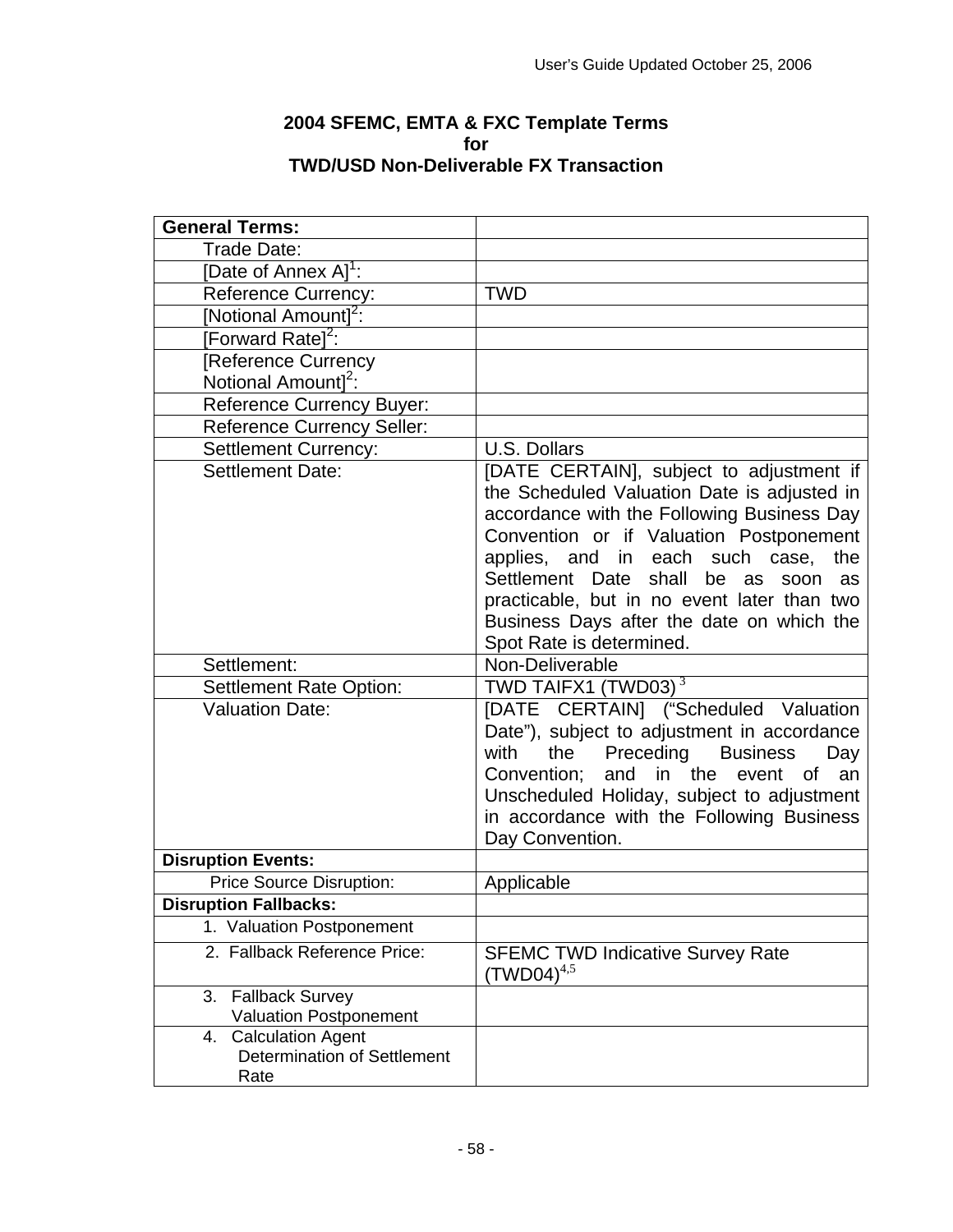| <b>Other Terms:</b>                                      |                                                                                                                                                                                                                                                                                                                                                                                                                                                                                                                                                                                                                                                                                                                           |
|----------------------------------------------------------|---------------------------------------------------------------------------------------------------------------------------------------------------------------------------------------------------------------------------------------------------------------------------------------------------------------------------------------------------------------------------------------------------------------------------------------------------------------------------------------------------------------------------------------------------------------------------------------------------------------------------------------------------------------------------------------------------------------------------|
| "Unscheduled Holiday":                                   | "Unscheduled Holiday" means that a day is not a<br>Business Day and the market was not aware of<br>such fact (by means of a public announcement or<br>reference<br>other<br>publicly available<br>by<br>to<br>information) until a time later than 9:00 a.m. local<br>time in the Principal Financial Center(s) of the<br>Reference Currency two Business Days prior to<br>the Scheduled Valuation Date.                                                                                                                                                                                                                                                                                                                  |
| "Deferral Period" for<br><b>Unscheduled Holiday:</b>     | In the event the Scheduled Valuation Date<br>becomes subject to the Following Business Day<br>Convention, and if the Valuation Date has not<br>occurred on or before the 14 <sup>th</sup> consecutive day<br>after the Scheduled Valuation Date (any such<br>period being a "Deferral Period"), then the next<br>day after the Deferral Period that would have<br>been a Business Day but for the Unscheduled<br>Holiday, shall be deemed to be the Valuation<br>Date.                                                                                                                                                                                                                                                    |
| "Valuation Postponement"<br>for Price Source Disruption: | "Valuation Postponement" means, for purposes<br>of obtaining a Settlement Rate, that the Spot<br>Rate will be determined on the Business Day first<br>succeeding the day on which the Price Source<br>Disruption ceases to exist, unless the Price<br>Source Disruption continues to exist (measured<br>from the date that, but for the occurrence of the<br>Price Source Disruption, would have been the<br>Valuation Date) for a consecutive number of<br>calendar days equal to the Maximum Days of<br>Postponement. In such event, the Spot Rate will<br>be determined on the next Business Day after<br>Days of Postponement<br>Maximum<br>the<br>in.<br>accordance with the next applicable Disruption<br>Fallback. |
| "Fallback Survey Valuation<br>Postponement":             | "Fallback<br>Survey<br>Valuation<br>Postponement"<br>means that, in the event that the Fallback<br>Reference Price is not available on or before the<br>3 <sup>rd</sup> Business Day (or day that would have been a<br>Business Day but for an Unscheduled Holiday)<br>succeeding the end of either (i) Valuation<br>Postponement for Price Source Disruption, (ii)<br>Deferral Period for Unscheduled Holiday, or (iii)<br>Cumulative Events, then the Settlement Rate will<br>be determined in accordance with the next<br>applicable Disruption Fallback on such day. For<br>the avoidance of doubt, Cumulative Events, if<br>applicable, does not preclude postponement of                                            |
| <b>Cumulative Events:</b>                                | valuation in accordance with this provision.<br>Except as provided below, in no event shall the                                                                                                                                                                                                                                                                                                                                                                                                                                                                                                                                                                                                                           |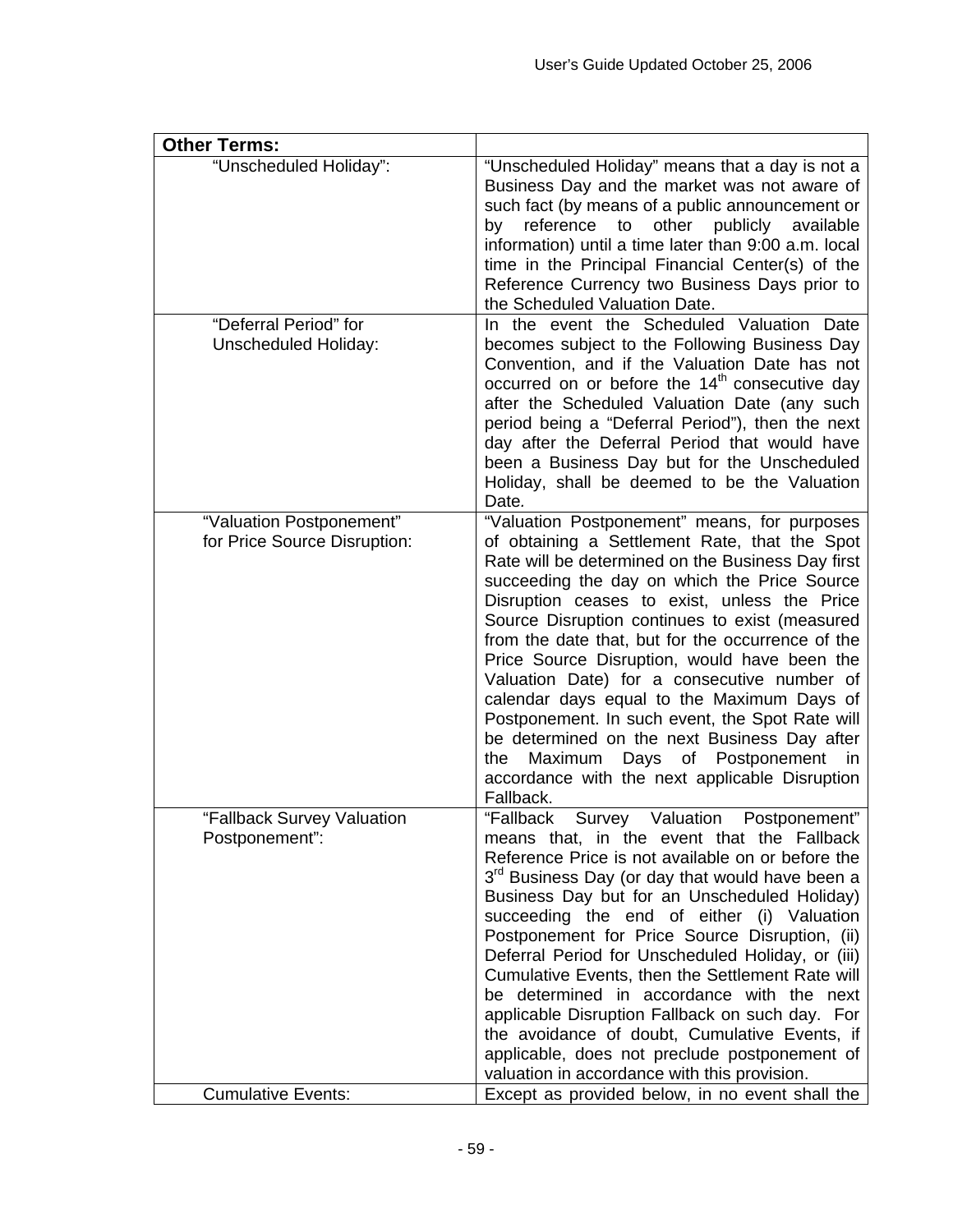|                                                               | total number of consecutive calendar days during<br>which either (i) valuation is deferred due to an<br>Unscheduled Holiday, or (ii) a Valuation<br>Postponement shall occur (or any combination of<br>(i) and (ii)), exceed 14 consecutive calendar days<br>in the aggregate. Accordingly, (x) if, upon the<br>lapse of any such 14 day period, an Unscheduled<br>Holiday shall have occurred or be continuing on<br>the day following such period that otherwise<br>would have been a Business Day, then such day<br>shall be deemed to be a Valuation Date, and (y)<br>if, upon the lapse of any such 14 day period, a<br>Price Source Disruption shall have occurred or<br>be continuing on the day following such period on<br>which the Spot Rate otherwise would be<br>determined, then Valuation Postponement shall<br>not apply and the Spot Rate shall be determined<br>in accordance with the next Disruption Fallback. |
|---------------------------------------------------------------|------------------------------------------------------------------------------------------------------------------------------------------------------------------------------------------------------------------------------------------------------------------------------------------------------------------------------------------------------------------------------------------------------------------------------------------------------------------------------------------------------------------------------------------------------------------------------------------------------------------------------------------------------------------------------------------------------------------------------------------------------------------------------------------------------------------------------------------------------------------------------------------------------------------------------------|
| Maximum Days of Postponement:                                 | 14 calendar days                                                                                                                                                                                                                                                                                                                                                                                                                                                                                                                                                                                                                                                                                                                                                                                                                                                                                                                   |
| Relevant City for Business Day for<br><b>Valuation Date:</b>  | Taipei                                                                                                                                                                                                                                                                                                                                                                                                                                                                                                                                                                                                                                                                                                                                                                                                                                                                                                                             |
| Relevant City for Business Day for<br><b>Settlement Date:</b> | <b>New York</b>                                                                                                                                                                                                                                                                                                                                                                                                                                                                                                                                                                                                                                                                                                                                                                                                                                                                                                                    |
| Calculation Agent: <sup>6</sup>                               |                                                                                                                                                                                                                                                                                                                                                                                                                                                                                                                                                                                                                                                                                                                                                                                                                                                                                                                                    |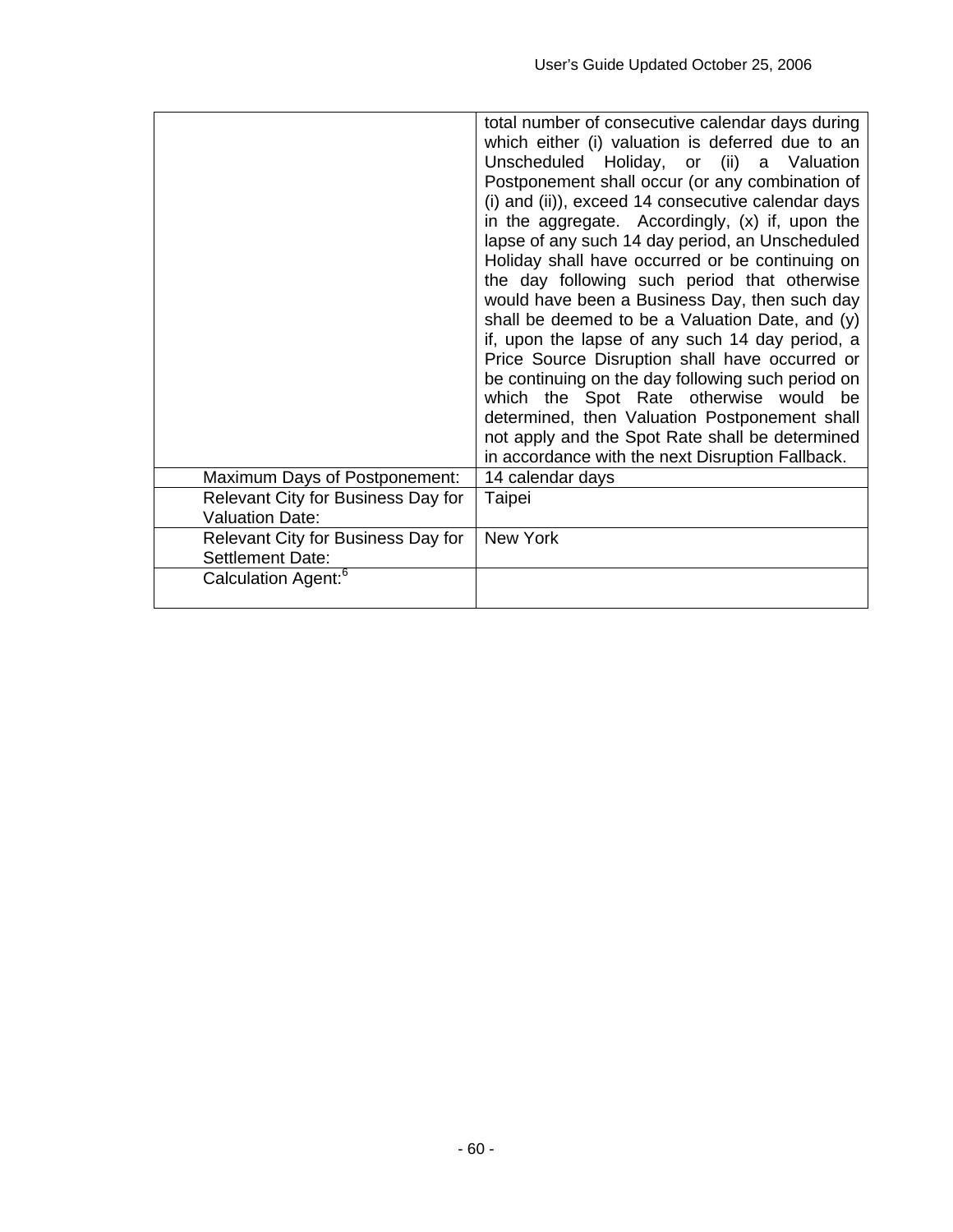# **ENDNOTES**

- 1 Include only if parties wish to modify the presumption that Annex A is incorporated as amended through the Trade Date.
- <sup>2</sup> Parties must specify either (a) a Notional Amount and a Reference Currency Notional Amount or (b) a Forward Rate and either a Notional Amount or a Reference Currency Notional Amount.
- $3$  The TWD TAIFX1 (TWD03) Rate is published at approximately 11:00 a.m. Taipei time on the Valuation Date.
- $4$  The SFEMC TWD Indicative Survey Rate is determined pursuant to the SFEMC TWD Indicative Survey Rate Methodology dated December 1, 2004.
- $5 A$  party may wish to include the following additional provision if such party is or may be a participant in the SFEMC TWD Indicative Survey:

[Quoting Dealer Disclaimer:]

The parties acknowledge that one or both parties to this Transaction acting directly or through a branch or an affiliate may be requested to provide a quotation or quotations from time to time for the purpose of determining the SFEMC TWD Indicative Survey Rate and such quotation may affect, materially or otherwise, the settlement of the Transaction.

 $6$  The following may be applicable for inter-dealer trades where parties agree to be Joint Calculation Agents:

Calculation Agents: Party A and Party B

If the parties are unable to agree on a determination within one Business Day, each party agrees to be bound by the determination of an independent leading dealer in Reference Currency/Settlement Currency Transactions not located in the Reference Currency jurisdiction ("independent leading dealer"), mutually selected by the parties, who shall act as the substitute Calculation Agent, with the fees and expenses of such substitute Calculation Agent (if any) to be met equally by the parties. If the parties are unable to agree on an independent leading dealer to act as substitute Calculation Agent, each party shall select an independent leading dealer and such independent dealers shall agree on an independent third party who shall be deemed to be the substitute Calculation Agent.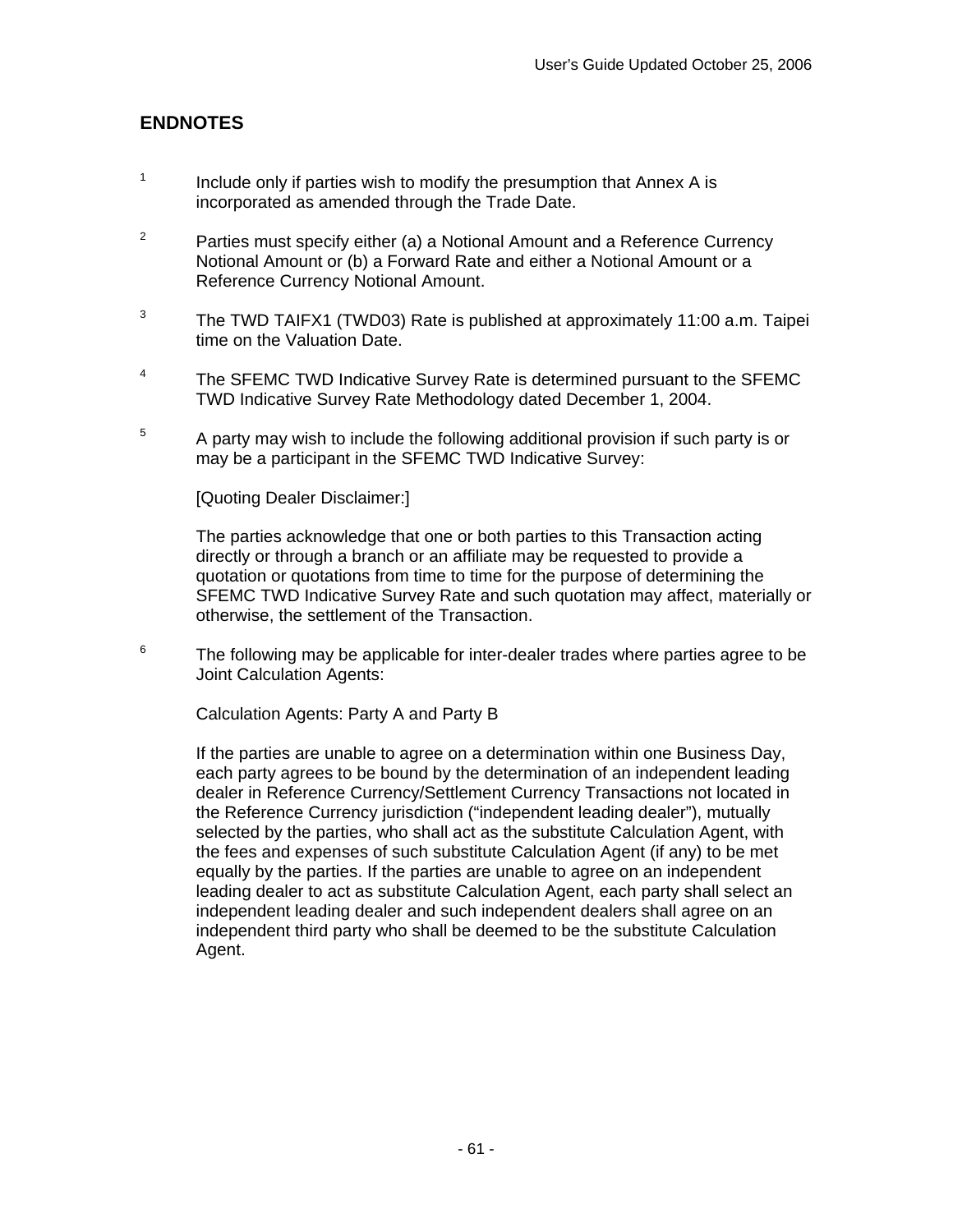# **Amended Taiwanese Dollar Rate Source Definition**

<span id="page-61-0"></span>Effective as of December 1, 2004, Annex A of the 1998 FX and Currency Option Definitions (the "1998 Definitions") is amended to add a new Section  $4.5(a)(v)(D)$ , and to delete Sections  $4.5(a)(v)(A)$  and  $4.5(a)(v)(C)$  in their entirety and replace them as follows:

(A) "TWD TELERATE 6161" or "TWD01" each mean that the Spot Rate for a Rate Calculation Date will be the Taiwanese Dollar/U.S. Dollar spot rate, expressed as the amount of Taiwanese Dollars per one U.S. Dollar, for settlement in two Business Days, reported by the Taipei Forex Inc. which appears on the Telerate Page 6161 under the heading "Spot" as of 11:00 a.m., Taipei time, on that Rate Calculation Date, or if no rate appears as of 11:00 a.m., Taipei time, the rate that first appears in any of the next succeeding 15 minute intervals after such time, up to and including 12:00 noon, Taipei time, on that Rate Calculation Date.

(C) "TWD TAIFX1" or "TWD03" each mean that the Spot Rate for a Rate Calculation Date will be the Taiwanese Dollar/U.S. Dollar spot rate, expressed as the amount of Taiwanese Dollars per one U.S. Dollar, for settlement in two Business Days, reported by the Taipei Forex Inc. which appears on the Reuters Screen TAIFX1 Page under the heading "Spot" as of 11:00 a.m. Taipei time, on that Rate Calculation Date, or if no rate appears as of 11:00 a.m., Taipei time, the rate that first appears in any of the next succeeding 15 minute intervals after such time, up to and including 12:00 noon, Taipei time on that Rate Calculation Date.

(D) "SFEMC TWD INDICATIVE SURVEY RATE" or "TWD04" each means that the Spot Rate for a Rate Calculation Date will be the Taiwanese Dollar/U.S. Dollar Specified Rate for U.S. Dollars, expressed as the amount of Taiwanese Dollars per one U.S. Dollar, for settlement in two Business Days, as published on SFEMC's website [\(www.sfemc.org\)](http://www.sfemc.org/) at approximately 3:30 p.m., Singapore time, or as soon thereafter as practicable, on such Rate Calculation Date. The Spot Rate will be calculated by SFEMC (or a service provider SFEMC may select in its sole discretion) pursuant to the SFEMC TWD Indicative Survey Methodology (which means a methodology, dated as of December 1, 2004, as amended from time to time, for a centralized industry-wide survey of financial institutions that are active participants in the Taiwanese Dollar/U.S. Dollar markets for the purpose of determining the SFEMC TWD Indicative Survey Rate).

#### *Practitioner's Notes:*

• *"TWD Telerate 6161" or "TWD01" and "TWD TAIFX1" or "TWD03" have been revised to permit a limited delay in reporting the Spot Rate of the first trade that takes place through the Taipei Forex Inc. The first trade usually takes place at 11 a.m. Taipei Time, and its Spot Rate is posted in the first 15-minute segment. However, the first trade could take place and its Spot Rate could be posted at a later 15-minute*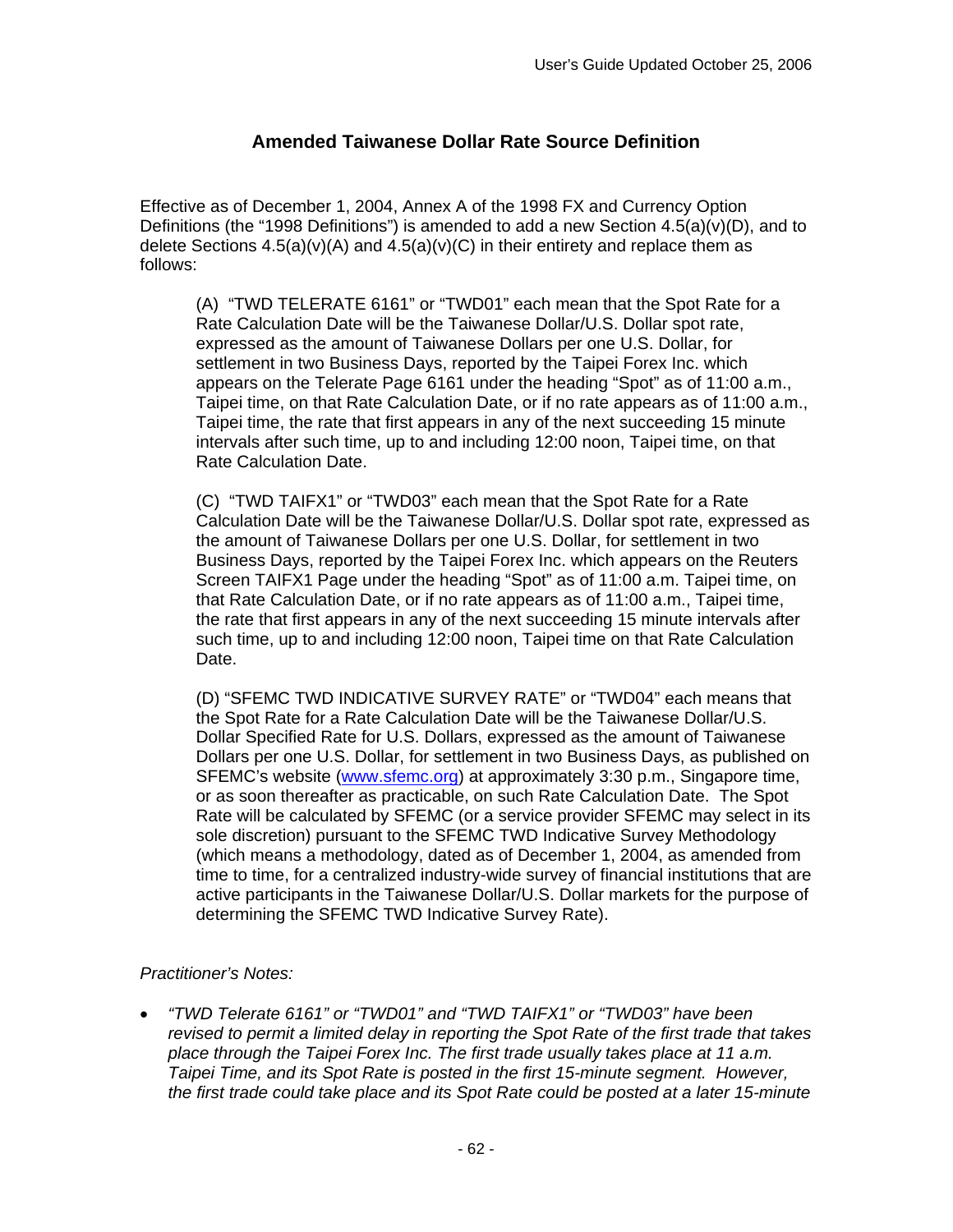*interval. The rate source definitions incorporate the possibility of the first appearance of the Spot Rate in any succeeding 15-minute interval from 11 a.m. up to and including 12 Noon Taipei Time. Noon Taipei Time was deemed to be an appropriate cut-off point, because failure of a trade to take place through Taipei Forex Inc. by this time would indicate a disruption in the local market. If a Spot Rate is not posted by 12 Noon Taipei Time on a Valuation Date, a Price Source Disruption would be triggered as provided in the 1998 Definitions and the relevant confirmation.* 

• *Parties that specify in confirmations that a particular version of Annex A applies to their trades should reference Annex A effective as of December 1, 2004 if they desire to incorporate any or all of the revised Taiwanese Dollar rate source definitions into their trades. If parties do not specify in their confirmations a particular version of Annex A, the above Taiwanese Dollar rate source definitions will apply to trades that incorporate the 1998 Definitions and have a trade date on or after December 1, 2004.*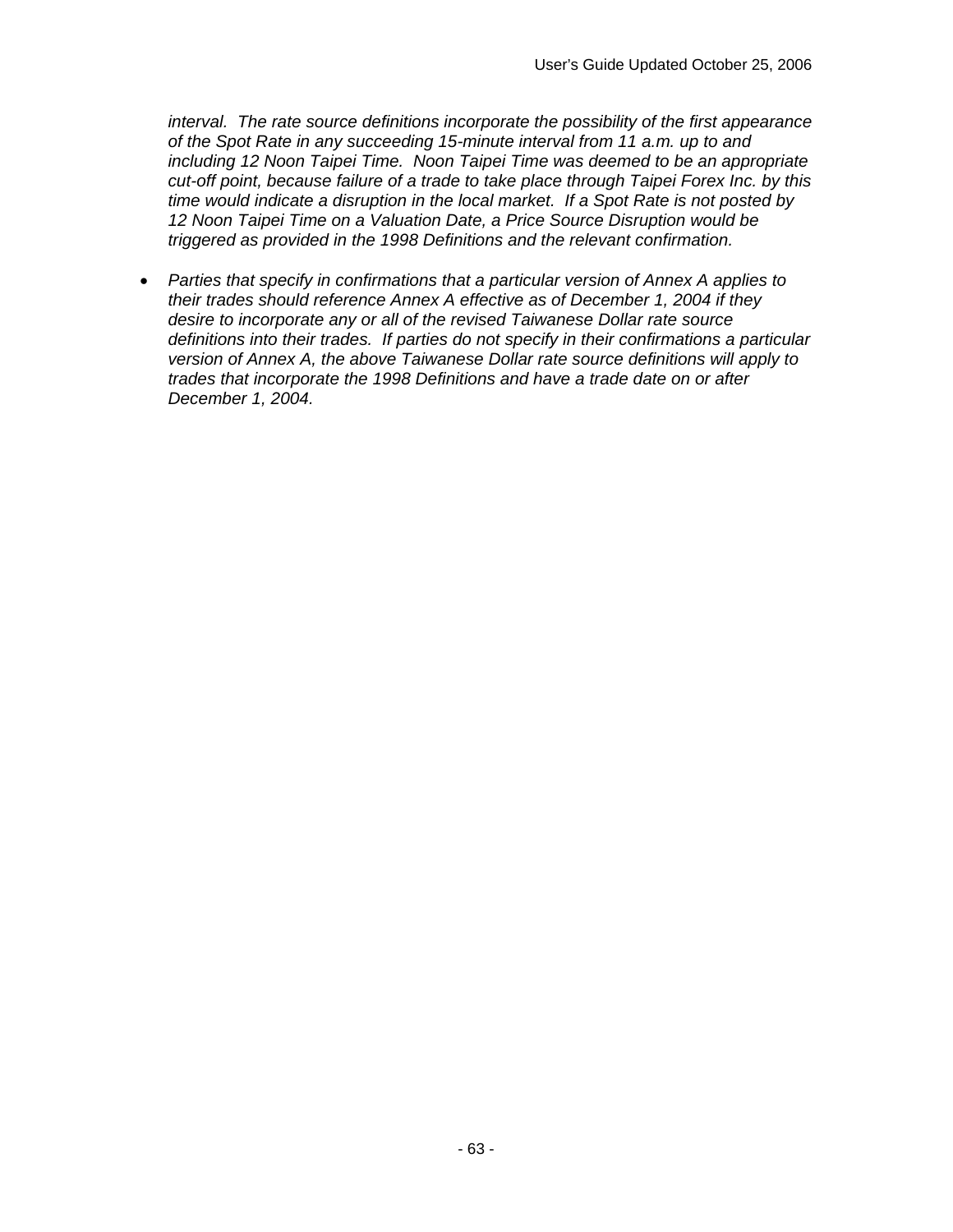# <span id="page-63-0"></span>**Singapore Foreign Exchange Market Committee ("SFEMC") TWD Indicative Survey Rate Methodology Dated as of December 1, 2004**

Capitalized terms not defined below are defined in the 1998 FX and Currency Option Definitions as published by the International Swaps and Derivatives Association, EMTA, Inc. and the Foreign Exchange Committee, or in the 2004 SFEMC, EMTA & FXC Template Terms for TWD/USD Non-Deliverable FX Transaction.

#### I. The SFEMC TWD Indicative Survey

- Commencing the TWD Indicative Survey: SFEMC (itself or through a service provider SFEMC will select in its sole discretion) will conduct a survey of financial institutions for the purpose of determining the SFEMC TWD Indicative Survey Rate, beginning at 11:00 a.m. (Singapore time) or as soon thereafter as practicable on a Business Day in Taipei (or a calendar day that would have been a Business Day but for an Unscheduled Holiday), following any 14 calendar day period during which valuation is deferred or postponed (or both).
- Polled Banks: For purposes of determining the TWD Indicative Survey Rate for a Valuation Date, SFEMC (itself or through a service provider) will survey financial institutions that are active participants in the TWD/U.S. Dollar market (each, a "Participating Bank") and included in a current list of Participating Banks published on the SFEMC's website [\(www.sfemc.org](http://www.sfemc.org/)) (the "Publication Site"). Only one office of each financial institution will be included as a Participating Bank in each TWD Indicative Survey.
- Survey Question: Each Participating Bank will be asked to provide its reasonable judgment of what is (or, in the case of an Unscheduled Holiday, would be) the current prevailing free market TWD spot rate (bid-offer pair) for a standard size TWD/U.S. Dollar wholesale financial transaction for same-day settlement in the Taipei marketplace on the Valuation Date. In arriving at this indicative quotation, each Participating Bank will be directed to take such factors into consideration as it deems appropriate, which factors may (but need not) include any or all of the following: the spot rate(s) implied in the offshore non-deliverable foreign exchange market for TWD/U.S. Dollar transactions; the spot rate implied by any other financial market transactions (to the extent that such other financial markets are open for business); the spot rate used in connection with any commercial transactions for goods or services from offshore suppliers or providers; any existing rate for trade finance transactions; and any other existing unofficial rate for TWD/U.S. Dollar transactions (commercial or otherwise).

## II. Use of Survey Results

- SFEMC (itself or through a service provider) will determine the mid-point of each bidoffer pair. The arithmetic mean of the mid-points will be used to determine the TWD Indicative Survey Rate, rounded to the fourth decimal point as described below.
- If the TWD Indicative Survey results in 21 or more responses, then the 4 highest and 4 lowest mid-points will be eliminated, and the arithmetic mean of the remaining mid-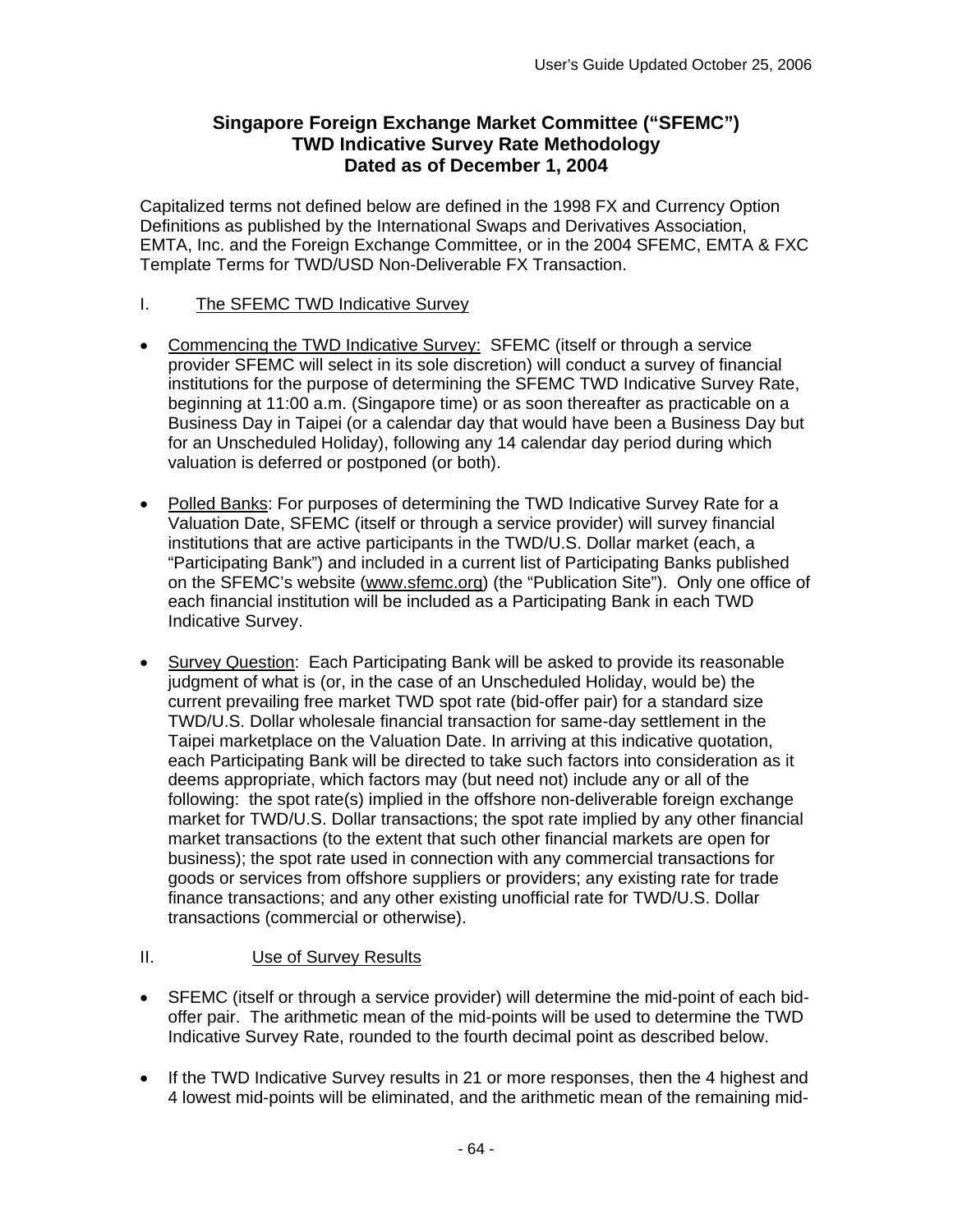points will be computed and will constitute the TWD Indicative Survey Rate for such Valuation Date. For purposes of eliminating the 4 highest and 4 lowest mid-points, if more than 4 mid-points have the same highest value or lowest value, then only 4 such mid-points will be eliminated

- If the TWD Indicative Survey results in less than 21 but 11 or more responses, then the 2 highest and 2 lowest mid-points will be eliminated, and the arithmetic mean of the remaining mid-points will be computed and will constitute the TWD Indicative Survey Rate for such Valuation Date. For purposes of eliminating the 2 highest and 2 lowest mid-points, if more than 2 mid-points have the same highest value or lowest value, then only 2 such mid-points will be eliminated.
- If the TWD Indicative Survey results in less than 11 but 8 or more responses, then the highest and the lowest mid-points will be eliminated and the arithmetic mean of the remaining midpoints will be computed and will constitute the TWD Indicative Survey Rate for such Valuation Date. For purposes of eliminating the highest and lowest mid-points, if more than 1 mid-point has the same highest value or lowest value, then only 1 such mid-point will be eliminated.
- If the TWD Indicative Survey results in less than 8 but 5 or more responses, then no mid-points will be eliminated and the arithmetic mean of all midpoints will be computed and will constitute the TWD Indicative Survey Rate for such Valuation Date.
- Quotes will be provided to the fourth decimal point (e.g., 1.0000).

#### III. Insufficient Responses

- If the TWD Indicative Survey results in less than 5 responses from Participating Banks ("Insufficient Responses"), no TWD Indicative Survey Rate will be available for the relevant Valuation Date. The next TWD Indicative Survey will take place on the next succeeding Business Day in Taipei (or calendar day that would have been a Business Day but for an Unscheduled Holiday), subject to Section V below.
- IV. TWD Indicative Survey Rate Publication
- The TWD Indicative Survey Rate will be published on the Publication Site at 3:30 p.m. (Singapore time), or as soon thereafter as practicable.
- As soon as it is determined that the TWD Indicative Survey will result in Insufficient Responses, a notice that no TWD Indicative Survey Rate is available for the Valuation Date will be published on the Publication Site.
- The response of each Participating Bank to the Indicative Survey (bid-offer pair) will be available on the Publication Site at 9:00 a.m. (Singapore time) on the first Business Day in Taipei (or calendar day that would have been a Business Day but for an Unscheduled Holiday) following the Business Day on which the relevant TWD Indicative Survey Rate is published, or as soon thereafter as practicable.